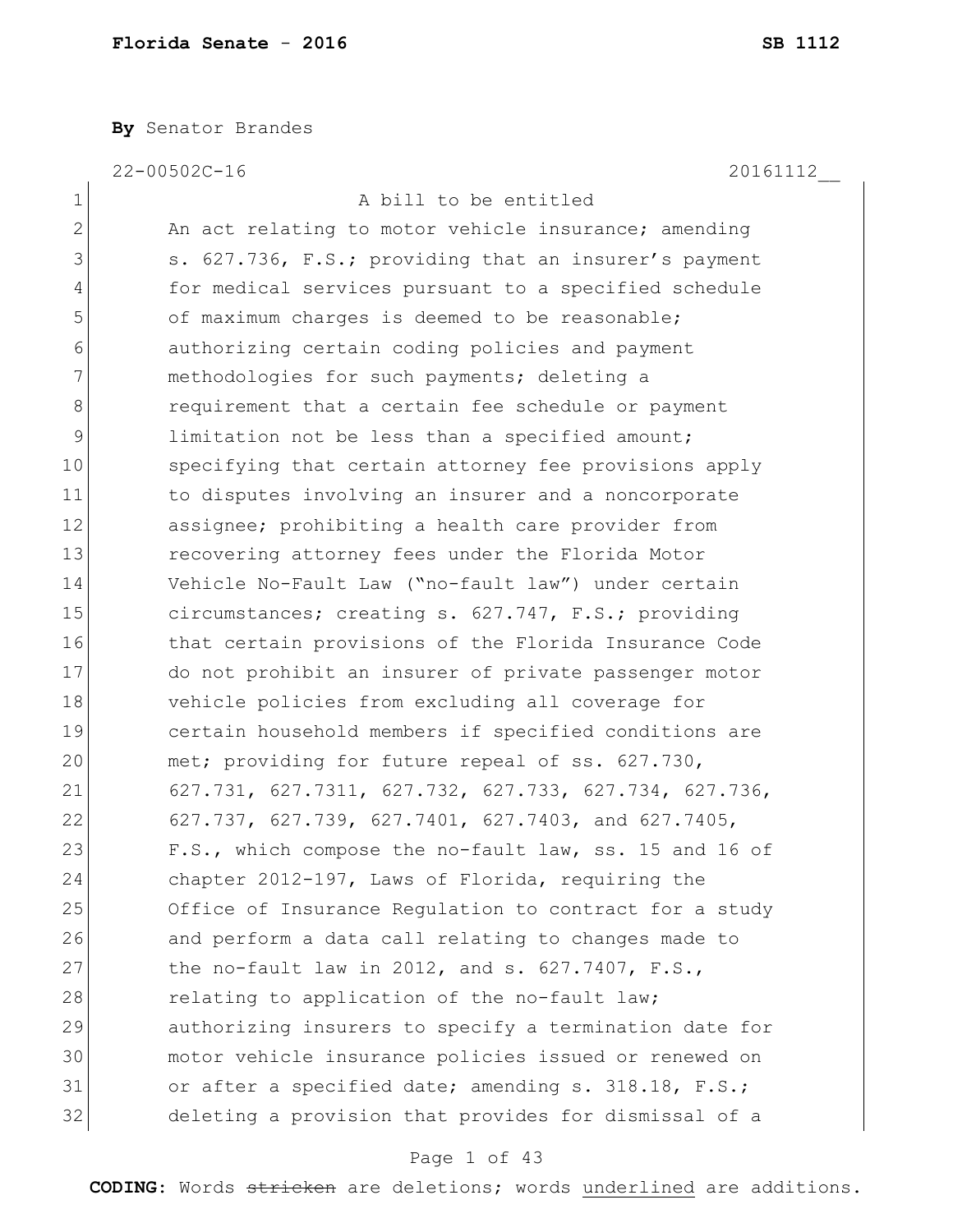22-00502C-16 20161112\_\_ 33 certain traffic violation under certain circumstances; 34 conforming provisions to changes made by the act; 35 amending s. 324.021, F.S.; redefining the term "motor 36 vehicle"; redefining the term "rental company" to 37 delete a provision providing that certain limits on 38 liability do not apply to a commercial motor vehicle 39 under certain circumstances; amending s. 324.032, 40 F.S.; deleting a certain owner or lessee required to 41 maintain specified insurance under the no-fault law 42 from a provision authorizing means of proving 43 financial responsibility; amending s. 324.171, F.S.; 44 deleting personal injury protection coverage under the 45 no-fault law from coverage required on a certain self-46 insurance certificate; amending s. 400.9905, F.S.; 47 redefining the term "clinic" to delete a provision 48 relating to reimbursement under the no-fault law; 49 amending s. 456.057, F.S.; deleting persons practicing 50 under a provision of the no-fault law from a list of 51 persons excluded from certain terms; amending s. 52 456.072, F.S.; deleting certain grounds for discipline 53 which relate to actions under no-fault law provisions; 54 amending s. 626.9541, F.S.; deleting from a list of 55 unfair claim settlement practices a certain practice 56 under the no-fault law; deleting a provision 57 authorizing the office to order the insurer to pay 58 restitution for such practice; amending s. 627.727, 59 F.S.; deleting a condition under which the legal 60 liability of an uninsured motorist coverage insurer 61 does include certain damages; amending s. 628.909,

## Page 2 of 43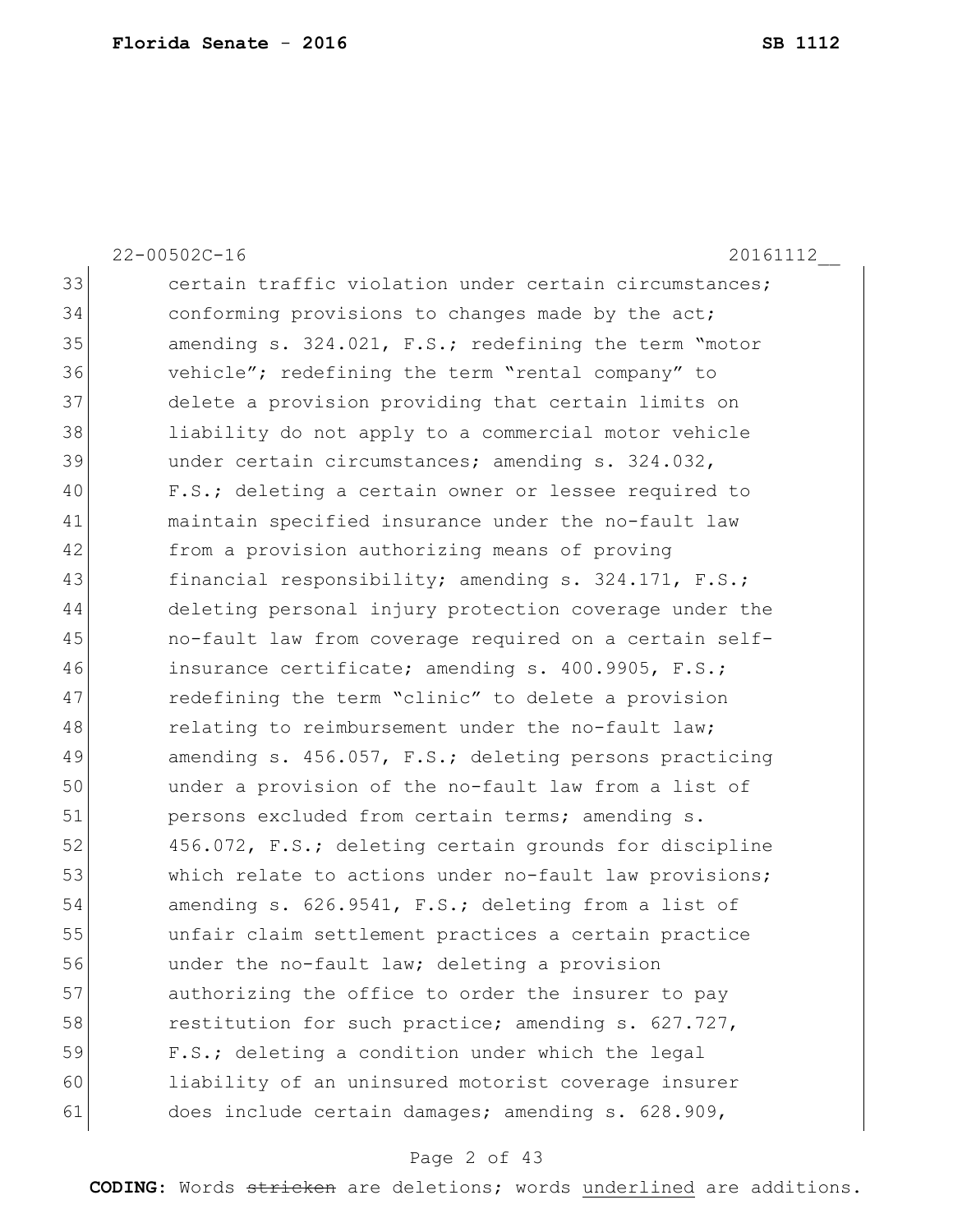|    | $22 - 00502C - 16$<br>20161112                                  |
|----|-----------------------------------------------------------------|
| 62 | F.S.; revising applicability to remove provisions of            |
| 63 | the no-fault law under certain circumstances; amending          |
| 64 | ss. 316.646, 320.02, 322.251, 322.34, 324.0221,                 |
| 65 | 627.7263, 627.7275, 627.7295, 705.184, 713.78, and              |
| 66 | 817.234, F.S.; deleting references to certain                   |
| 67 | requirements, benefits, and other provisions under the          |
| 68 | no-fault law; conforming provisions to changes made by          |
| 69 | the act; providing effective dates.                             |
| 70 |                                                                 |
| 71 | Be It Enacted by the Legislature of the State of Florida:       |
| 72 |                                                                 |
| 73 | Section 1. Paragraph (a) of subsection (5) and subsection       |
| 74 | (8) of section 627.736, Florida Statutes, are amended to read:  |
| 75 | 627.736 Required personal injury protection benefits;           |
| 76 | exclusions; priority; claims.-                                  |
| 77 | (5) CHARGES FOR TREATMENT OF INJURED PERSONS.-                  |
| 78 | (a) A physician, hospital, clinic, or other person or           |
| 79 | institution lawfully rendering treatment to an injured person   |
| 80 | for a bodily injury covered by personal injury protection       |
| 81 | insurance may charge the insurer and injured party only a       |
| 82 | reasonable amount pursuant to this section for the services and |
| 83 | supplies rendered, and the insurer providing such coverage may  |
| 84 | pay for such charges directly to such person or institution     |
| 85 | lawfully rendering such treatment if the insured receiving such |
| 86 | treatment, or his or her guardian, has countersigned the        |
| 87 | properly completed invoice, bill, or claim form approved by the |
| 88 | office upon which such charges are to be paid for as having     |
| 89 | actually been rendered, to the best knowledge of the insured or |
| 90 | his or her quardian. However, such a charge may not exceed the  |
|    |                                                                 |

# Page 3 of 43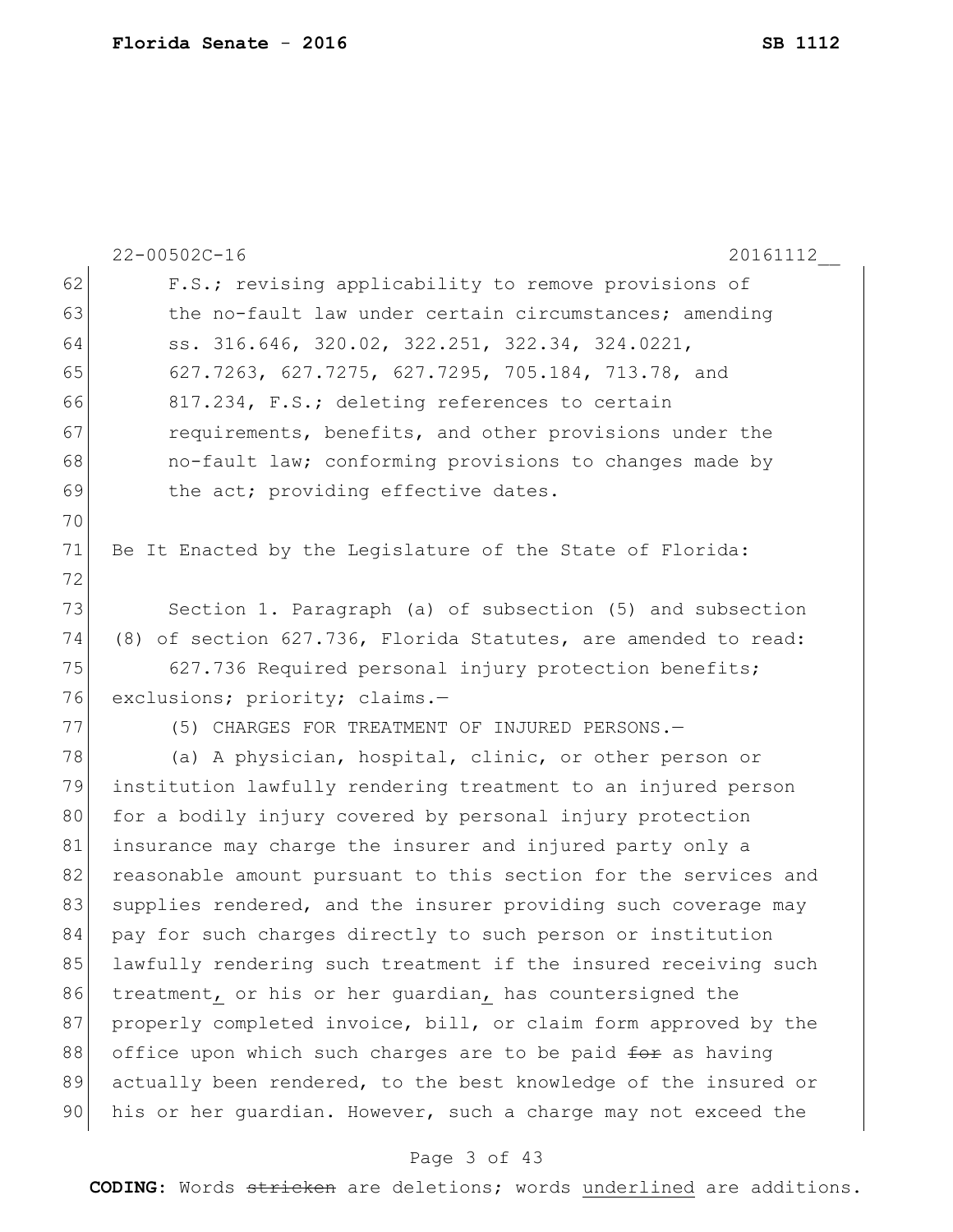22-00502C-16 20161112\_\_ 91 amount the person or institution customarily charges for like 92 services or supplies. In determining whether a charge for a 93 particular service, treatment, or otherwise is reasonable, 94 consideration may be given to evidence of usual and customary 95 charges and payments accepted by the provider involved in the 96 dispute, reimbursement levels in the community and various 97 federal and state medical fee schedules applicable to motor 98 vehicle and other insurance coverages, and other information 99 relevant to the reasonableness of the reimbursement for the 100 service, treatment, or supply. A payment for medical services 101 made by an insurer pursuant to the schedule of maximum charges  $102$  set forth in subparagraph 1. is deemed to be payment of a 103 reasonable amount for such services pursuant to paragraph 104 (1)(a). Such payments may include the application of Medicare 105 coding policies and payment methodologies of the federal Centers 106 for Medicare and Medicaid Services, including applicable 107 | modifiers, if the coding policy or payment methodology does not 108 constitute a utilization limit.

109 1. The insurer may limit reimbursement to 80 percent of the 110 following schedule of maximum charges:

111 a. For emergency transport and treatment by providers 112 licensed under chapter 401, 200 percent of Medicare.

113 b. For emergency services and care provided by a hospital 114 licensed under chapter 395, 75 percent of the hospital's usual 115 and customary charges.

116 c. For emergency services and care as defined by s. 395.002 provided in a facility licensed under chapter 395 rendered by a physician or dentist, and related hospital inpatient services rendered by a physician or dentist, the usual and customary

## Page 4 of 43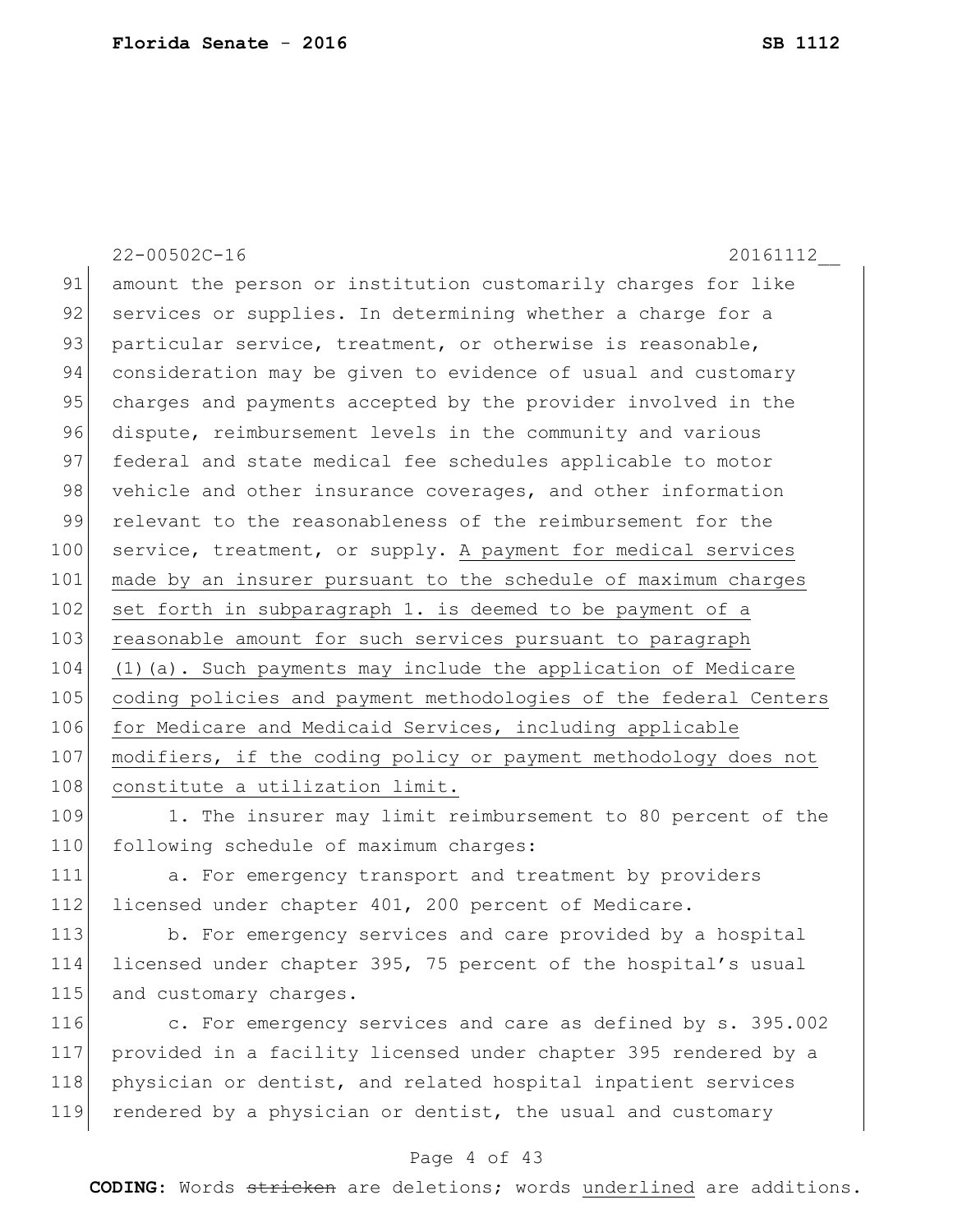|     | $22 - 00502C - 16$<br>20161112                                   |
|-----|------------------------------------------------------------------|
| 120 | charges in the community.                                        |
| 121 | d. For hospital inpatient services, other than emergency         |
| 122 | services and care, 200 percent of the Medicare Part A            |
| 123 | prospective payment applicable to the specific hospital          |
| 124 | providing the inpatient services.                                |
| 125 | e. For hospital outpatient services, other than emergency        |
| 126 | services and care, 200 percent of the Medicare Part A Ambulatory |
| 127 | Payment Classification for the specific hospital providing the   |
| 128 | outpatient services.                                             |
| 129 | f. For all other medical services, supplies, and care, 200       |
| 130 | percent of the allowable amount under:                           |
| 131 | (I) The participating physicians fee schedule of Medicare        |
| 132 | Part B, except as provided in sub-sub-subparagraphs (II) and     |
| 133 | $(TII)$ .                                                        |
| 134 | (II) Medicare Part B, in the case of services, supplies,         |
| 135 | and care provided by ambulatory surgical centers and clinical    |
| 136 | laboratories.                                                    |
| 137 | (III) The Durable Medical Equipment Prosthetics/Orthotics        |
| 138 | and Supplies fee schedule of Medicare Part B, in the case of     |
| 139 | durable medical equipment.                                       |
| 140 |                                                                  |
| 141 | However, if such services, supplies, or care is not reimbursable |
| 142 | under Medicare Part B, as provided in this sub-subparagraph, the |
| 143 | insurer may limit reimbursement to 80 percent of the maximum     |
| 144 | reimbursable allowance under workers' compensation, as           |
| 145 | determined under s. 440.13 and rules adopted thereunder which    |
| 146 | are in effect at the time such services, supplies, or care is    |
| 147 | provided. Services, supplies, or care that is not reimbursable   |
| 148 | under Medicare or workers' compensation is not required to be    |
|     |                                                                  |

# Page 5 of 43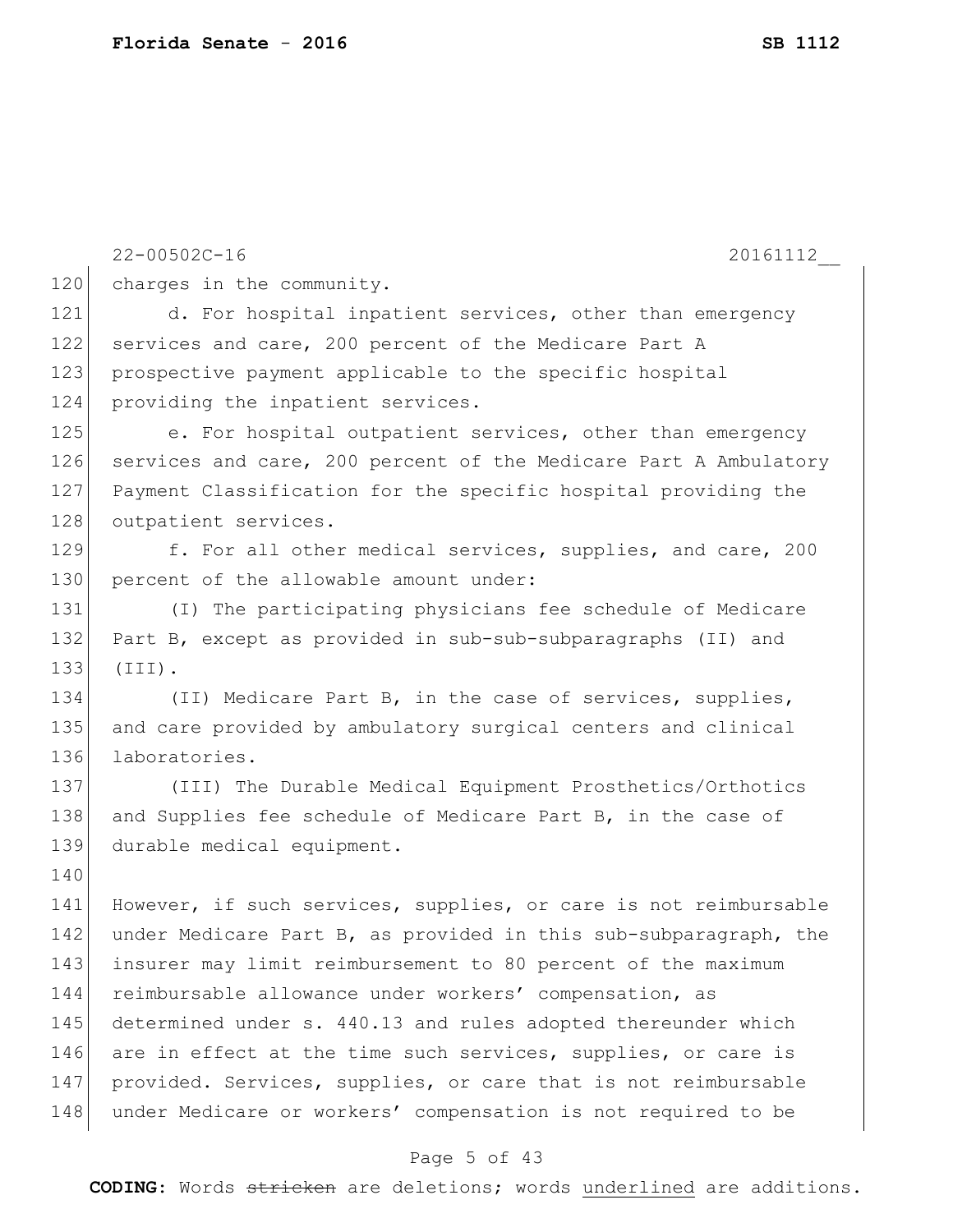149 reimbursed by the insurer.

150 2. For purposes of subparagraph 1., the applicable fee 151 schedule or payment limitation under Medicare is the fee 152 schedule or payment limitation in effect on March 1 of the 153 service year in which the services, supplies, or care is 154 rendered and for the area in which such services, supplies, or 155 care is rendered, and the applicable fee schedule or payment 156 limitation applies to services, supplies, or care rendered 157 during that service year, notwithstanding any subsequent change 158 made to the fee schedule or payment limitation, except that it 159 may not be less than the allowable amount under the applicable 160 schedule of Medicare Part B for 2007 for medical services, 161 supplies, and care subject to Medicare Part B. For purposes of 162 this subparagraph, the term "service year" means the period from 163 March 1 through the end of February of the following year.

 3. Subparagraph 1. does not allow the insurer to apply any limitation on the number of treatments or other utilization limits that apply under Medicare or workers' compensation. An insurer that applies the allowable payment limitations of 168 subparagraph 1. must reimburse a provider who lawfully provided 169 care or treatment under the scope of his or her license, 170 regardless of whether such provider is entitled to reimbursement under Medicare due to restrictions or limitations on the types or discipline of health care providers who may be reimbursed for 173 particular procedures or procedure codes. However, subparagraph 1. does not prohibit an insurer from using the Medicare coding policies and payment methodologies of the federal Centers for 176 Medicare and Medicaid Services, including applicable modifiers, to determine the appropriate amount of reimbursement for medical

## Page 6 of 43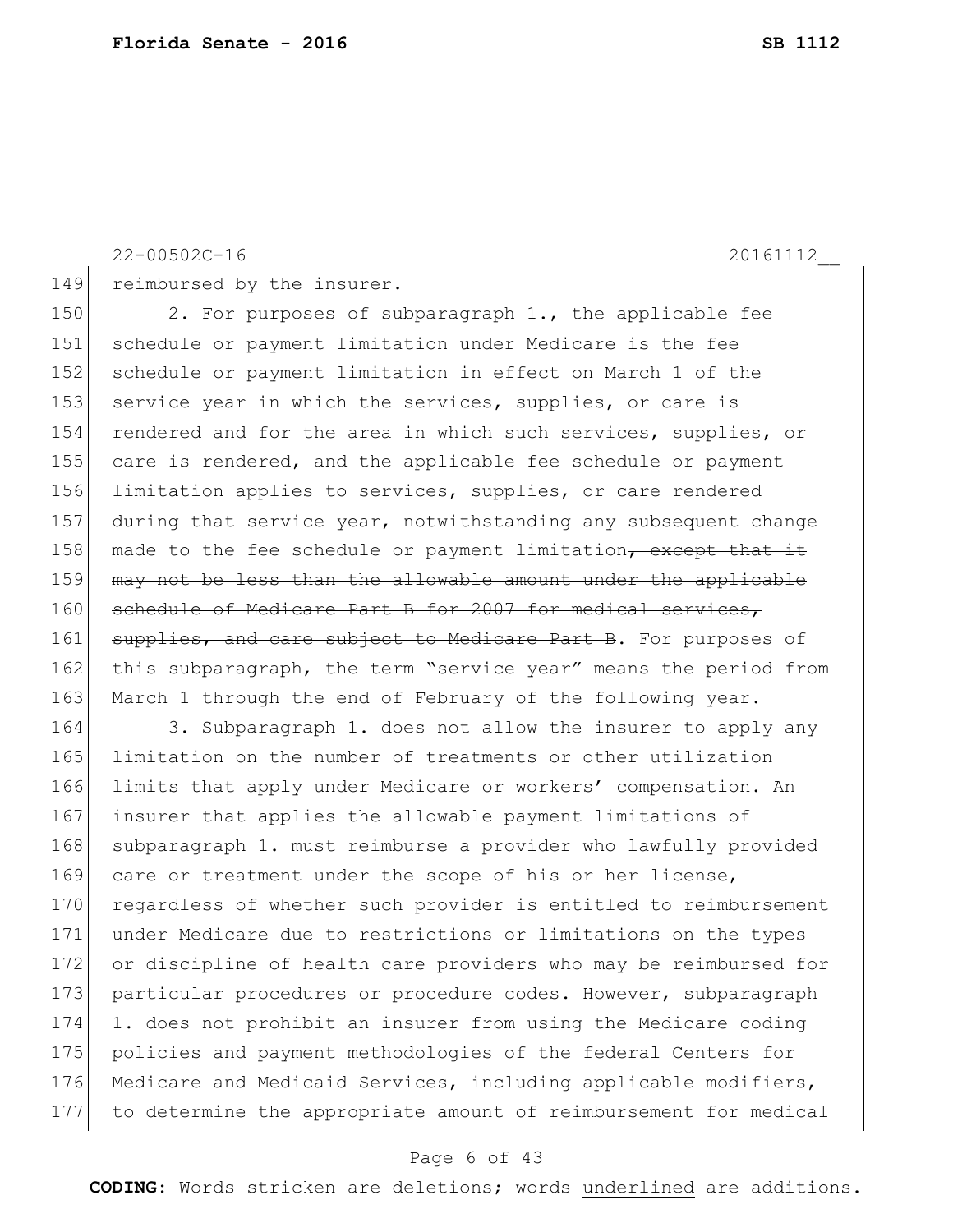22-00502C-16 20161112\_\_ 178 services, supplies, or care if the coding policy or payment 179 methodology does not constitute a utilization limit. 180 4. If an insurer limits payment as authorized by 181 subparagraph 1., the person providing such services, supplies, 182 or care may not bill or attempt to collect from the insured any 183 amount in excess of such limits, except for amounts that are not 184 covered by the insured's personal injury protection coverage due 185 to the coinsurance amount or maximum policy limits. 186 5. An insurer may limit payment as authorized by this 187 paragraph only if the insurance policy includes a notice at the 188 time of issuance or renewal that the insurer may limit payment 189 pursuant to the schedule of charges specified in this paragraph. 190 A policy form approved by the office satisfies this requirement. 191 If a provider submits a charge for an amount less than the 192 amount allowed under subparagraph  $1.$ , the insurer may pay the 193 amount of the charge submitted. 194 (8) APPLICABILITY OF PROVISION REGULATING ATTORNEY FEES.— 195 (a) With respect to any dispute under the provisions of ss.

196 627.730-627.7405 between the insured and the insurer, or between 197 a noncorporate an assignee of an insured's rights and the 198 insurer, the provisions of ss.  $627.428$  and  $768.79$  apply, except 199 as provided in subsections (10) and (15), and except that any 200 attorney fees recovered must:

201 1.  $\leftarrow$  1.  $\leftarrow$  Comply with prevailing professional standards;

202  $\vert$  2.  $\leftrightarrow$  Not overstate or inflate the number of hours 203 reasonably necessary for a case of comparable skill or 204 complexity; and

205  $\vert$  3.  $\left\{ \leftarrow \right\}$  Represent legal services that are reasonable and 206 necessary to achieve the result obtained.

## Page 7 of 43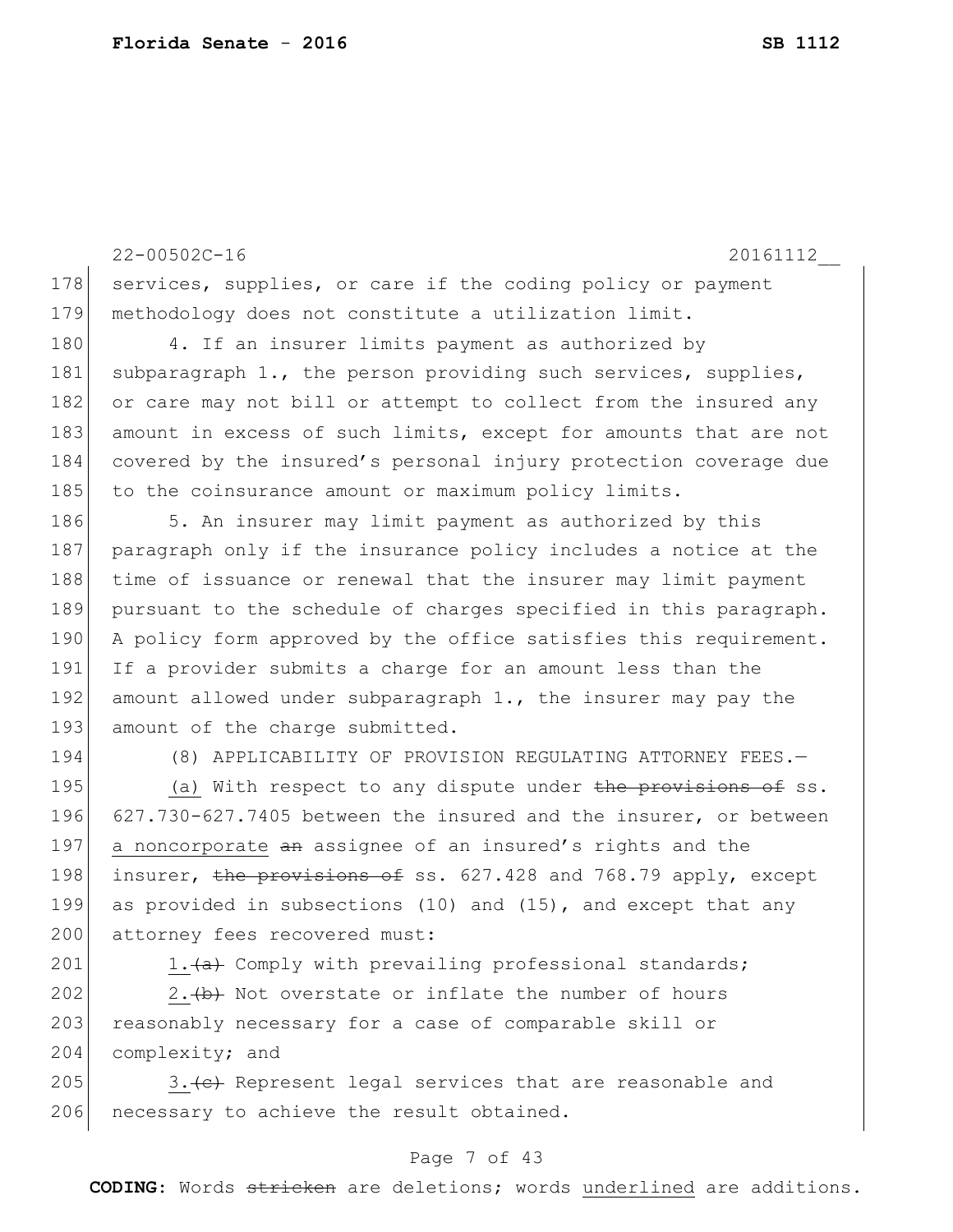|     | $22 - 00502C - 16$<br>20161112                                                       |
|-----|--------------------------------------------------------------------------------------|
| 207 | (b) Upon request by either party, a judge must make written                          |
| 208 | findings, substantiated by evidence presented at trial or any                        |
| 209 | associated hearings associated therewith, that any award of                          |
| 210 | attorney fees complies with this subsection. Notwithstanding s.                      |
| 211 | 627.428: $\frac{1}{7}$                                                               |
| 212 | 1. Attorney fees recovered under ss. 627.730-627.7405 must                           |
| 213 | be calculated without regard to a contingency risk multiplier.                       |
| 214 | 2. A health care provider may not recover attorney fees                              |
| 215 | under ss. 627.730-627.7405 if an insurer has paid the provider's                     |
| 216 | bills pursuant to the schedule of maximum charges set forth in                       |
| 217 | paragraph (5) (a), including the application of Medicare coding                      |
| 218 | policies and payment methodologies of the federal Centers for                        |
| 219 | Medicare and Medicaid Services and applicable modifiers, if the                      |
| 220 | coding policy or payment methodology does not constitute a                           |
| 221 | utilization limit.                                                                   |
| 222 | Section 2. Section 627.747, Florida Statutes, is created to                          |
| 223 | read:                                                                                |
| 224 | 627.747 Named driver exclusion. - Sections 320.02, 324.022,                          |
| 225 | and 627.727 do not prohibit an insurer that issues an insurance                      |
| 226 | policy on a private passenger motor vehicle from excluding all                       |
| 227 | coverage under the policy for certain members of the household,                      |
| 228 | if the insurer identifies the excluded household member by name                      |
| 229 | and the named insured consents in writing to the exclusion.                          |
| 230 | Section 3. (1) Effective January 1, 2019, sections 627.730,                          |
| 231 | $627.731$ , $627.7311$ , $627.732$ , $627.733$ , $627.734$ , $627.736$ , $627.737$ , |
| 232 | 627.739, 627.7401, 627.7403, and 627.7405, Florida Statutes,                         |
| 233 | which compose the Florida Motor Vehicle No-Fault Law, sections                       |
| 234 | 15 and 16 of chapter 2012-197, Laws of Florida, and section                          |
| 235 | 627.7407, Florida Statutes, are repealed.                                            |

# Page 8 of 43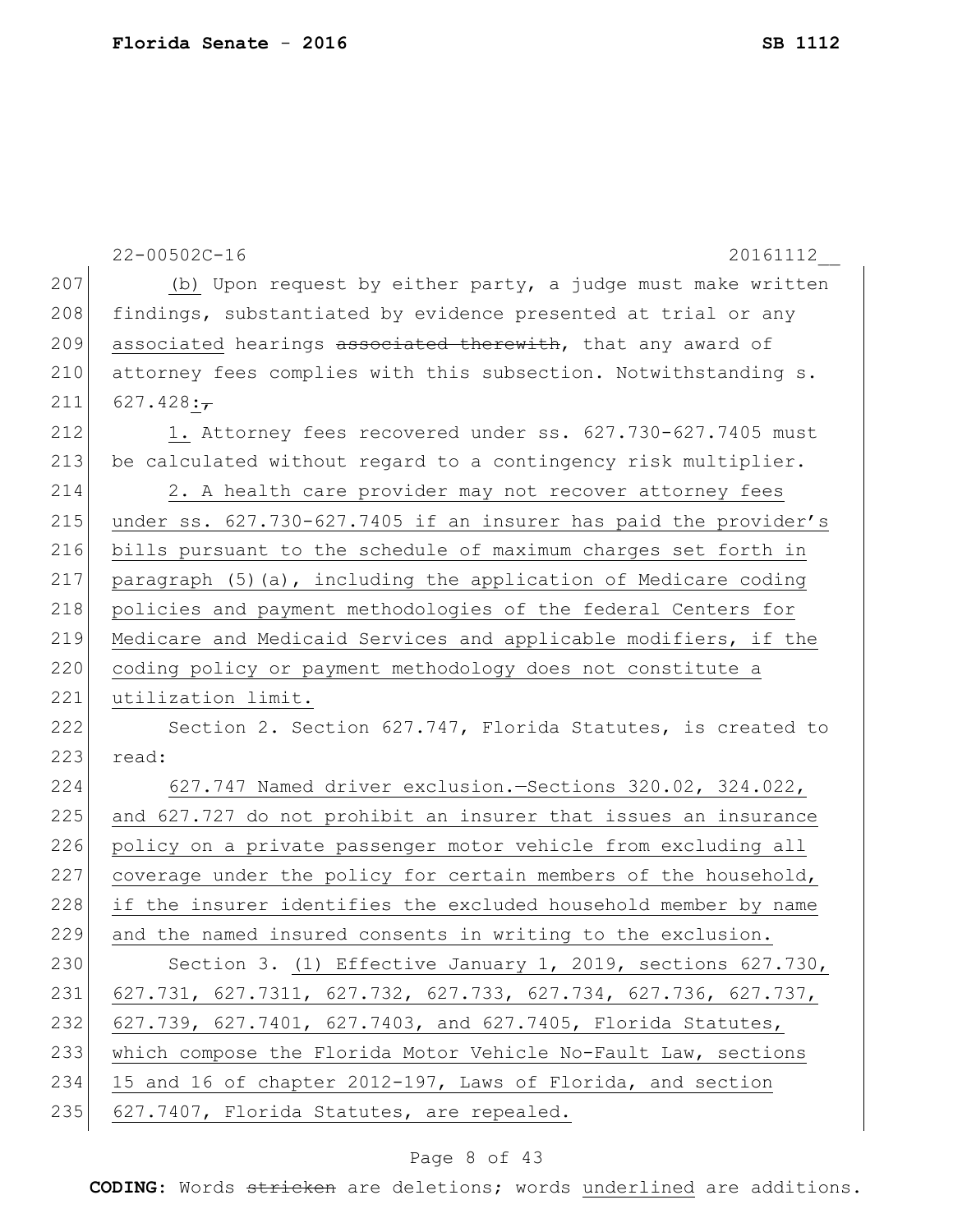|     | $22 - 00502C - 16$<br>20161112                                   |
|-----|------------------------------------------------------------------|
| 236 | (2) In all motor vehicle insurance policies issued or            |
| 237 | renewed after January 1, 2018, insurers may provide that such    |
| 238 | policies may terminate on or after January 1, 2019, as provided  |
| 239 | in subsection (1).                                               |
| 240 | Section 4. Effective January 1, 2019, paragraph (b) of           |
| 241 | subsection (2) of section 318.18, Florida Statutes, is amended   |
| 242 | to read:                                                         |
| 243 | 318.18 Amount of penalties. The penalties required for a         |
| 244 | noncriminal disposition pursuant to s. 318.14 or a criminal      |
| 245 | offense listed in s. 318.17 are as follows:                      |
| 246 | (2) Thirty dollars for all nonmoving traffic violations          |
| 247 | and:                                                             |
| 248 | (b) For all violations of ss. 320.0605, 320.07(1), 322.065,      |
| 249 | and 322.15(1). Any person who is cited for a violation of s.     |
| 250 | 320.07(1) shall be charged a delinquent fee pursuant to s.       |
| 251 | $320.07(4)$ .                                                    |
| 252 | 1. If a person who is cited for a violation of s. 320.0605       |
| 253 | or s. 320.07 can show proof of having a valid registration at    |
| 254 | the time of arrest, the clerk of the court may dismiss the case  |
| 255 | and may assess a dismissal fee of up to \$10. A person who finds |
| 256 | it impossible or impractical to obtain a valid registration      |
| 257 | certificate must submit an affidavit detailing the reasons for   |
| 258 | the impossibility or impracticality. The reasons may include,    |
| 259 | but are not limited to, the fact that the vehicle was sold,      |
| 260 | stolen, or destroyed; that the state in which the vehicle is     |
| 261 | registered does not issue a certificate of registration; or that |
| 262 | the vehicle is owned by another person.                          |
| 263 | 2. If a person who is cited for a violation of s. 322.03,        |
| 264 | s. 322.065, or s. 322.15 can show a driver license issued to him |

# Page 9 of 43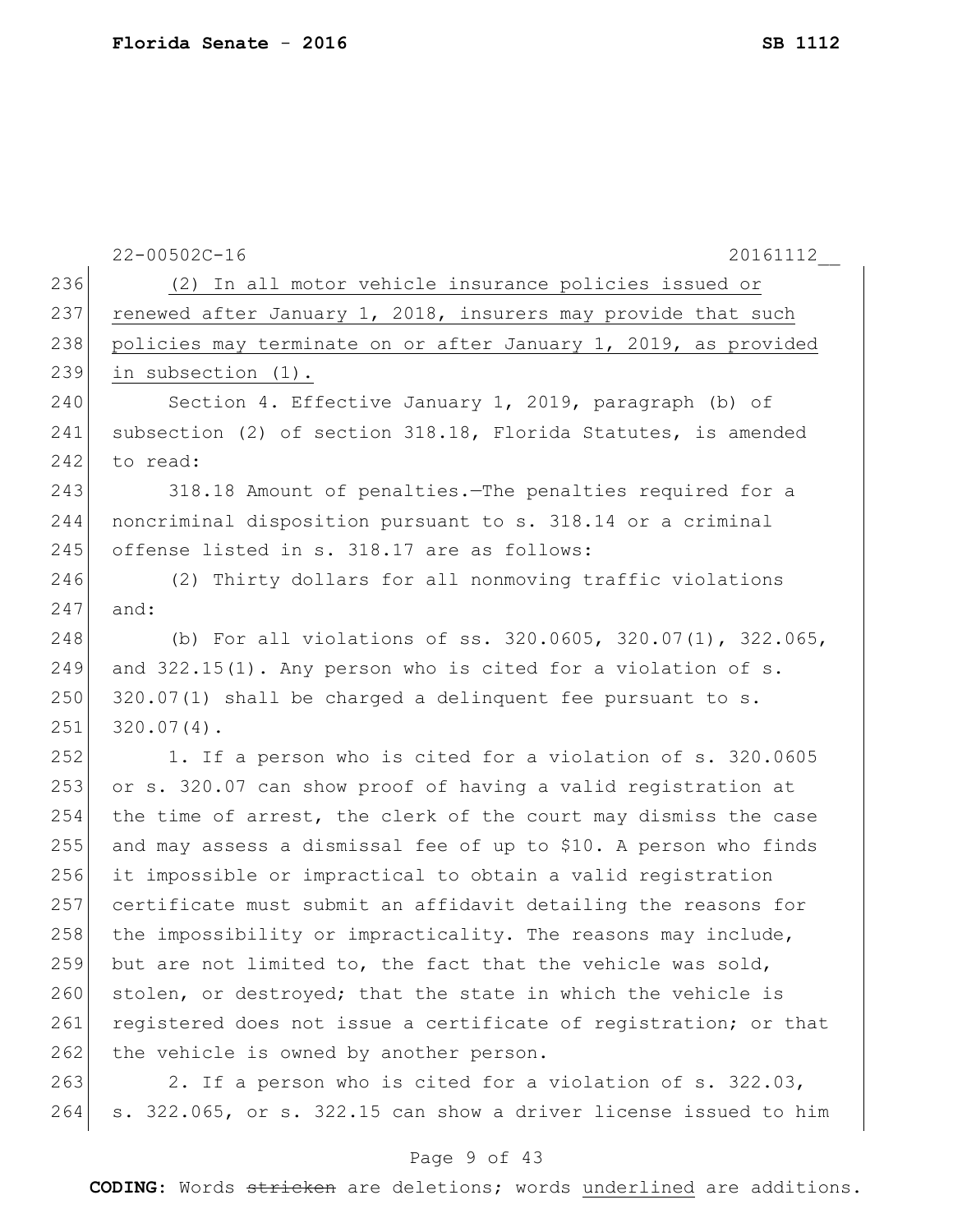```
22-00502C-16 20161112__
265 or her and valid at the time of arrest, the clerk of the court
266 may dismiss the case and may assess a dismissal fee of up to 
267 $10.
268 3. If a person who is cited for a violation of s. 316.646
269 can show proof of security as required by s. 627.733, issued to
270 the person and valid at the time of arrest, the clerk of the
271 court may dismiss the case and may assess a dismissal fee of up
272 to $10. A person who finds it impossible or impractical to
273 obtain proof of security must submit an affidavit detailing the
274 reasons for the impracticality. The reasons may include, but are
275 not limited to, the fact that the vehicle has since been sold,
276 stolen, or destroyed; that the owner or registrant of the
277 vehicle is not required by s. 627.733 to maintain personal
278 injury protection insurance; or that the vehicle is owned by
279 another person.
```
280 Section 5. Effective January 1, 2019, subsection (1) and 281 paragraph (c) of subsection (9) of section 324.021, Florida 282 Statutes, are amended to read:

283 324.021 Definitions; minimum insurance required.—The 284 following words and phrases when used in this chapter shall, for 285 the purpose of this chapter, have the meanings respectively 286 ascribed to them in this section, except in those instances 287 where the context clearly indicates a different meaning:

288 (1) MOTOR VEHICLE.—Every self-propelled vehicle which is 289 designed and required to be licensed for use upon a highway, 290 including trailers and semitrailers designed for use with such 291 vehicles, except traction engines, road rollers, farm tractors, 292 power shovels, and well drillers, and every vehicle which is 293 propelled by electric power obtained from overhead wires but not

## Page 10 of 43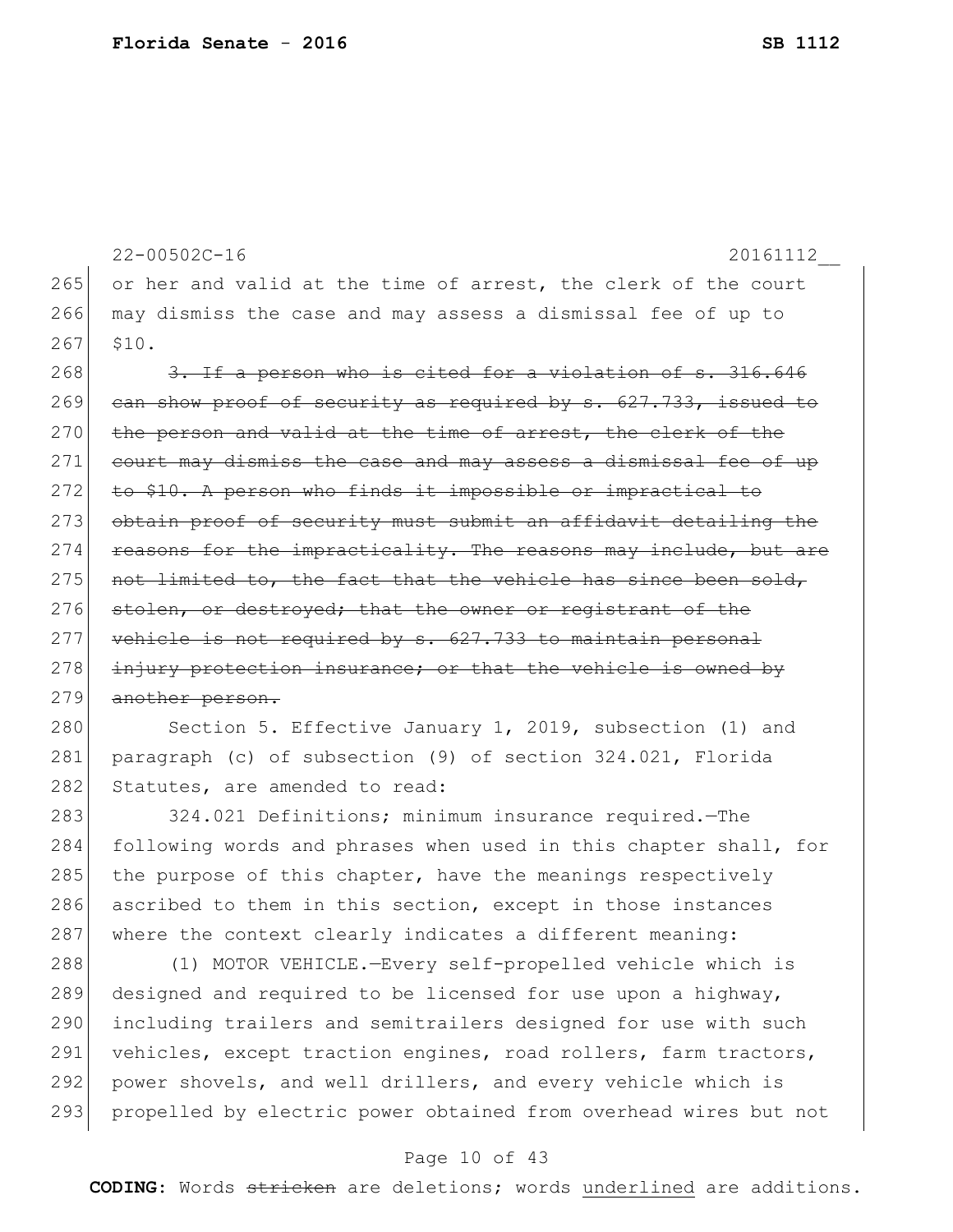|     | $22 - 00502C - 16$<br>20161112                                   |
|-----|------------------------------------------------------------------|
| 294 | operated upon rails, but not including any bicycle or moped.     |
| 295 | However, the term "motor vehicle" shall not include any motor    |
| 296 | vehicle as defined in s. 627.732(3) when the owner of such       |
| 297 | vehicle has complied with the requirements of ss. 627.730-       |
| 298 | 627.7405, inclusive, unless the provisions of s. 324.051 apply;  |
| 299 | and, in such case, the applicable proof of insurance provisions  |
| 300 | of $s. 320.02$ apply.                                            |
| 301 | (9) OWNER; OWNER/LESSOR.-                                        |
| 302 | $(c)$ Application.-                                              |
| 303 | 1. The limits on liability in subparagraphs (b) 2. and 3. do     |
| 304 | not apply to an owner of motor vehicles that are used for        |
| 305 | commercial activity in the owner's ordinary course of business,  |
| 306 | other than a rental company that rents or leases motor vehicles. |
| 307 | For purposes of this paragraph, the term "rental company"        |
| 308 | includes only an entity that is engaged in the business of       |
| 309 | renting or leasing motor vehicles to the general public and that |
| 310 | rents or leases a majority of its motor vehicles to persons with |
| 311 | no direct or indirect affiliation with the rental company. The   |
| 312 | term also includes a motor vehicle dealer that provides          |
| 313 | temporary replacement vehicles to its customers for up to 10     |
| 314 | days. The term "rental company" also includes:                   |
| 315 | 1.a. A related rental or leasing company that is a               |
| 316 | subsidiary of the same parent company as that of the renting or  |
| 317 | leasing company that rented or leased the vehicle.               |
| 318 | 2.b. The holder of a motor vehicle title or an equity            |

 interest in a motor vehicle title if the title or equity interest is held pursuant to or to facilitate an asset-backed securitization of a fleet of motor vehicles used solely in the business of renting or leasing motor vehicles to the general

## Page 11 of 43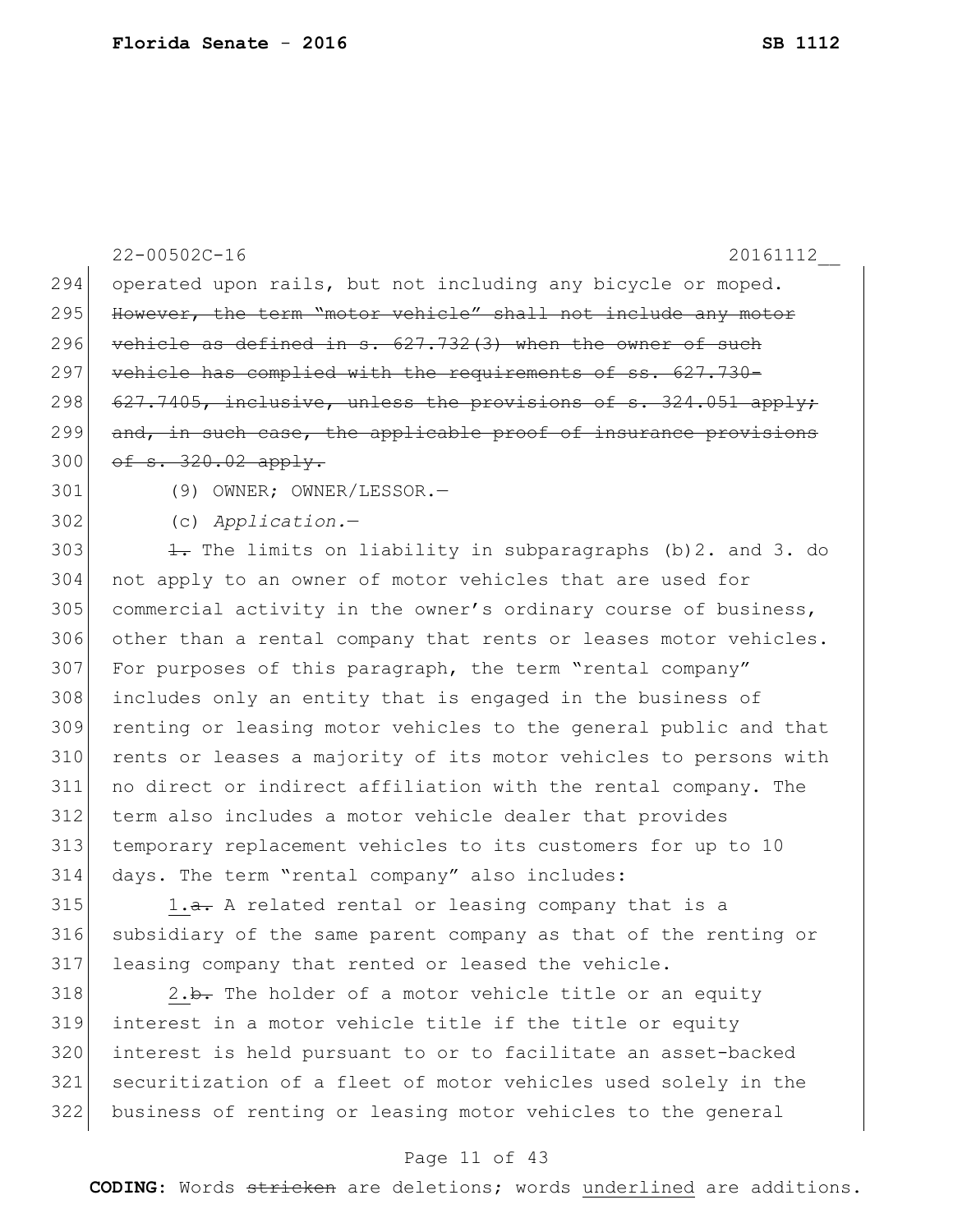|     | $22 - 00502C - 16$<br>20161112                                    |
|-----|-------------------------------------------------------------------|
| 323 | public and under the dominion and control of a rental company,    |
| 324 | as described in this subparagraph, in the operation of such       |
| 325 | rental company's business.                                        |
| 326 | 2. Furthermore, with respect to commercial motor vehicles         |
| 327 | as defined in s. 627.732, the limits on liability in              |
| 328 | subparagraphs (b) 2. and 3. do not apply if, at the time of the   |
| 329 | incident, the commercial motor vehicle is being used in the       |
| 330 | transportation of materials found to be hazardous for the         |
| 331 | purposes of the Hazardous Materials Transportation Authorization  |
| 332 | Act of 1994, as amended, 49 U.S.C. ss. 5101 et seq., and that is  |
| 333 | required pursuant to such act to carry placards warning others    |
| 334 | of the hazardous cargo, unless at the time of lease or rental     |
| 335 | either:                                                           |
| 336 | a. The lessee indicates in writing that the vehicle will          |
| 337 | not be used to transport materials found to be hazardous for the  |
| 338 | purposes of the Hazardous Materials Transportation Authorization  |
| 339 | Act of 1994, as amended, 49 U.S.C. ss. 5101 et seq.; or           |
| 340 | b. The lessee or other operator of the commercial motor           |
| 341 | vehicle has in effect insurance with limits of at least           |
| 342 | \$5,000,000 combined property damage and bodily injury liability. |
| 343 | Section 6. Effective January 1, 2019, subsection (1) of           |
| 344 | section 324.032, Florida Statutes, is amended to read:            |
| 345 | 324.032 Manner of proving financial responsibility; for-          |
| 346 | hire passenger transportation vehicles.-Notwithstanding the       |
| 347 | provisions of s. 324.031:                                         |
| 348 | $(1)$ (a) A person who is either the owner or a lessee            |
| 349 | required to maintain insurance under s. 627.733(1)(b) and who     |
| 350 | operates one or more taxicabs, limousines, jitneys, or any other  |
| 351 | for-hire passenger transportation vehicles may prove financial    |
|     |                                                                   |

# Page 12 of 43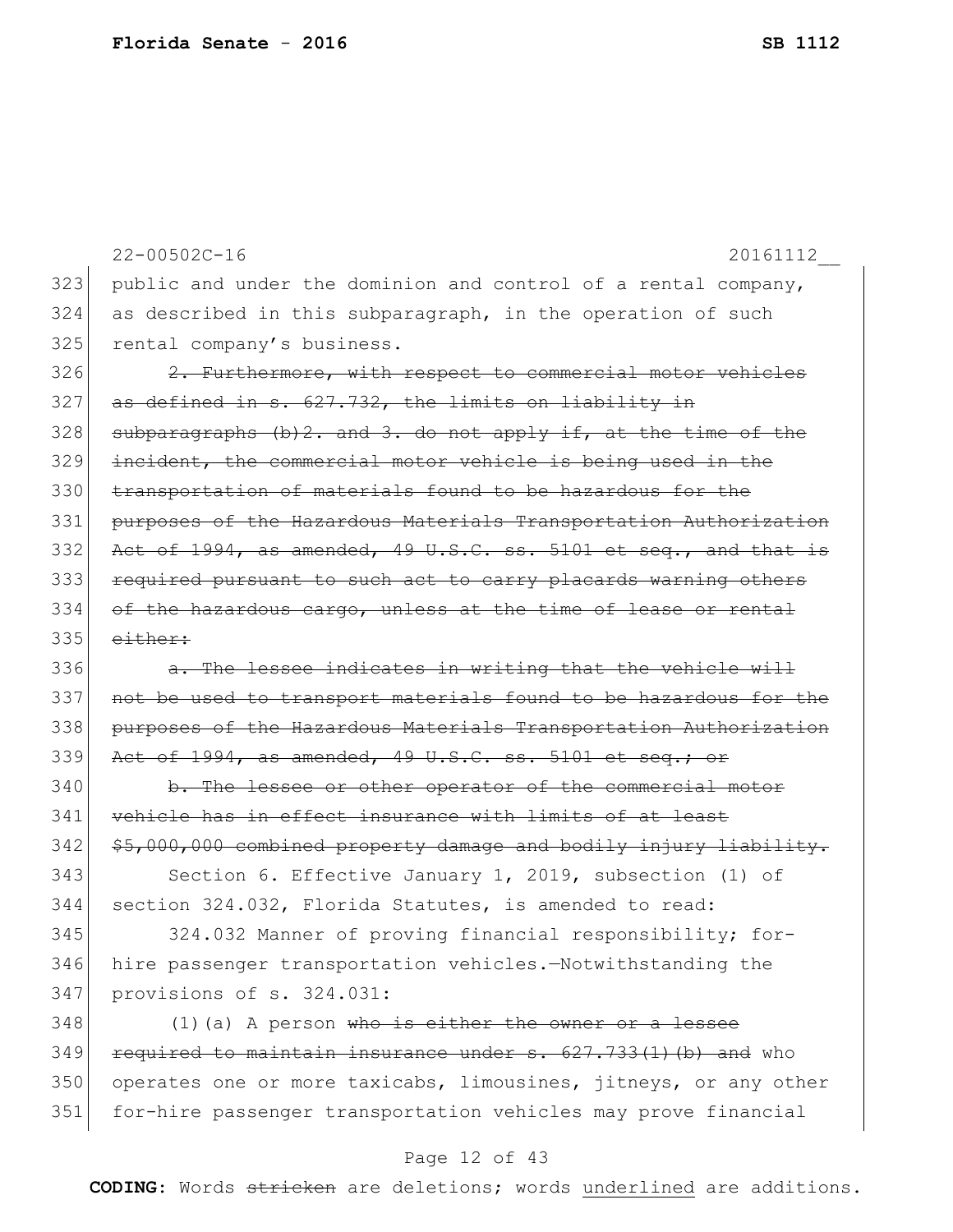22-00502C-16 20161112\_\_ 352 responsibility by furnishing satisfactory evidence of holding a 353 motor vehicle liability policy, but with minimum limits of 354 \$125,000/250,000/50,000. 355 (b) A person who is either the owner or a lessee required 356 to maintain insurance under s.  $324.021(9)$  (b) and who operates 357 limousines, jitneys, or any other for-hire passenger vehicles, 358 other than taxicabs, may prove financial responsibility by 359 furnishing satisfactory evidence of holding a motor vehicle 360 liability policy as defined in s. 324.031. 361 362 Upon request by the department, the applicant must provide the 363 department at the applicant's principal place of business in 364 this state access to the applicant's underlying financial 365 information and financial statements that provide the basis of 366 the certified public accountant's certification. The applicant 367 shall reimburse the requesting department for all reasonable 368 costs incurred by it in reviewing the supporting information. 369 The maximum amount of self-insurance permissible under this 370 subsection is \$300,000 and must be stated on a per-occurrence 371 basis, and the applicant shall maintain adequate excess 372 insurance issued by an authorized or eligible insurer licensed 373 or approved by the Office of Insurance Regulation. All risks  $374$  self-insured shall remain with the owner or lessee providing it, 375 and the risks are not transferable to any other person, unless a 376 policy complying with subsection (1) is obtained. 377 Section 7. Effective January 1, 2019, subsection (2) of 378 section 324.171, Florida Statutes, is amended to read: 379 324.171 Self-insurer.-

380 (2) The self-insurance certificate shall provide limits of

## Page 13 of 43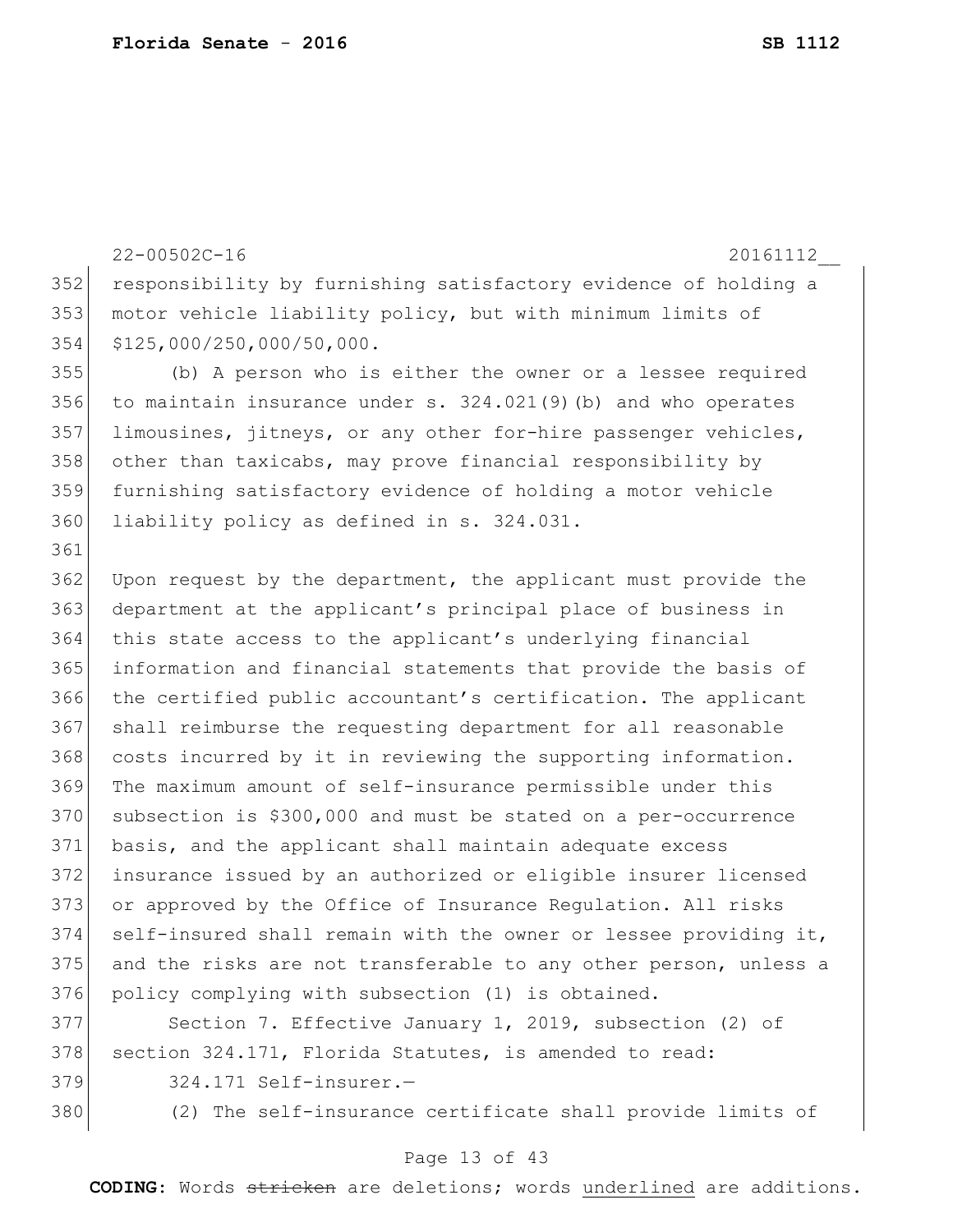|     | $22 - 00502C - 16$<br>20161112                                   |
|-----|------------------------------------------------------------------|
| 381 | liability insurance in the amounts specified under s. 324.021(7) |
| 382 | or s. 627.7415 and shall provide personal injury protection      |
| 383 | coverage under s. 627.733(3)(b).                                 |
| 384 | Section 8. Effective January 1, 2019, subsection (4) of          |
| 385 | section 400.9905, Florida Statutes, is amended to read:          |
| 386 | 400.9905 Definitions.-                                           |
| 387 | (4) "Clinic" means an entity where health care services are      |
| 388 | provided to individuals and which tenders charges for            |
| 389 | reimbursement for such services, including a mobile clinic and a |
| 390 | portable equipment provider. As used in this part, the term does |
| 391 | not include and the licensure requirements of this part do not   |
| 392 | apply to:                                                        |
| 393 | (a) Entities licensed or registered by the state under           |
| 394 | chapter 395; entities licensed or registered by the state and    |
| 395 | providing only health care services within the scope of services |
| 396 | authorized under their respective licenses under ss. 383.30-     |
| 397 | 383.335, chapter 390, chapter 394, chapter 397, this chapter     |
| 398 | except part X, chapter 429, chapter 463, chapter 465, chapter    |
| 399 | 466, chapter 478, part I of chapter 483, chapter 484, or chapter |
| 400 | 651; end-stage renal disease providers authorized under 42       |
| 401 | C.F.R. part 405, subpart U; providers certified under 42 C.F.R.  |
| 402 | part 485, subpart B or subpart H; or any entity that provides    |
| 403 | neonatal or pediatric hospital-based health care services or     |
| 404 | other health care services by licensed practitioners solely      |
| 405 | within a hospital licensed under chapter 395.                    |
| 406 | (b) Entities that own, directly or indirectly, entities          |
|     |                                                                  |

407 licensed or registered by the state pursuant to chapter 395; 408 entities that own, directly or indirectly, entities licensed or 409 registered by the state and providing only health care services

## Page 14 of 43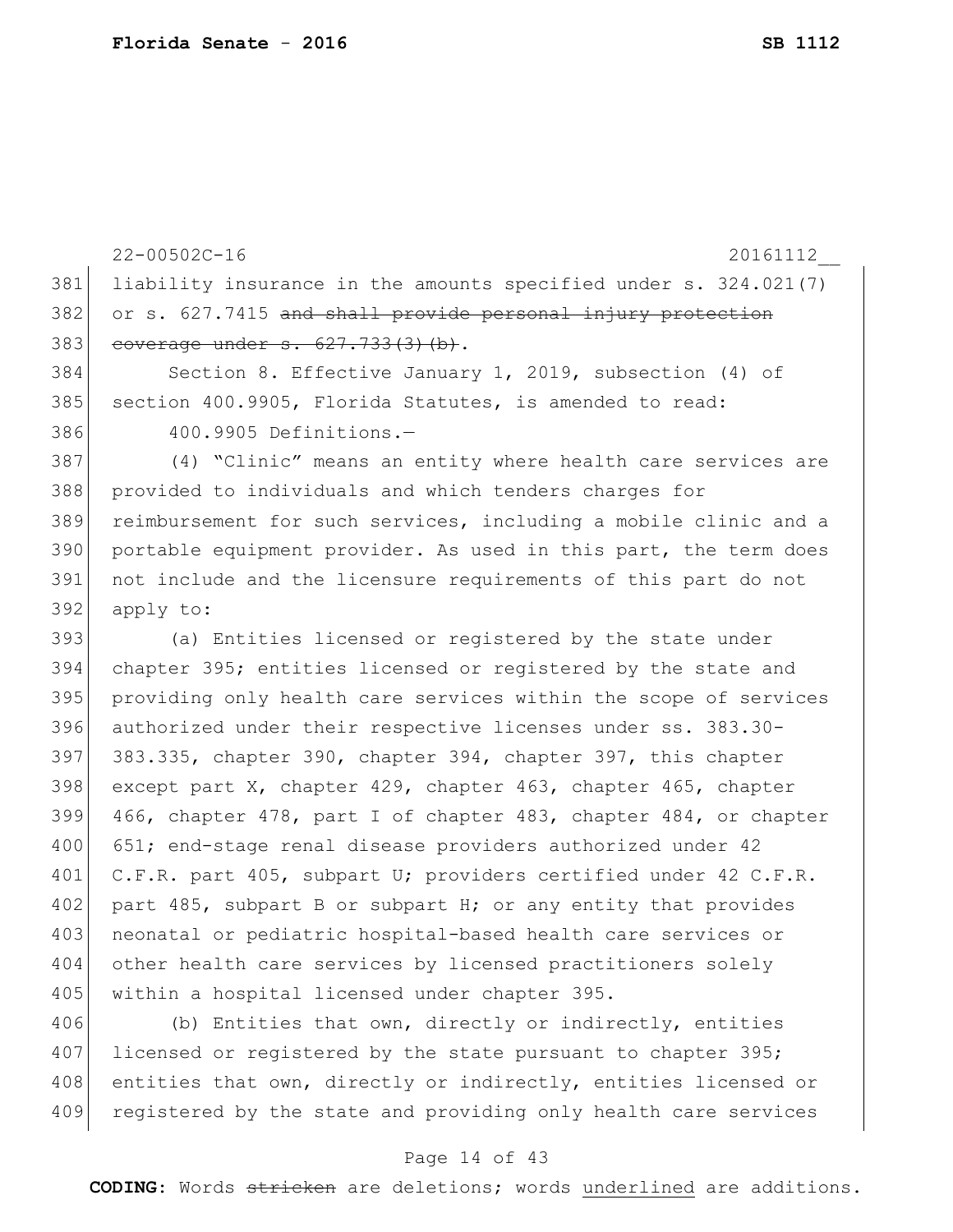410 within the scope of services authorized pursuant to their 411 respective licenses under ss. 383.30-383.335, chapter 390, 412 chapter 394, chapter 397, this chapter except part X, chapter 413 429, chapter 463, chapter 465, chapter 466, chapter 478, part I 414 of chapter 483, chapter 484, or chapter 651; end-stage renal 415 disease providers authorized under 42 C.F.R. part 405, subpart 416 U; providers certified under 42 C.F.R. part 485, subpart B or 417 subpart H; or any entity that provides neonatal or pediatric 418 hospital-based health care services by licensed practitioners 419 solely within a hospital licensed under chapter 395.

420 (c) Entities that are owned, directly or indirectly, by an 421 entity licensed or registered by the state pursuant to chapter 422 395; entities that are owned, directly or indirectly, by an 423 entity licensed or registered by the state and providing only 424 health care services within the scope of services authorized 425 pursuant to their respective licenses under ss. 383.30-383.335, 426 chapter 390, chapter 394, chapter 397, this chapter except part 427 X, chapter 429, chapter 463, chapter 465, chapter 466, chapter 428 478, part I of chapter 483, chapter 484, or chapter  $651$ ; end-429 stage renal disease providers authorized under 42 C.F.R. part 430 405, subpart U; providers certified under 42 C.F.R. part 485, 431 subpart B or subpart H; or any entity that provides neonatal or 432 | pediatric hospital-based health care services by licensed 433 practitioners solely within a hospital under chapter 395.

434 (d) Entities that are under common ownership, directly or 435 indirectly, with an entity licensed or registered by the state 436 pursuant to chapter 395; entities that are under common 437 ownership, directly or indirectly, with an entity licensed or 438 registered by the state and providing only health care services

## Page 15 of 43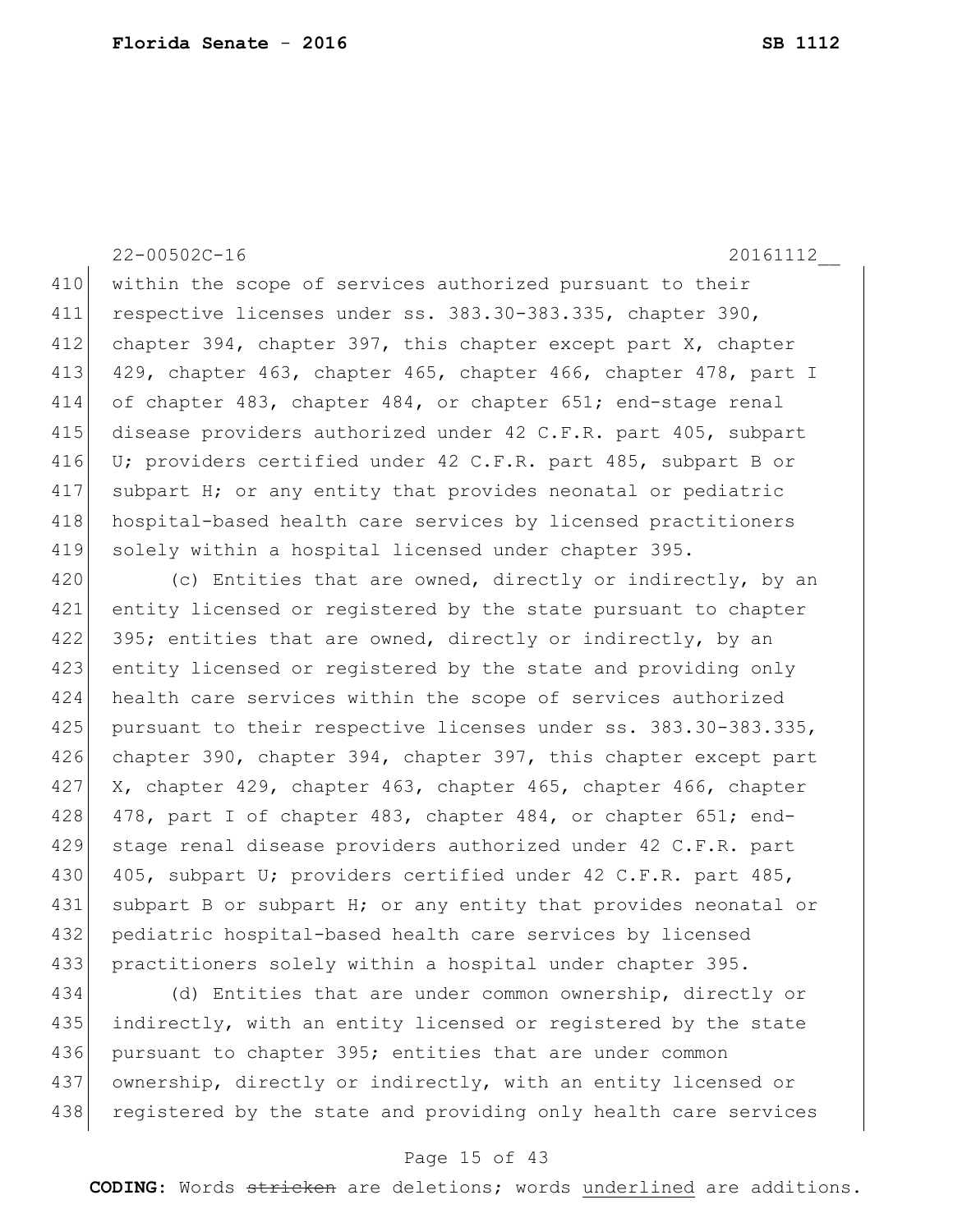22-00502C-16 20161112\_\_ 439 within the scope of services authorized pursuant to their 440 respective licenses under ss. 383.30-383.335, chapter 390, 441 chapter 394, chapter 397, this chapter except part X, chapter 442 429, chapter 463, chapter 465, chapter 466, chapter 478, part I 443 of chapter 483, chapter 484, or chapter 651; end-stage renal 444 disease providers authorized under 42 C.F.R. part 405, subpart 445 U; providers certified under 42 C.F.R. part 485, subpart B or 446 subpart H; or any entity that provides neonatal or pediatric 447 hospital-based health care services by licensed practitioners 448 solely within a hospital licensed under chapter 395.

449 (e) An entity that is exempt from federal taxation under 26 450 U.S.C. s. 501(c)(3) or  $(4)$ , an employee stock ownership plan 451 under 26 U.S.C. s. 409 that has a board of trustees at least 452 two-thirds of which are Florida-licensed health care 453 practitioners and provides only physical therapy services under 454 physician orders, any community college or university clinic, 455 and any entity owned or operated by the federal or state 456 government, including agencies, subdivisions, or municipalities 457 thereof.

458 (f) A sole proprietorship, group practice, partnership, or 459 corporation that provides health care services by physicians 460 covered by s. 627.419, that is directly supervised by one or 461 more of such physicians, and that is wholly owned by one or more 462 of those physicians or by a physician and the spouse, parent, 463 child, or sibling of that physician.

464 (g) A sole proprietorship, group practice, partnership, or 465 corporation that provides health care services by licensed 466 health care practitioners under chapter 457, chapter 458, 467 chapter 459, chapter 460, chapter 461, chapter 462, chapter 463,

## Page 16 of 43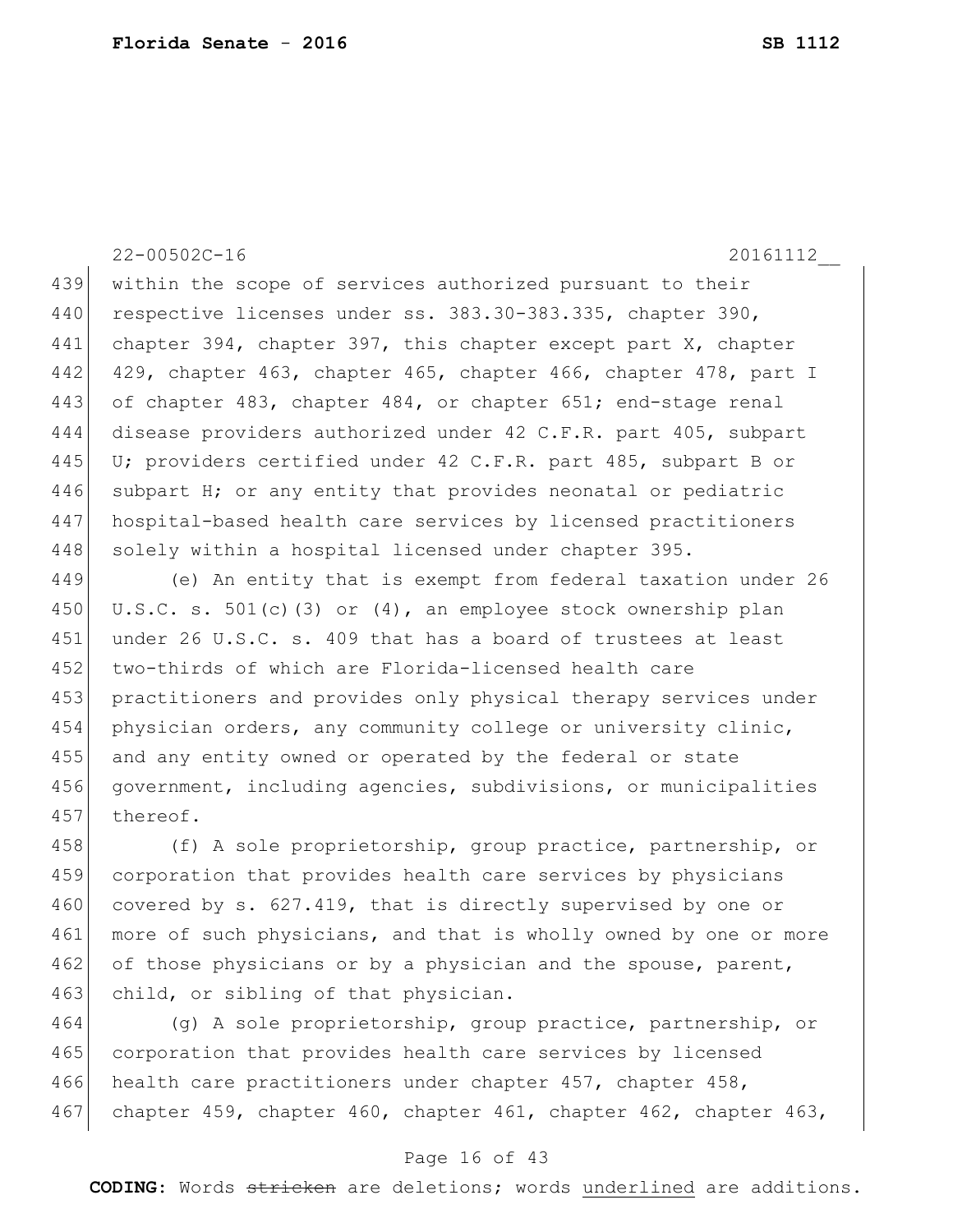22-00502C-16 20161112\_\_ 468 chapter 466, chapter 467, chapter 480, chapter 484, chapter 486, 469 chapter 490, chapter 491, or part I, part III, part X, part 470 XIII, or part XIV of chapter 468, or s. 464.012, and that is 471 wholly owned by one or more licensed health care practitioners, 472 or the licensed health care practitioners set forth in this 473 paragraph and the spouse, parent, child, or sibling of a 474 licensed health care practitioner if one of the owners who is a 475 licensed health care practitioner is supervising the business 476 activities and is legally responsible for the entity's 477 compliance with all federal and state laws. However, a health 478 care practitioner may not supervise services beyond the scope of 479 the practitioner's license, except that, for the purposes of 480 this part, a clinic owned by a licensee in s. 456.053(3)(b) 481 which provides only services authorized pursuant to s. 482 456.053(3)(b) may be supervised by a licensee specified in s. 483 456.053(3)(b). 484 (h) Clinical facilities affiliated with an accredited 485 medical school at which training is provided for medical

486 students, residents, or fellows.

487 (i) Entities that provide only oncology or radiation 488 therapy services by physicians licensed under chapter 458 or 489 chapter 459 or entities that provide oncology or radiation 490 | therapy services by physicians licensed under chapter 458 or 491 chapter 459 which are owned by a corporation whose shares are 492 publicly traded on a recognized stock exchange.

493 (j) Clinical facilities affiliated with a college of 494 chiropractic accredited by the Council on Chiropractic Education 495 at which training is provided for chiropractic students. 496 (k) Entities that provide licensed practitioners to staff

## Page 17 of 43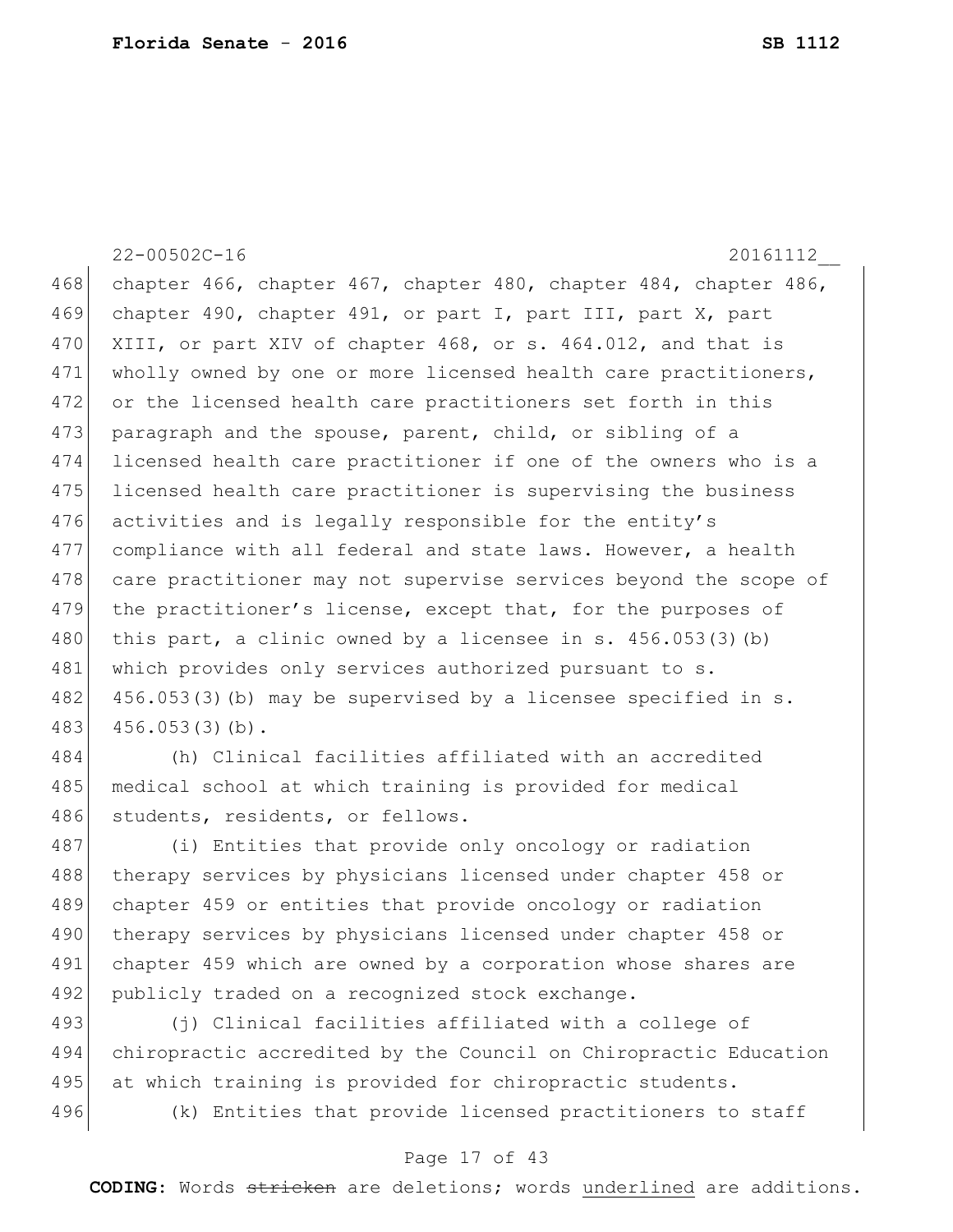22-00502C-16 20161112\_\_ emergency departments or to deliver anesthesia services in 498 facilities licensed under chapter 395 and that derive at least 499 90 percent of their gross annual revenues from the provision of 500 such services. Entities claiming an exemption from licensure under this paragraph must provide documentation demonstrating 502 compliance. 503 (1) Orthotic, prosthetic, pediatric cardiology, or perinatology clinical facilities or anesthesia clinical facilities that are not otherwise exempt under paragraph (a) or paragraph (k) and that are a publicly traded corporation or are 507 wholly owned, directly or indirectly, by a publicly traded 508 corporation. As used in this paragraph, a publicly traded corporation is a corporation that issues securities traded on an exchange registered with the United States Securities and Exchange Commission as a national securities exchange. (m) Entities that are owned by a corporation that has \$250 million or more in total annual sales of health care services provided by licensed health care practitioners where one or more of the persons responsible for the operations of the entity is a health care practitioner who is licensed in this state and who

517 is responsible for supervising the business activities of the 518 entity and is responsible for the entity's compliance with state 519 law for purposes of this part.

 (n) Entities that employ 50 or more licensed health care practitioners licensed under chapter 458 or chapter 459 where the billing for medical services is under a single tax 523 identification number. The application for exemption under this subsection shall contain information that includes: the name, 525 residence, and business address and phone number of the entity

## Page 18 of 43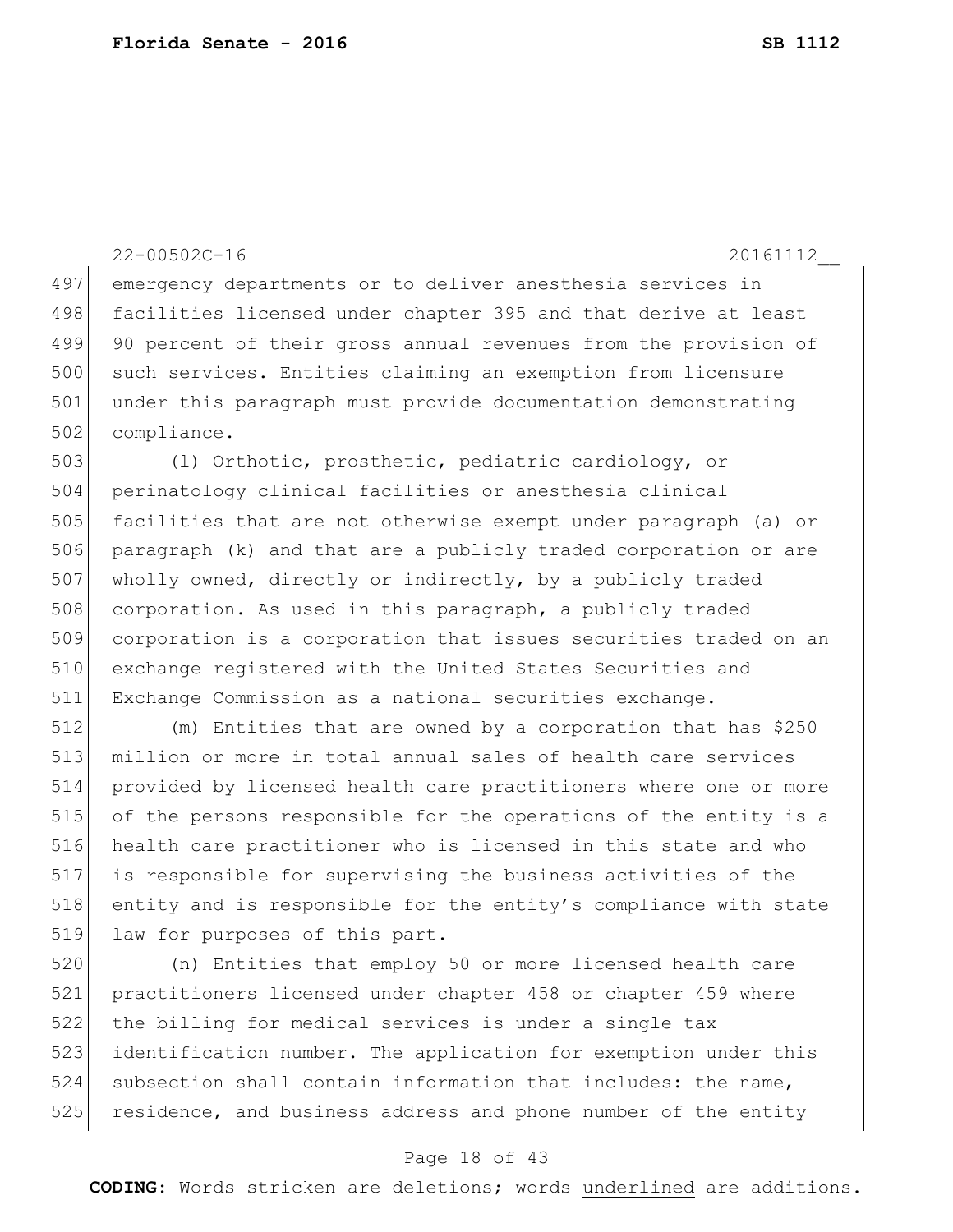22-00502C-16 20161112\_\_ 526 that owns the practice; a complete list of the names and contact 527 information of all the officers and directors of the 528 corporation; the name, residence address, business address, and 529 medical license number of each licensed Florida health care 530 practitioner employed by the entity; the corporate tax 531 identification number of the entity seeking an exemption; a 532 listing of health care services to be provided by the entity at 533 the health care clinics owned or operated by the entity and a 534 certified statement prepared by an independent certified public 535 accountant which states that the entity and the health care 536 clinics owned or operated by the entity have not received 537 payment for health care services under personal injury 538 protection insurance coverage for the preceding year. If the 539 agency determines that an entity which is exempt under this 540 subsection has received payments for medical services under 541 personal injury protection insurance coverage, the agency may 542 deny or revoke the exemption from licensure under this 543 subsection. 544 545 Notwithstanding this subsection, an entity shall be deemed a 546 clinic and must be licensed under this part in order to receive 547 reimbursement under the Florida Motor Vehicle No-Fault Law, ss. 548 627.730-627.7405, unless exempted under s. 627.736(5)(h). 549 Section 9. Effective January 1, 2019, paragraph (k) of 550 subsection (2) of section 456.057, Florida Statutes, is amended 551 to read:

552 456.057 Ownership and control of patient records; report or 553 copies of records to be furnished; disclosure of information. 554 (2) As used in this section, the terms "records owner,"

## Page 19 of 43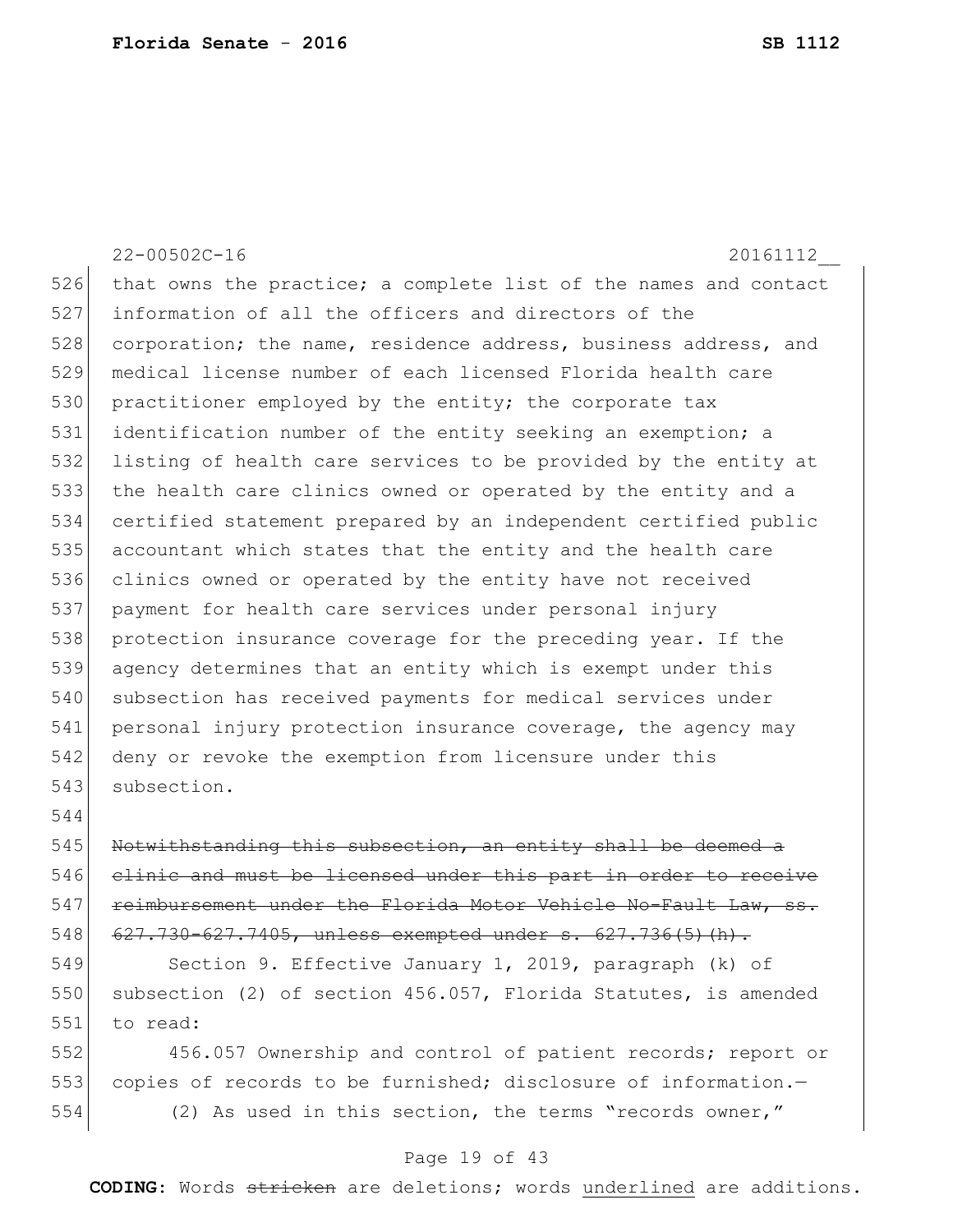|     | $22 - 00502C - 16$<br>20161112                                   |
|-----|------------------------------------------------------------------|
| 555 | "health care practitioner," and "health care practitioner's      |
| 556 | employer" do not include any of the following persons or         |
| 557 | entities; furthermore, the following persons or entities are not |
| 558 | authorized to acquire or own medical records, but are authorized |
| 559 | under the confidentiality and disclosure requirements of this    |
| 560 | section to maintain those documents required by the part or      |
| 561 | chapter under which they are licensed or regulated:              |
| 562 | $(k)$ Persons or entities practicing under s. 627.736(7).        |
| 563 | Section 10. Effective January 1, 2019, present paragraphs        |
| 564 | (gg) through (nn) of subsection (1) of section 456.072, Florida  |
| 565 | Statutes, are redesignated as paragraphs (ee) through (11),      |
| 566 | respectively, and present paragraphs (ee) and (ff) of that       |
| 567 | subsection are amended, to read:                                 |
| 568 | 456.072 Grounds for discipline; penalties; enforcement.-         |
| 569 | (1) The following acts shall constitute grounds for which        |
| 570 | the disciplinary actions specified in subsection (2) may be      |
| 571 | taken:                                                           |
| 572 | (ee) With respect to making a personal injury protection         |
| 573 | claim as required by s. 627.736, intentionally submitting a      |
| 574 | elaim, statement, or bill that has been "upcoded" as defined in  |
| 575 | $-627.732.$                                                      |
| 576 | (ff) With respect to making a personal injury protection         |
| 577 | elaim as required by s. 627.736, intentionally submitting a      |
| 578 | elaim, statement, or bill for payment of services that were not  |
| 579 | rendered.                                                        |
| 580 | Section 11. Effective January 1, 2019, paragraph (i) of          |
| 581 | subsection (1) of section 626.9541, Florida Statutes, is amended |
| 582 | to read:                                                         |
| 583 | 626.9541 Unfair methods of competition and unfair or             |
|     |                                                                  |

# Page 20 of 43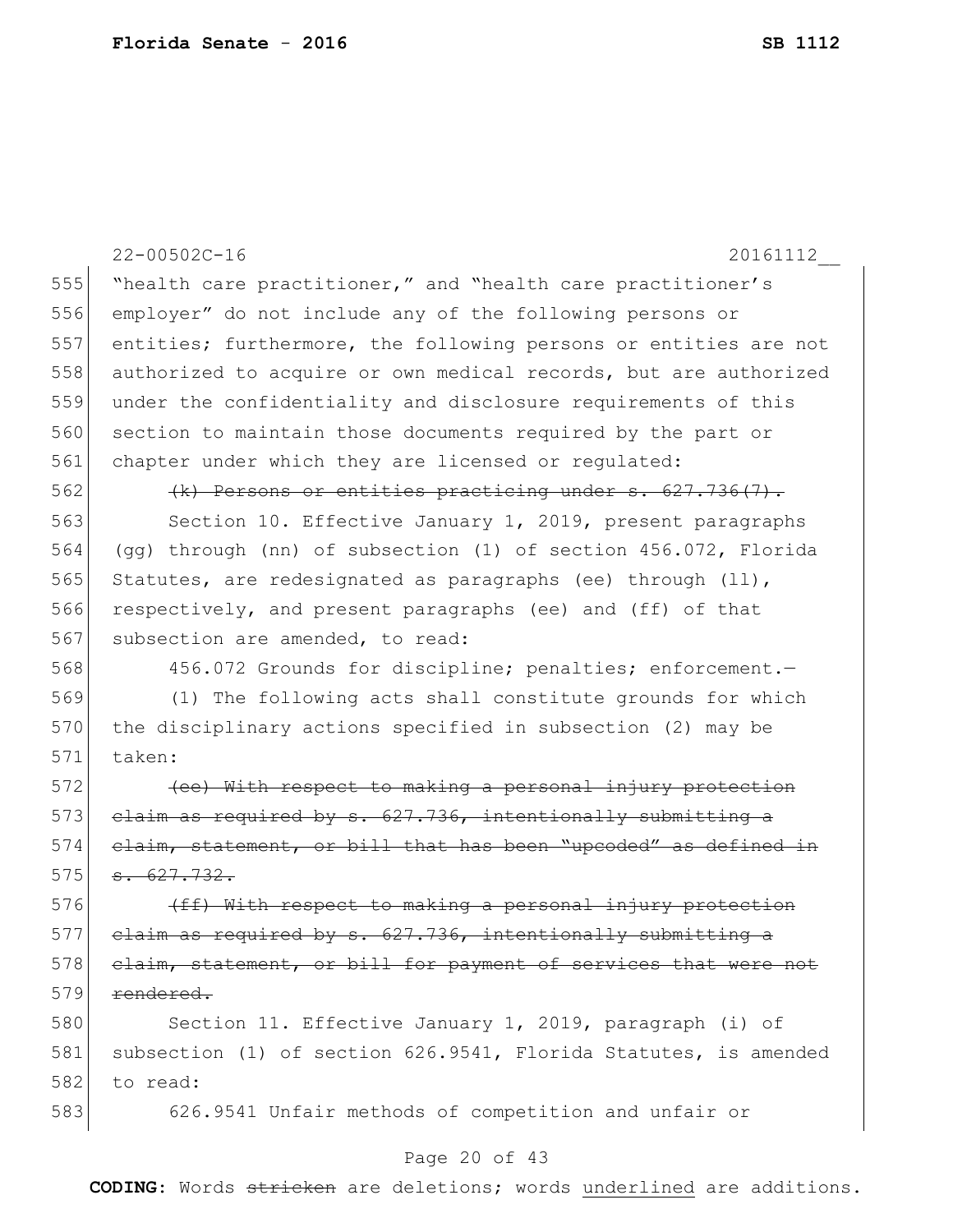|     | $22 - 00502C - 16$<br>20161112                                    |
|-----|-------------------------------------------------------------------|
| 584 | deceptive acts or practices defined.-                             |
| 585 | (1) UNFAIR METHODS OF COMPETITION AND UNFAIR OR DECEPTIVE         |
| 586 | ACTS.-The following are defined as unfair methods of competition  |
| 587 | and unfair or deceptive acts or practices:                        |
| 588 | (i) Unfair claim settlement practices.-                           |
| 589 | 1. Attempting to settle claims on the basis of an                 |
| 590 | application, when serving as a binder or intended to become a     |
| 591 | part of the policy, or any other material document which was      |
| 592 | altered without notice to, or knowledge or consent of, the        |
| 593 | insured.+                                                         |
| 594 | 2. A material misrepresentation made to an insured or any         |
| 595 | other person having an interest in the proceeds payable under     |
| 596 | such contract or policy, for the purpose and with the intent of   |
| 597 | effecting settlement of such claims, loss, or damage under such   |
| 598 | contract or policy on less favorable terms than those provided    |
| 599 | in, and contemplated by, such contract or policy. <del>; or</del> |
| 600 | 3. Committing or performing with such frequency as to             |
| 601 | indicate a general business practice any of the following:        |
| 602 | a. Failing to adopt and implement standards for the proper        |
| 603 | investigation of claims;                                          |
| 604 | b. Misrepresenting pertinent facts or insurance policy            |
| 605 | provisions relating to coverages at issue;                        |
| 606 | c. Failing to acknowledge and act promptly upon                   |
| 607 | communications with respect to claims;                            |
| 608 | d. Denying claims without conducting reasonable                   |
| 609 | investigations based upon available information;                  |
| 610 | e. Failing to affirm or deny full or partial coverage of          |
| 611 | claims, and, as to partial coverage, the dollar amount or extent  |
| 612 | of coverage, or failing to provide a written statement that the   |

# Page 21 of 43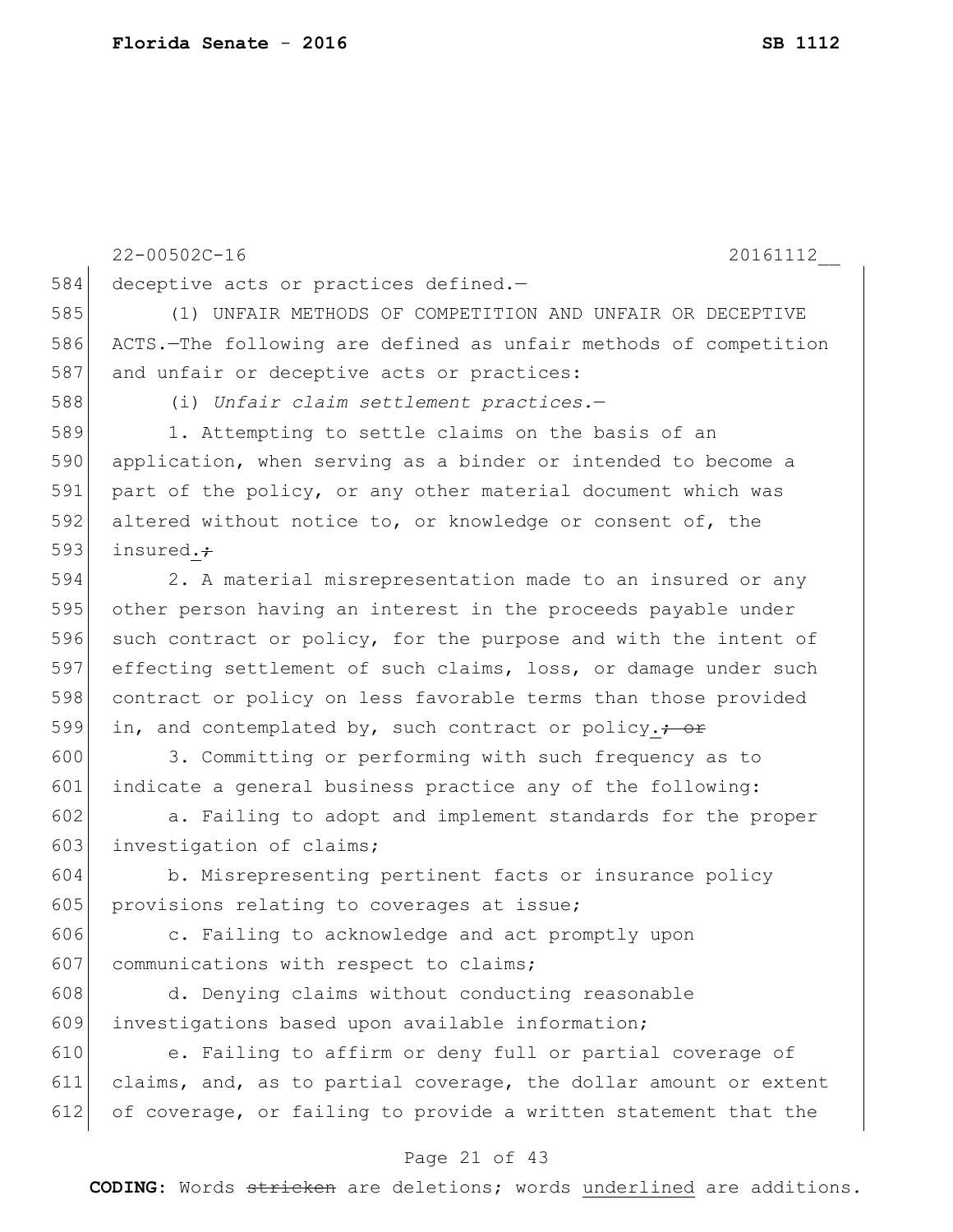```
613 claim is being investigated, upon the written request of the
614 insured within 30 days after proof-of-loss statements have been 
615 completed;
616 f. Failing to promptly provide a reasonable explanation in
617 writing to the insured of the basis in the insurance policy, in
618 relation to the facts or applicable law, for denial of a claim
619 or for the offer of a compromise settlement;
620 g. Failing to promptly notify the insured of any additional
621 information necessary for the processing of a claim; or
622 h. Failing to clearly explain the nature of the requested 
623 information and the reasons why such information is necessary.
624 i. Failing to pay personal injury protection insurance
625 claims within the time periods required by s. 627.736(4)(b). The
626 office may order the insurer to pay restitution to a
627 policyholder, medical provider, or other claimant, including 
628 interest at a rate consistent with the amount set forth in s.
629 \left[55.03(1)\right], for the time period within which an insurer fails to
630 pay claims as required by law. Restitution is in addition to any
631 other penalties allowed by law, including, but not limited to,
632 the suspension of the insurer's certificate of authority.
633 4. Failing to pay undisputed amounts of partial or full 
634 benefits owed under first-party property insurance policies 
635 within 90 days after an insurer receives notice of a residential 
636 property insurance claim, determines the amounts of partial or 
637 full benefits, and agrees to coverage, unless payment of the
638 undisputed benefits is prevented by an act of God, prevented by
639 the impossibility of performance, or due to actions by the
640 insured or claimant that constitute fraud, lack of cooperation,
641 or intentional misrepresentation regarding the claim for which
```
#### Page 22 of 43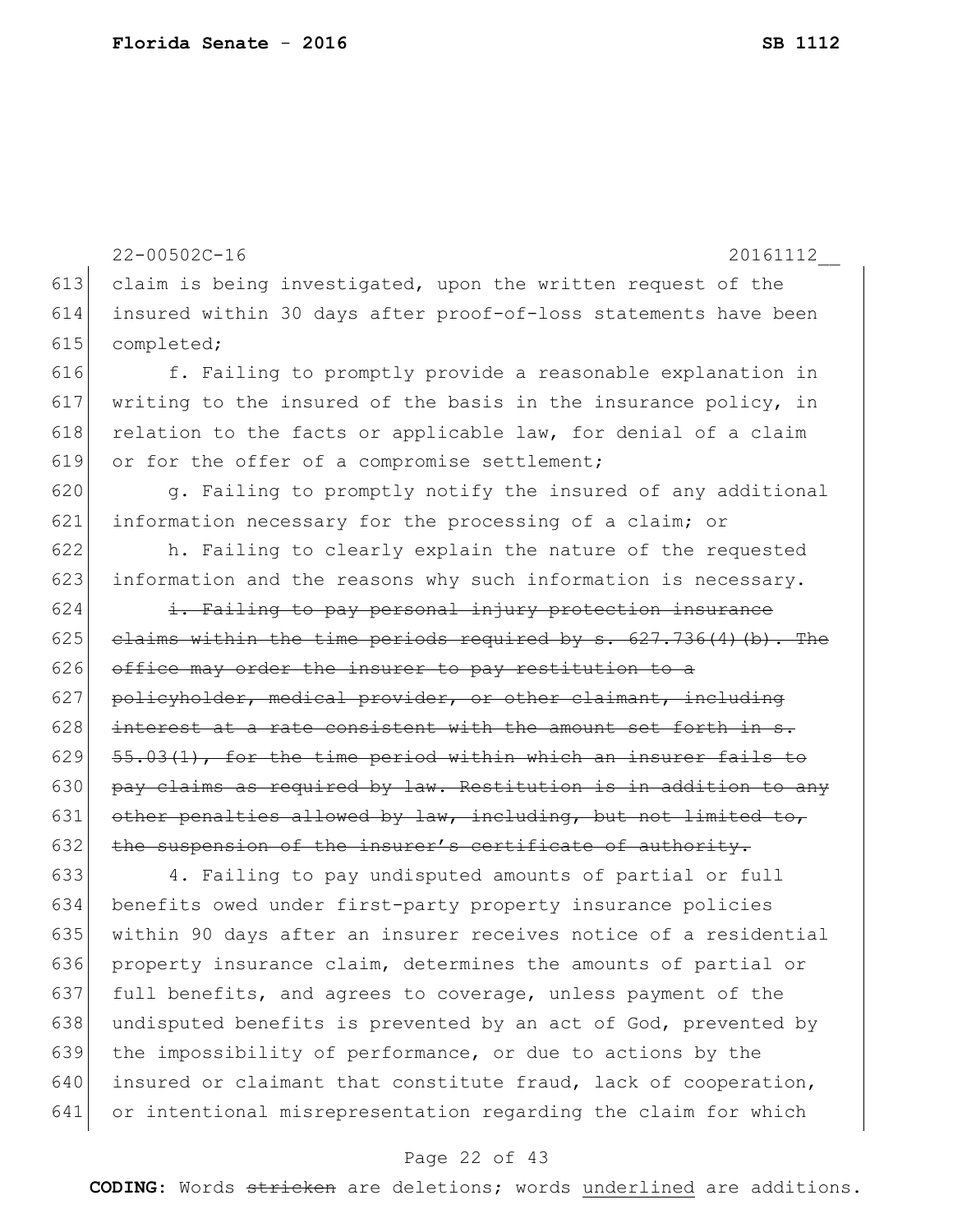22-00502C-16 20161112\_\_ 642 benefits are owed. 643 Section 12. Effective January 1, 2019, subsection (7) of 644 section 627.727, Florida Statutes, is amended to read: 645 627.727 Motor vehicle insurance; uninsured and underinsured 646 vehicle coverage; insolvent insurer protection.-647 (7) The legal liability of an uninsured motorist coverage 648 insurer does not include damages in tort for pain, suffering,  $649$  mental anguish, and inconvenience unless the injury or disease 650 is described in one or more of paragraphs  $(a) - (d)$  of s. 651 6<del>27.737(2)</del>. 652 Section 13. Effective January 1, 2019, present paragraph 653 (e) of subsection (2) of section 628.909, Florida Statutes, is 654 redesignated as paragraph (d), present paragraph (d) of that 655 subsection is amended, present paragraph (e) of subsection (3) 656 of that section is redesignated as paragraph (d), and present 657 paragraph (d) of that subsection is amended, to read: 658 628.909 Applicability of other laws.-659 (2) The following provisions of the Florida Insurance Code 660 apply to captive insurance companies who are not industrial 661 insured captive insurance companies to the extent that such 662 provisions are not inconsistent with this part:  $663$  (d) Sections  $627.730-627.7405$ , when no-fault coverage is 664  $previded.$ 665 (3) The following provisions of the Florida Insurance Code 666 shall apply to industrial insured captive insurance companies to 667 the extent that such provisions are not inconsistent with this 668 part:  $669$  (d) Sections  $627.730-627.7405$  when no-fault coverage 670 provided.

## Page 23 of 43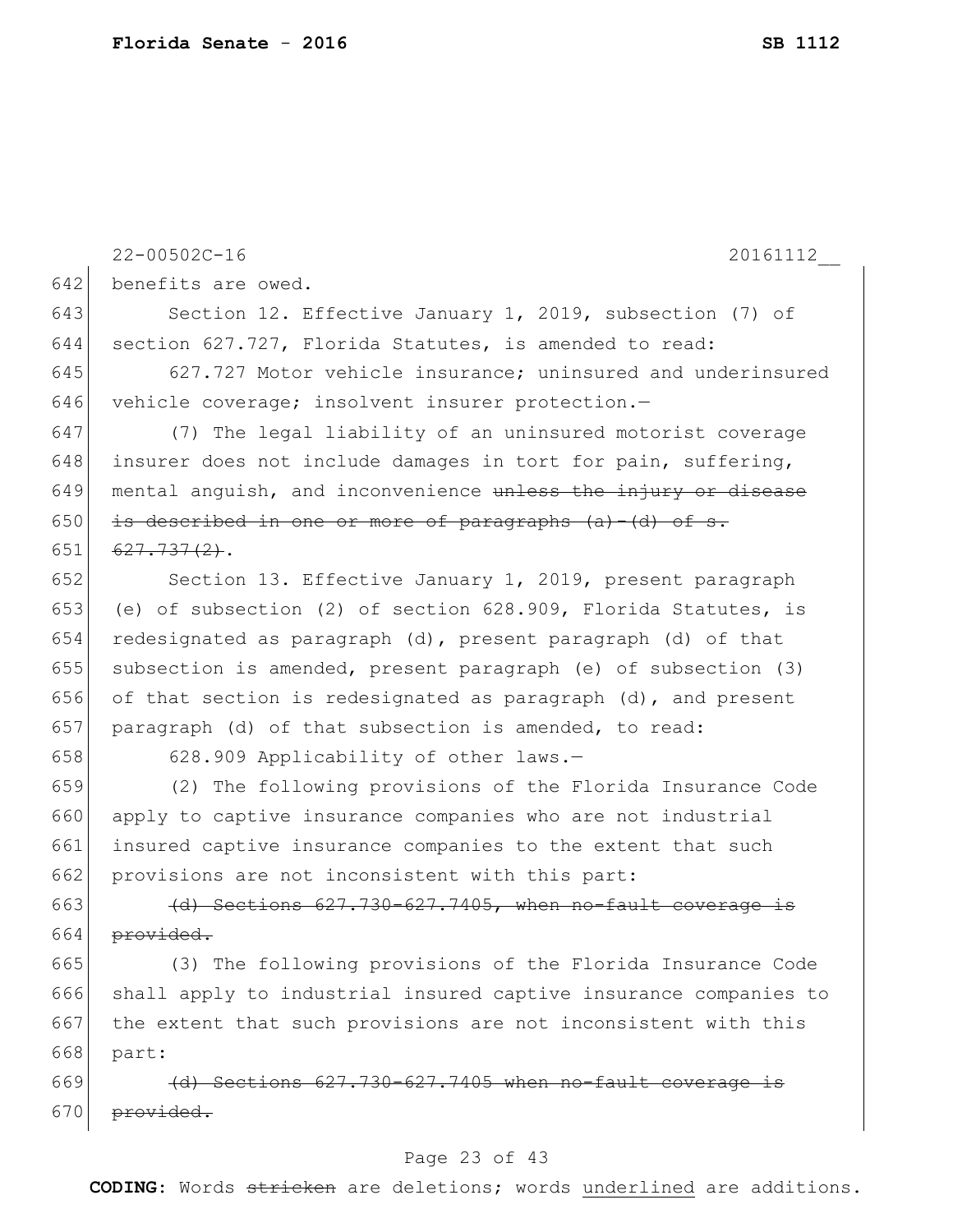22-00502C-16 20161112\_\_ 671 Section 14. Effective January 1, 2019, subsection (1) of 672 section 316.646, Florida Statutes, is amended to read: 673 316.646 Security required; proof of security and display  $674$  thereof.-675 (1) Any person required by s. 324.022 to maintain property 676 damage liability security or, required by s. 324.023 to maintain 677 liability security for bodily injury or death, or required by  $s$ .  $678$  627.733 to maintain personal injury protection security on a 679 motor vehicle shall have in his or her immediate possession at 680 all times while operating such motor vehicle proper proof of 681 maintenance of the required security. 682 (a) Such proof shall be in a uniform paper or electronic 683 format, as prescribed by the department, a valid insurance 684 policy, an insurance policy binder, a certificate of insurance, 685 or such other proof as may be prescribed by the department.  $686$  (b)1. The act of presenting to a law enforcement officer an 687 electronic device displaying proof of insurance in an electronic 688 format does not constitute consent for the officer to access any 689 information on the device other than the displayed proof of 690 insurance. 691 2. The person who presents the device to the officer 692 assumes the liability for any resulting damage to the device. 693 Section 15. Effective January 1, 2019, paragraphs (a) and 694 (d) of subsection (5) of section 320.02, Florida Statutes, are 695 amended to read: 696 320.02 Registration required; application for registration; 697  $f \circ rms -$ 698  $(5)$  (a) Proof that personal injury protection benefits have 699 been purchased if required under  $s. 627.733$ , that property

## Page 24 of 43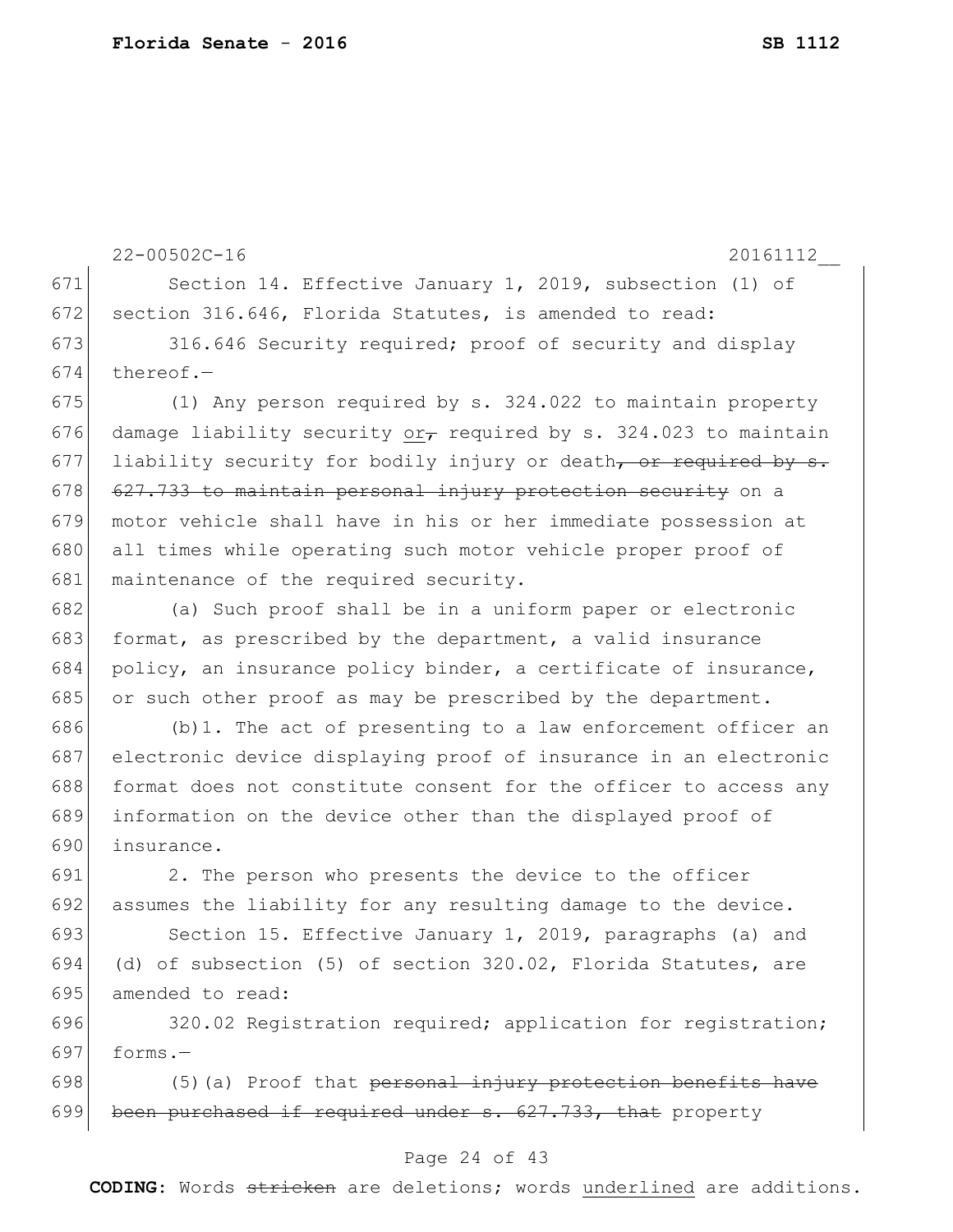22-00502C-16 20161112\_\_ 700 damage liability coverage has been purchased as required under 701  $\vert$  s. 324.022, that bodily injury or death coverage has been 702 purchased if required under s. 324.023, and that combined bodily 703 liability insurance and property damage liability insurance have 704 been purchased if required under s. 627.7415 shall be provided 705 in the manner prescribed by law by the applicant at the time of 706 application for registration of any motor vehicle that is 707 subject to such requirements. The issuing agent shall refuse to 708 issue registration if such proof of purchase is not provided. 709 Insurers shall furnish uniform proof-of-purchase cards in a 710 paper or electronic format in a form prescribed by the 711 department and include the name of the insured's insurance 712 company, the coverage identification number, and the make, year, 713 and vehicle identification number of the vehicle insured. The 714 card must contain a statement notifying the applicant of the 715 penalty specified under s.  $316.646(4)$ . The card or insurance 716 policy, insurance policy binder, or certificate of insurance or 717 a photocopy of any of these; an affidavit containing the name of 718 the insured's insurance company, the insured's policy number, 719 and the make and year of the vehicle insured; or such other 720 proof as may be prescribed by the department shall constitute 721 sufficient proof of purchase. If an affidavit is provided as 722 proof, it must be in substantially the following form: 723 724 Under penalty of perjury, I ... (Name of insured)... do hereby 725 certify that I have ... (Personal Injury Protection, Property 726 Damage Liability, and, if required, Bodily Injury Liability)... 727 Insurance currently in effect with ...(Name of insurance 728 company)... under ... (policy number)... covering ... (make, year,

## Page 25 of 43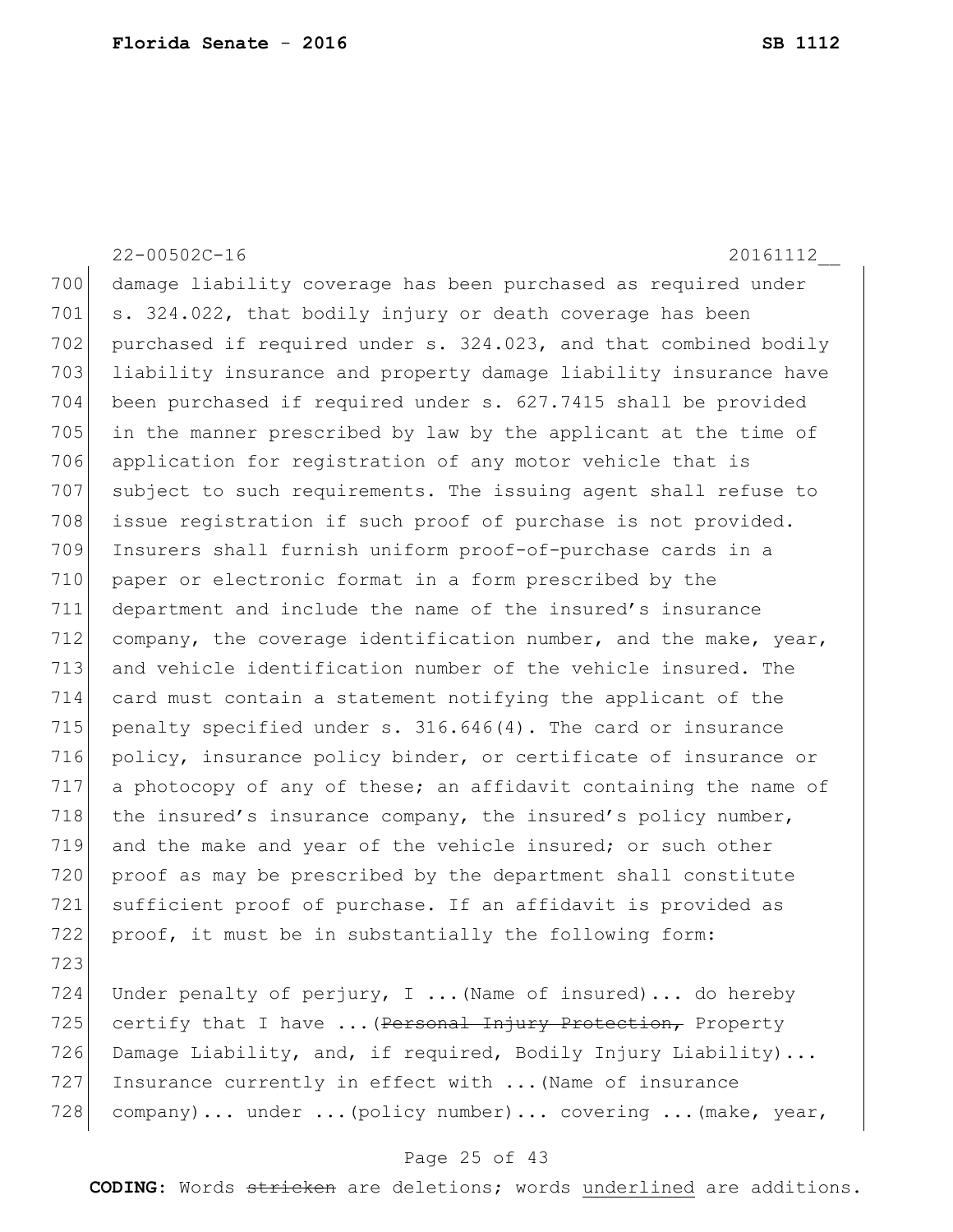22-00502C-16 20161112\_\_ 729 and vehicle identification number of vehicle).... ... (Signature 730 of Insured)... 731 732 Such affidavit must include the following warning: 733 734 WARNING: GIVING FALSE INFORMATION IN ORDER TO OBTAIN A VEHICLE 735 REGISTRATION CERTIFICATE IS A CRIMINAL OFFENSE UNDER FLORIDA 736 LAW. ANYONE GIVING FALSE INFORMATION ON THIS AFFIDAVIT IS 737 SUBJECT TO PROSECUTION. 738 739 If an application is made through a licensed motor vehicle 740 dealer as required under s. 319.23, the original or a 741 photostatic copy of such card, insurance policy, insurance 742 policy binder, or certificate of insurance or the original 743 affidavit from the insured shall be forwarded by the dealer to 744 the tax collector of the county or the Department of Highway 745 Safety and Motor Vehicles for processing. By executing the 746 aforesaid affidavit, no licensed motor vehicle dealer will be 747 liable in damages for any inadequacy, insufficiency, or 748 falsification of any statement contained therein. A card must 749 also indicate the existence of any bodily injury liability 750 insurance voluntarily purchased. 751 (d) The verifying of proof of personal injury protection 752 insurance, proof of property damage liability insurance, proof 753 of combined bodily liability insurance and property damage 754 liability insurance, or proof of financial responsibility 755 insurance and the issuance or failure to issue the motor vehicle 756 registration under the provisions of this chapter may not be 757 construed in any court as a warranty of the reliability or

## Page 26 of 43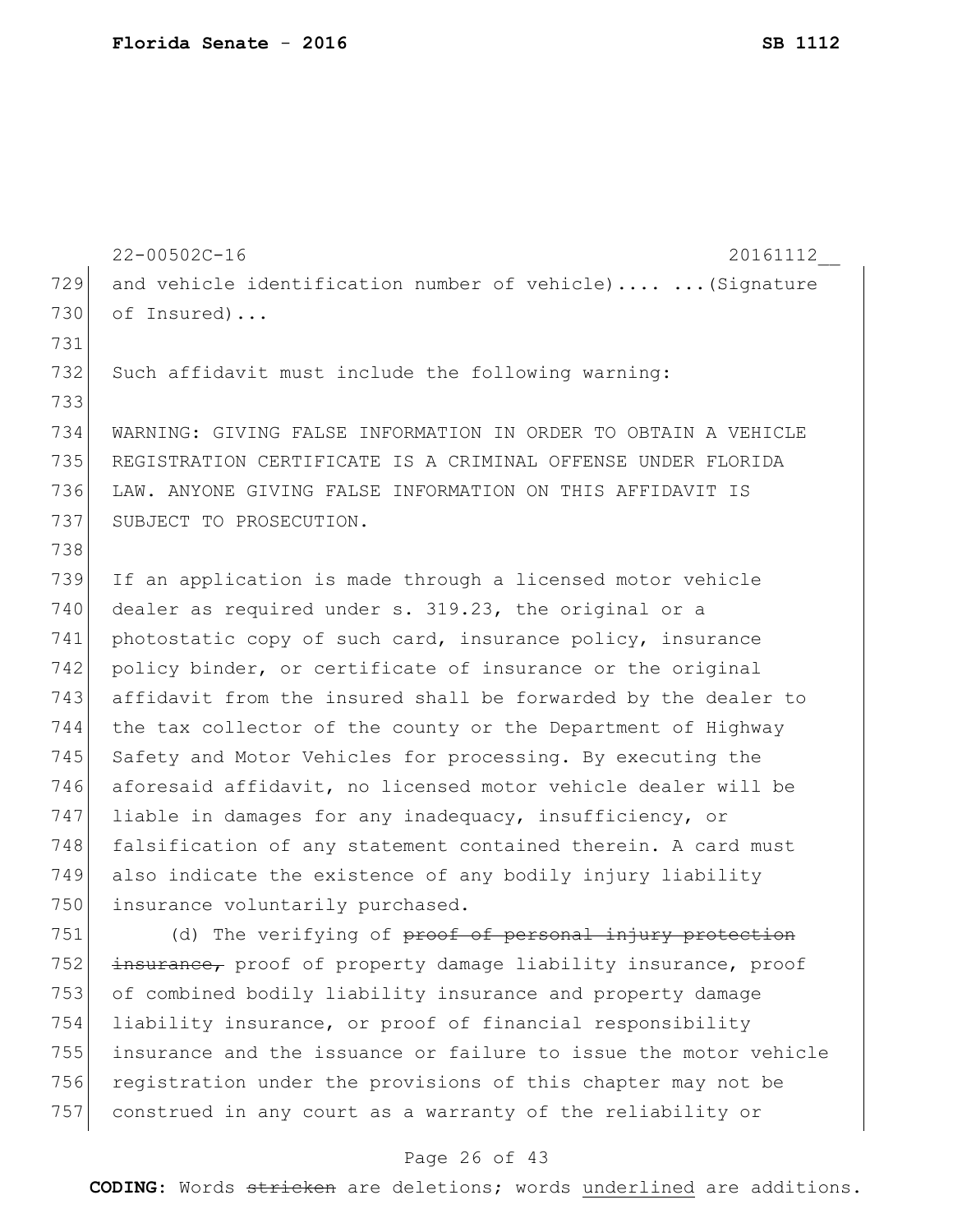22-00502C-16 20161112\_\_ 758 accuracy of the evidence of such proof. Neither the department 759 nor any tax collector is liable in damages for any inadequacy, 760 insufficiency, falsification, or unauthorized modification of 761 any item of the proof of personal injury protection insurance, 762 proof of property damage liability insurance, proof of combined 763 bodily liability insurance and property damage liability 764 insurance, or proof of financial responsibility insurance prior 765 to, during, or subsequent to the verification of the proof. The 766 issuance of a motor vehicle registration does not constitute 767 prima facie evidence or a presumption of insurance coverage.

768 Section 16. Effective January 1, 2019, subsections (1) and 769 (2) of section 322.251, Florida Statutes, are amended to read: 770 322.251 Notice of cancellation, suspension, revocation, or 771 disqualification of license.-

772 (1) All orders of cancellation, suspension, revocation, or 773 disqualification issued under the provisions of this chapter, 774 chapter 318, or chapter 324<del>, or ss. 627.732-627.734</del> shall be 775 given either by personal delivery thereof to the licensee whose 776 license is being canceled, suspended, revoked, or disqualified 777 or by deposit in the United States mail in an envelope, first 778 class, postage prepaid, addressed to the licensee at his or her 779 last known mailing address furnished to the department. Such 780 mailing by the department constitutes notification, and any 781 failure by the person to receive the mailed order will not 782 affect or stay the effective date or term of the cancellation, 783 suspension, revocation, or disqualification of the licensee's 784 driving privilege.

785 (2) The giving of notice and an order of cancellation, 786 suspension, revocation, or disqualification by mail is complete

## Page 27 of 43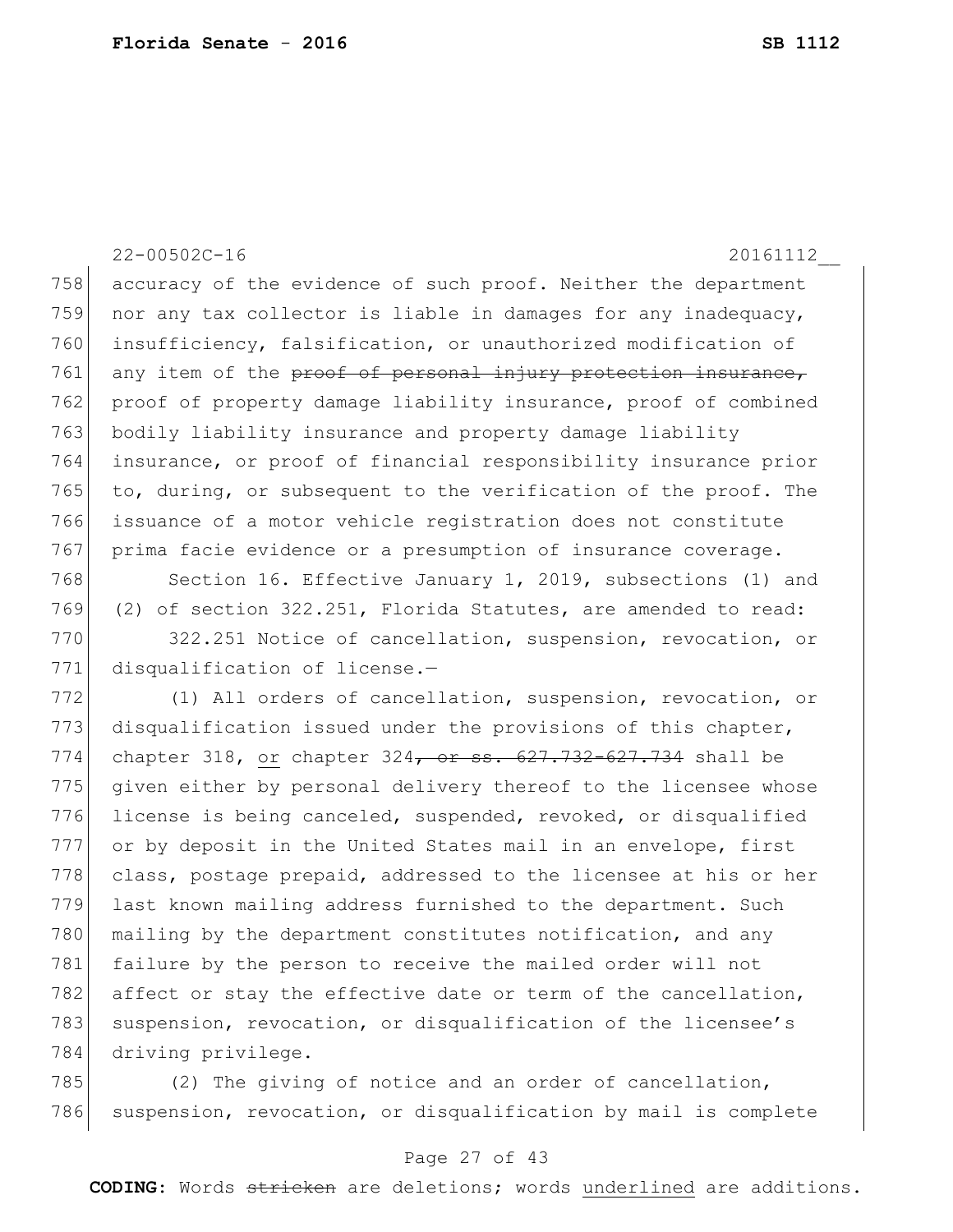|     | $22 - 00502C - 16$<br>20161112                                   |
|-----|------------------------------------------------------------------|
| 787 | upon expiration of 20 days after deposit in the United States    |
| 788 | mail for all notices except those issued under chapter 324 or    |
| 789 | ss. 627.732-627.734, which are complete 15 days after deposit in |
| 790 | the United States mail. Proof of the giving of notice and an     |
| 791 | order of cancellation, suspension, revocation, or                |
| 792 | disqualification in either manner shall be made by entry in the  |
| 793 | records of the department that such notice was given. The entry  |
| 794 | is admissible in the courts of this state and constitutes        |
| 795 | sufficient proof that such notice was given.                     |
| 796 | Section 17. Effective January 1, 2019, paragraph (a) of          |
| 797 | subsection (8) of section 322.34, Florida Statutes, is amended   |
| 798 | to read:                                                         |
| 799 | 322.34 Driving while license suspended, revoked, canceled,       |
| 800 | or disqualified.-                                                |
| 801 | $(8)$ (a) Upon the arrest of a person for the offense of         |
| 802 | driving while the person's driver license or driving privilege   |
| 803 | is suspended or revoked, the arresting officer shall determine:  |
| 804 | 1. Whether the person's driver license is suspended or           |
| 805 | revoked.                                                         |
| 806 | 2. Whether the person's driver license has remained              |
| 807 | suspended or revoked since a conviction for the offense of       |
| 808 | driving with a suspended or revoked license.                     |
| 809 | 3. Whether the suspension or revocation was made under s.        |
| 810 | 316.646 or s. 627.733, relating to failure to maintain required  |
| 811 | security, or under s. 322.264, relating to habitual traffic      |
| 812 | offenders.                                                       |
| 813 | 4. Whether the driver is the registered owner or coowner of      |
| 814 | the vehicle.                                                     |
| 815 | Section 18. Effective January 1, 2019, subsection (2) of         |
|     | Page 28 of 43                                                    |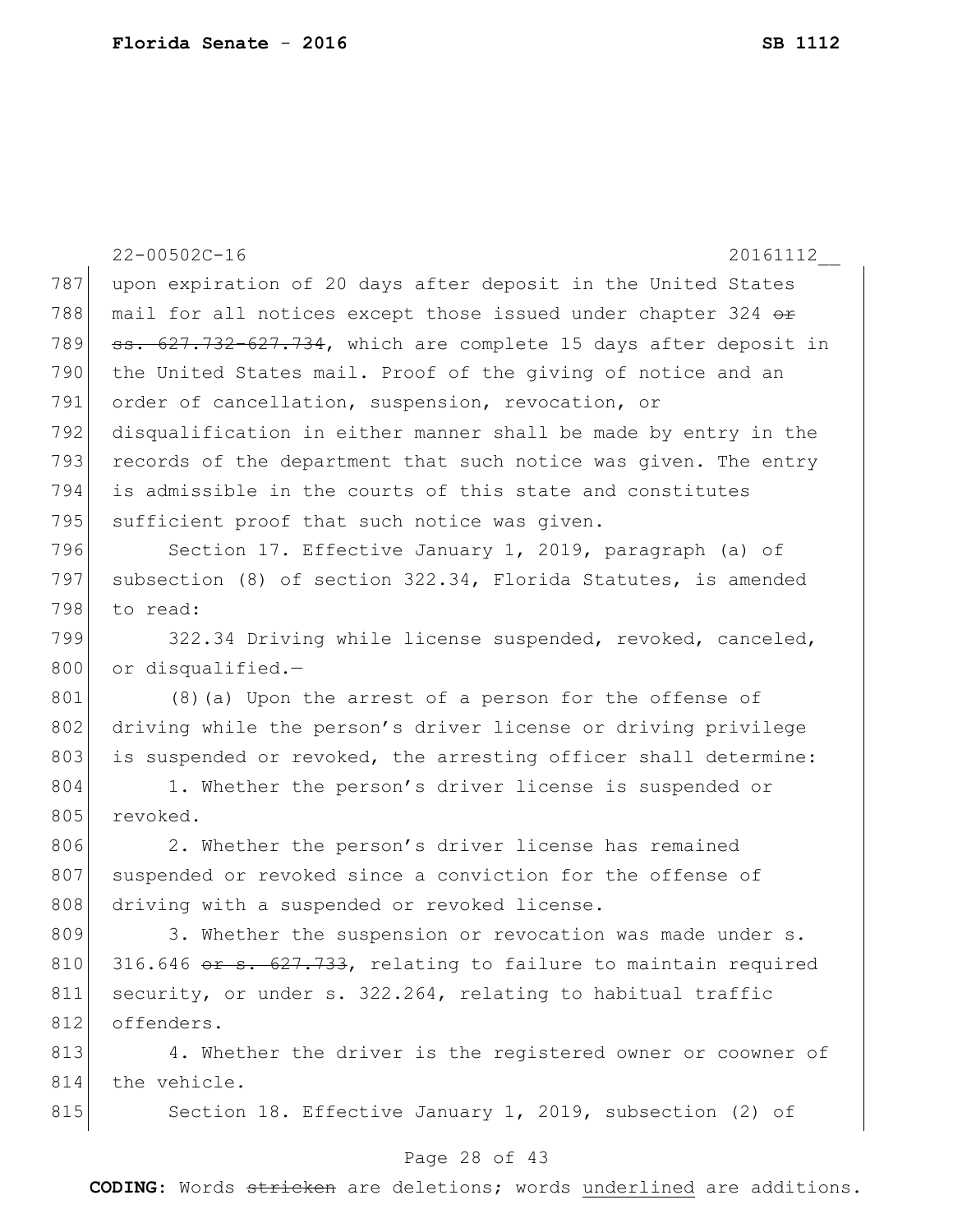|     | $22 - 00502C - 16$<br>20161112                                                                |
|-----|-----------------------------------------------------------------------------------------------|
| 816 | section 324.0221, Florida Statutes, is amended to read:                                       |
| 817 | 324.0221 Reports by insurers to the department; suspension                                    |
| 818 | of driver license and vehicle registrations; reinstatement.-                                  |
| 819 | (2) The department shall suspend, after due notice and an                                     |
| 820 | opportunity to be heard, the registration and driver license of                               |
| 821 | any owner or registrant of a motor vehicle with respect to which                              |
| 822 | security is required under s. 324.022 ss. 324.022 and 627.733                                 |
| 823 | upon:                                                                                         |
| 824 | (a) The department's records showing that the owner or                                        |
| 825 | registrant of such motor vehicle did not have in full force and                               |
| 826 | effect when required security that complies with the                                          |
| 827 | requirements of s. 324.022 <del>ss. 324.022 and 627.733</del> ; or                            |
| 828 | (b) Notification by the insurer to the department, in a                                       |
| 829 | form approved by the department, of cancellation or termination                               |
| 830 | of the required security.                                                                     |
| 831 | Section 19. Effective January 1, 2019, section 627.7263,                                      |
| 832 | Florida Statutes, is amended to read:                                                         |
| 833 | 627.7263 Rental and leasing driver's insurance to be                                          |
| 834 | primary; exception.-                                                                          |
| 835 | (1) The valid and collectible liability insurance or                                          |
| 836 | personal injury protection insurance providing coverage for the                               |
| 837 | lessor of a motor vehicle for rent or lease is primary unless                                 |
| 838 | otherwise stated in at least 10-point type on the face of the                                 |
| 839 | rental or lease agreement. Such insurance is primary for the                                  |
| 840 | limits of liability and personal injury protection coverage as                                |
| 841 | required by s. $324.021(7)$ <del>ss. <math>324.021(7)</math> and <math>627.736</math></del> . |
| 842 | (2) If the lessee's coverage is to be primary, the rental                                     |
| 843 | or lease agreement must contain the following language, in at                                 |
| 844 | least 10-point type:                                                                          |

# Page 29 of 43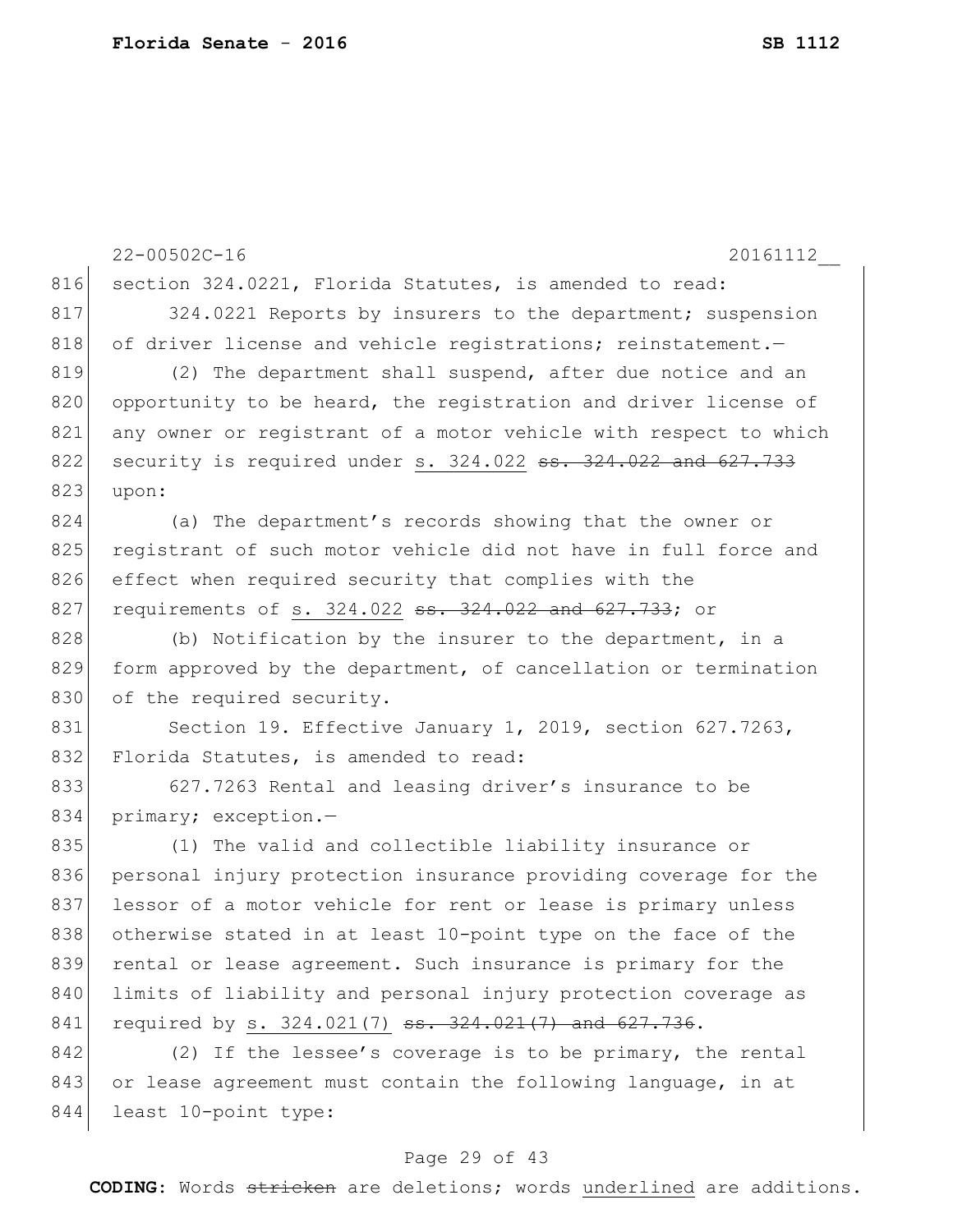873 required security.

|     | $22 - 00502C - 16$<br>20161112                                    |
|-----|-------------------------------------------------------------------|
| 845 |                                                                   |
| 846 | "The valid and collectible liability insurance and                |
| 847 | personal injury protection insurance of any authorized            |
| 848 | rental or leasing driver is primary for the limits of             |
| 849 | liability and personal injury protection coverage                 |
| 850 | required by s. 324.021(7) <del>ss. 324.021(7) and 627.736</del> , |
| 851 | Florida Statutes."                                                |
| 852 |                                                                   |
| 853 | Section 20. Effective January 1, 2019, section 627.7275,          |
| 854 | Florida Statutes, is amended to read:                             |
| 855 | 627.7275 Motor vehicle liability.-                                |
| 856 | (1) A motor vehicle insurance policy providing personal           |
| 857 | injury protection as set forth in s. 627.736 may not be           |
| 858 | delivered or issued for delivery in this state for a with         |
| 859 | respect to any specifically insured or identified motor vehicle   |
| 860 | registered or principally garaged in this state must provide      |
| 861 | unless the policy also provides coverage for property damage      |
| 862 | liability and bodily injury liability as required under by s.     |
| 863 | 324.022.                                                          |
| 864 | (2) (a) Insurers writing motor vehicle insurance in this          |
| 865 | state shall make available, subject to the insurers' usual        |
| 866 | underwriting restrictions:                                        |
| 867 | 1. Coverage under policies as described in subsection (1)         |
| 868 | to an applicant for private passenger motor vehicle insurance     |
| 869 | coverage who is seeking the coverage in order to reinstate the    |
| 870 | applicant's driving privileges in this state if the driving       |
| 871 | privileges were revoked or suspended pursuant to s. 316.646 or    |
| 872 | s. 324.0221 due to the failure of the applicant to maintain       |

# Page 30 of 43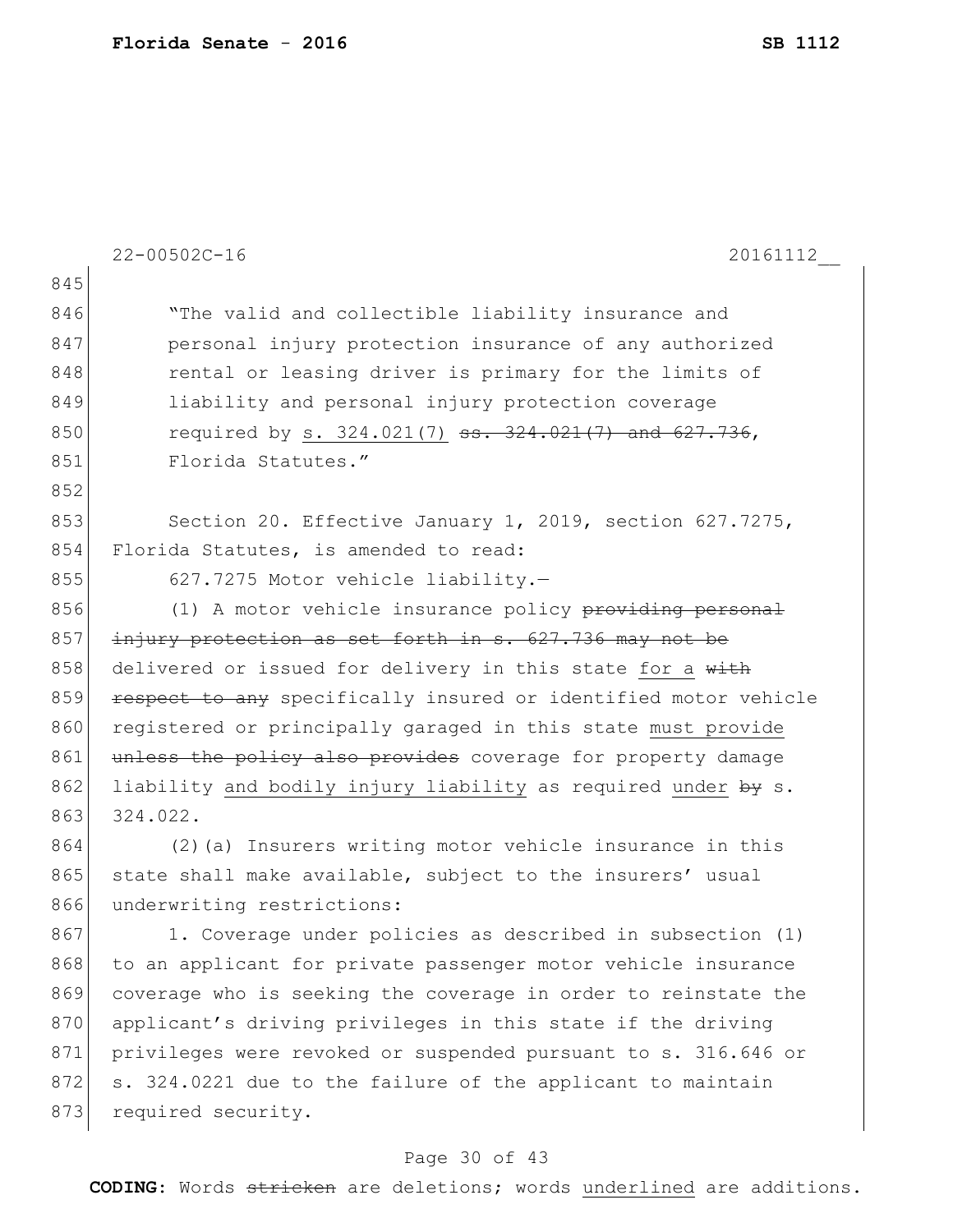874 2. Coverage under policies as described in subsection (1), 875 which also provides bodily injury liability coverage and 876 property damage liability coverage for bodily injury, death, and 877 property damage arising out of the ownership, maintenance, or 878 use of the motor vehicle in an amount not less than the limits 879 described in s. 324.021(7) and conforms to the requirements of 880 s. 324.151, to an applicant for private passenger motor vehicle 881 insurance coverage who is seeking the coverage in order to 882 reinstate the applicant's driving privileges in this state after 883 such privileges were revoked or suspended under s. 316.193 or s. 884 322.26(2) for driving under the influence.

885 (b) The policies described in paragraph (a) shall be issued 886 for at least 6 months and, as to the minimum coverages required 887 under this section, may not be canceled by the insured for any 888 reason or by the insurer after 60 days, during which period the 889 insurer is completing the underwriting of the policy. After the 890 insurer has completed underwriting the policy, the insurer shall 891 notify the Department of Highway Safety and Motor Vehicles that 892 the policy is in full force and effect and is not cancelable for 893 the remainder of the policy period. A premium shall be collected 894 and the coverage is in effect for the 60-day period during which 895 the insurer is completing the underwriting of the policy whether 896 or not the person's driver license, motor vehicle tag, and motor 897 vehicle registration are in effect. Once the noncancelable 898 provisions of the policy become effective, the coverages for 899 bodily injury and, property damage, and personal injury 900 protection may not be reduced below the minimum limits required 901 under s. 324.021 or s. 324.023 during the policy period. 902 (c) This subsection controls to the extent of any conflict

## Page 31 of 43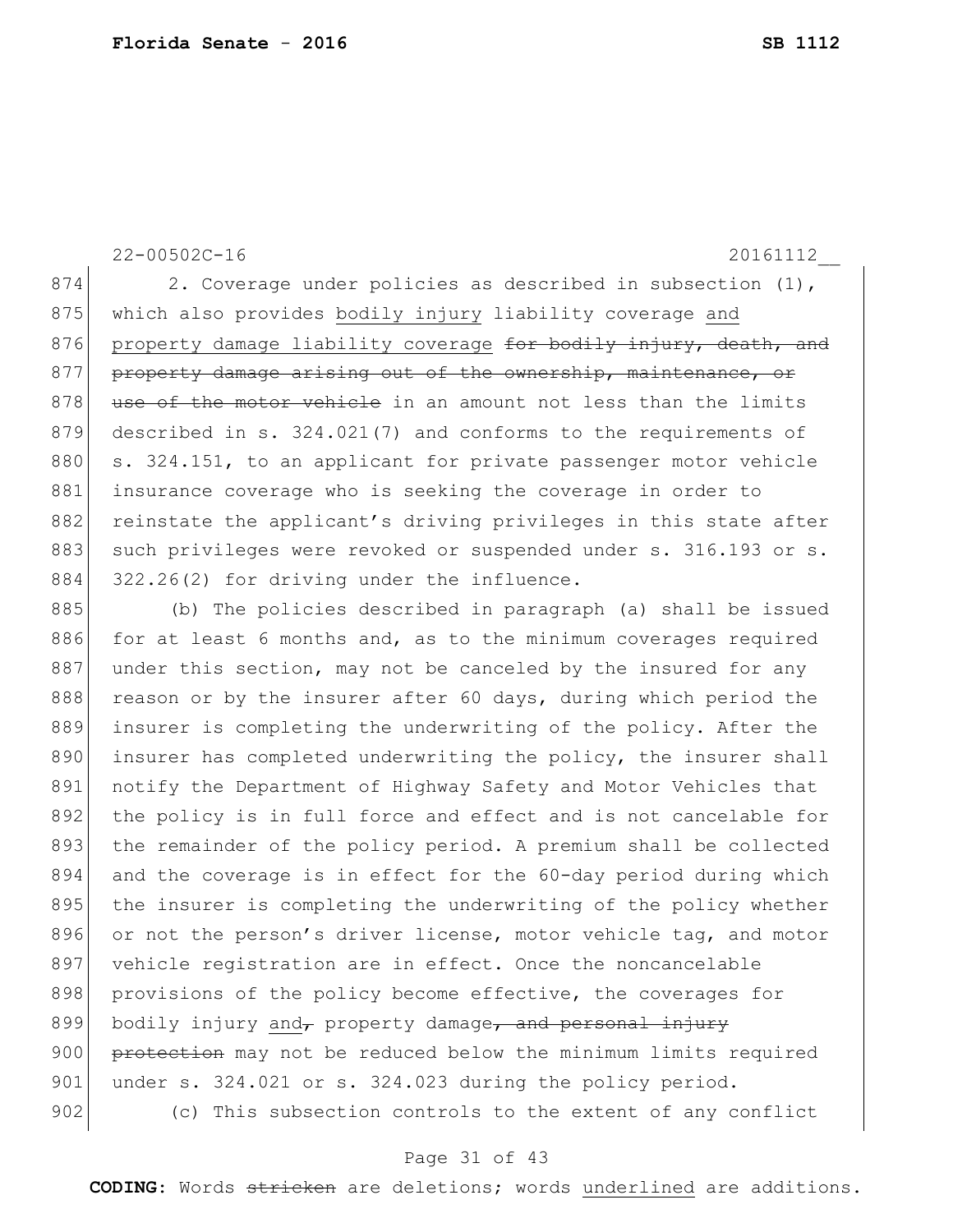| 903 | with any other section.                                          |
|-----|------------------------------------------------------------------|
| 904 | (d) An insurer issuing a policy subject to this section may      |
| 905 | cancel the policy if, during the policy term, the named insured, |
| 906 | or any other operator who resides in the same household or       |
| 907 | customarily operates an automobile insured under the policy, has |
| 908 | his or her driver license suspended or revoked.                  |
| 909 | (e) This subsection does not require an insurer to offer a       |
| 910 | policy of insurance to an applicant if such offer would be       |
| 911 | inconsistent with the insurer's underwriting quidelines and      |
| 912 | procedures.                                                      |
| 913 | Section 21. Effective January 1, 2019, paragraph (a) of          |
| 914 | subsection (5) and subsections (6) and (7) of section 627.7295,  |
| 915 | Florida Statutes, are amended to read:                           |
| 916 | 627.7295 Motor vehicle insurance contracts.-                     |
| 917 | (5) (a) A licensed general lines agent may charge a per-         |
| 918 | policy fee not to exceed \$10 to cover the administrative costs  |
| 919 | of the agent associated with selling the motor vehicle insurance |
| 920 | policy if the policy covers only personal injury protection      |
| 921 | coverage as provided by s. 627.736 and property damage liability |
| 922 | coverage as provided by s. 627.7275 and if no other insurance is |
| 923 | sold or issued in conjunction with or collateral to the policy.  |
| 924 | The fee is not considered part of the premium.                   |
| 925 | (6) If a motor vehicle owner's driver license, license           |
| 926 | plate, and registration have previously been suspended pursuant  |
| 927 | to s. 316.646 or s. 627.733, an insurer may cancel a new policy  |
| 928 | only as provided in s. 627.7275.                                 |
| 929 | (7) A policy of private passenger motor vehicle insurance        |
| 930 | or a binder for such a policy may be initially issued in this    |
| 931 | state only if, before the effective date of such binder or       |
|     | Page 32 of 43                                                    |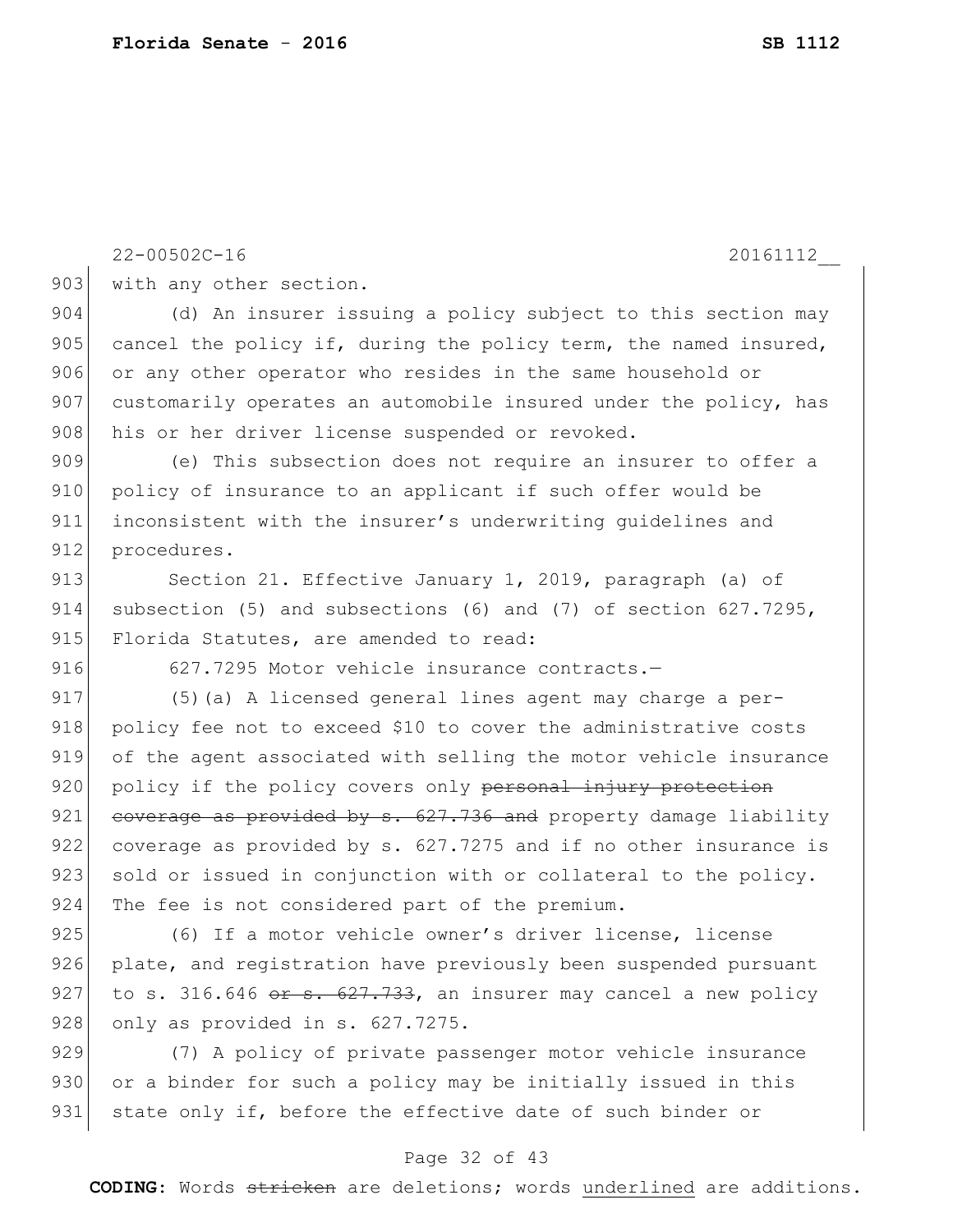932 policy, the insurer or agent has collected from the insured an 933 amount equal to 2 months' premium. An insurer, agent, or premium 934 finance company may not, directly or indirectly, take any action 935 resulting in the insured having paid from the insured's own 936 funds an amount less than the 2 months' premium required by this 937 subsection. This subsection applies without regard to whether 938 | the premium is financed by a premium finance company or is paid 939 pursuant to a periodic payment plan of an insurer or an 940 insurance agent. This subsection does not apply if an insured or 941 member of the insured's family is renewing or replacing a policy 942 or a binder for such policy written by the same insurer or a 943 member of the same insurer group. This subsection does not apply 944 to an insurer that issues private passenger motor vehicle 945 coverage primarily to active duty or former military personnel 946 or their dependents. This subsection does not apply if all 947 policy payments are paid pursuant to a payroll deduction plan or 948 an automatic electronic funds transfer payment plan from the 949 policyholder. This subsection and subsection (4) do not apply if 950 all policy payments to an insurer are paid pursuant to an 951 automatic electronic funds transfer payment plan from an agent, 952 a managing general agent, or a premium finance company and if 953 the policy includes, at a minimum, personal injury protection 954 pursuant to ss. 627.730-627.7405; motor vehicle property damage 955 liability pursuant to s.  $627.7275 \div$  and bodily injury liability 956 in at least the amount of  $$10,000$  because of bodily injury to, 957 or death of, one person in any one accident and in the amount of 958  $|$  \$20,000 because of bodily injury to, or death of, two or more 959 persons in any one accident. This subsection and subsection (4) 960 do not apply if an insured has had a policy in effect for at

## Page 33 of 43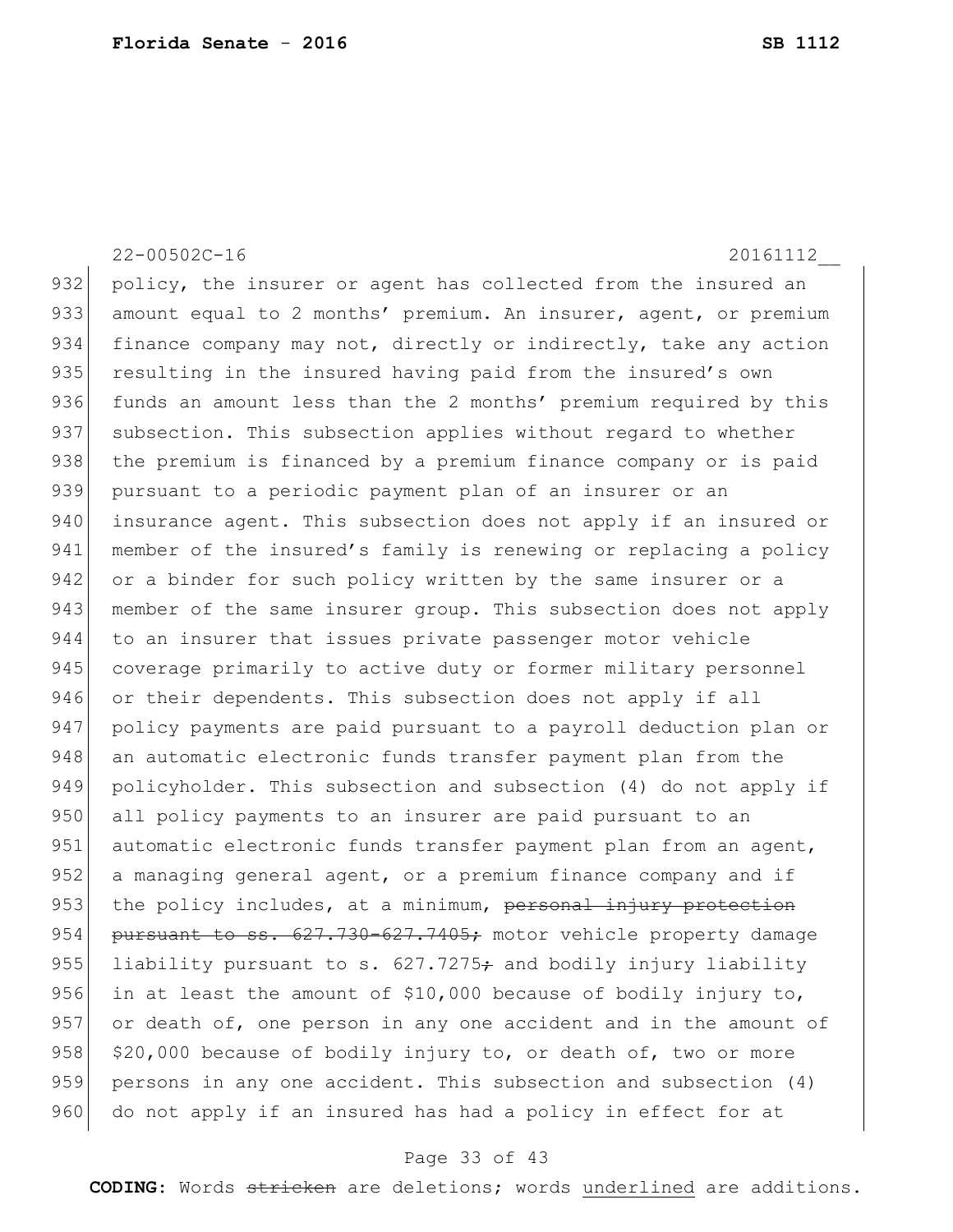```
22-00502C-16 20161112__
961 least 6 months, the insured's agent is terminated by the insurer
962 that issued the policy, and the insured obtains coverage on the
963 policy's renewal date with a new company through the terminated
964 agent.
965 Section 22. Effective January 1, 2019, subsections (2) and
966 (6) and paragraphs (a), (c), and (d) of subsection (7) of
967 section 705.184, Florida Statutes, are amended to read:
968 705.184 Derelict or abandoned motor vehicles on the
969 premises of public-use airports.-
970 (2) The airport director or the director's designee shall
971 contact the Department of Highway Safety and Motor Vehicles to
972 notify that department that the airport has possession of the
973 abandoned or derelict motor vehicle and to determine the name 
974 and address of the owner of the motor vehicle, the insurance 
975 company insuring the motor vehicle, notwithstanding the
976 provisions of s. 627.736, and any person who has filed a lien on
977 the motor vehicle. Within 7 business days after receipt of the 
978 information, the director or the director's designee shall send
979 notice by certified mail, return receipt requested, to the owner
980 of the motor vehicle, the insurance company insuring the motor
981 vehicle, notwithstanding the provisions of s. 627.736, and all
982 persons of record claiming a lien against the motor vehicle. The
983 notice shall state the fact of possession of the motor vehicle,
984 that charges for reasonable towing, storage, and parking fees,
985 if any, have accrued and the amount thereof, that a lien as
986 provided in subsection (6) will be claimed, that the lien is
987 subject to enforcement pursuant to law, that the owner or
988 lienholder, if any, has the right to a hearing as set forth in
989 subsection (4), and that any motor vehicle which, at the end of
```
## Page 34 of 43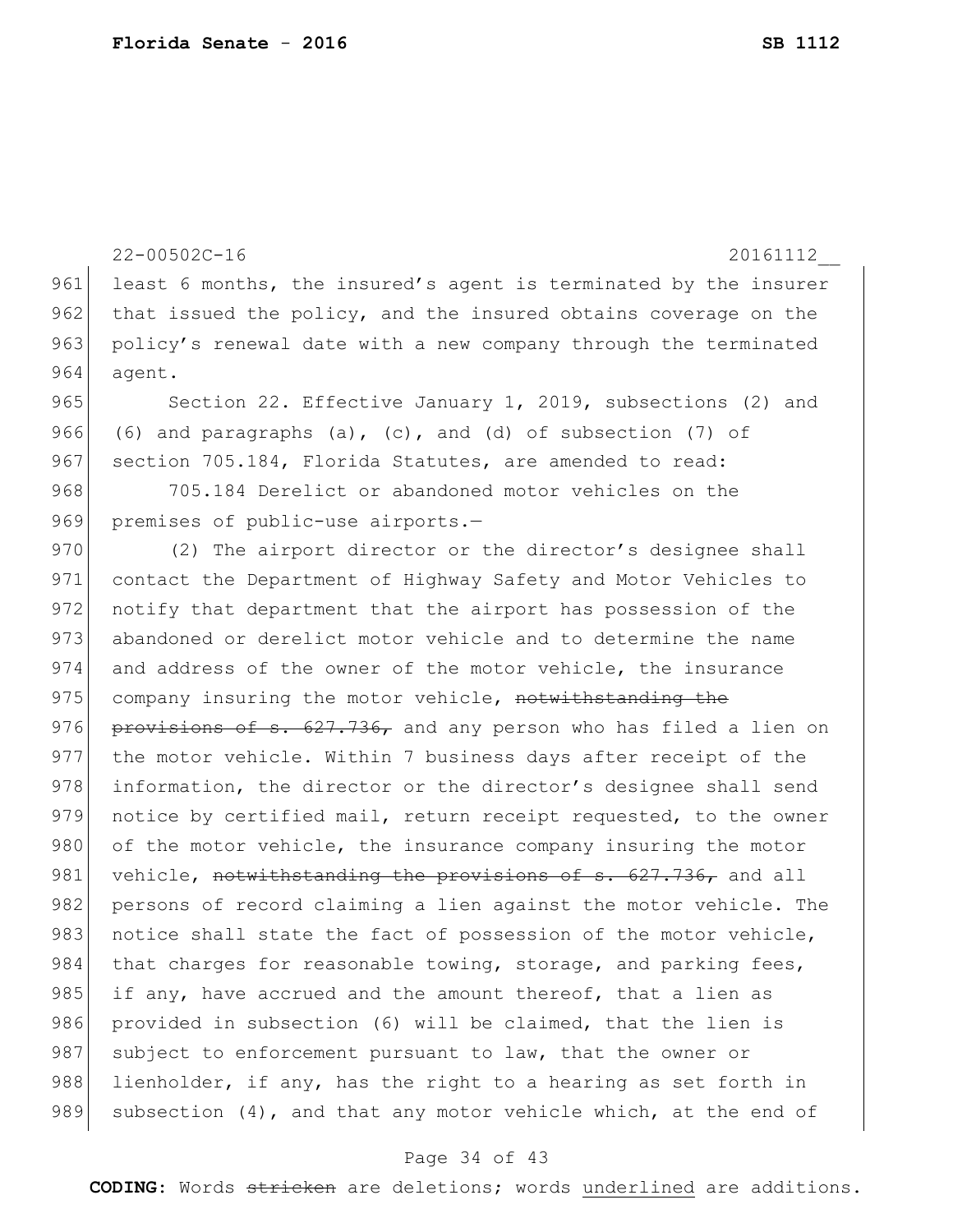990 30 calendar days after receipt of the notice, has not been 991 removed from the airport upon payment in full of all accrued 992 charges for reasonable towing, storage, and parking fees, if 993 any, may be disposed of as provided in s. 705.182(2)(a), (b), 994 (d), or  $(e)$ , including, but not limited to, the motor vehicle 995 being sold free of all prior liens after 35 calendar days after 996 the time the motor vehicle is stored if any prior liens on the 997 motor vehicle are more than 5 years of age or after 50 calendar 998 days after the time the motor vehicle is stored if any prior 999 liens on the motor vehicle are 5 years of age or less.

1000 (6) The airport pursuant to this section or, if used, a 1001 licensed independent wrecker company pursuant to s. 713.78 shall 1002 have a lien on an abandoned or derelict motor vehicle for all 1003 reasonable towing, storage, and accrued parking fees, if any, 1004 except that no storage fee shall be charged if the motor vehicle 1005 is stored less than 6 hours. As a prerequisite to perfecting a 1006 lien under this section, the airport director or the director's 1007 designee must serve a notice in accordance with subsection (2) 1008 on the owner of the motor vehicle, the insurance company 1009 insuring the motor vehicle, notwithstanding the provisions of s. 1010 627.736, and all persons of record claiming a lien against the 1011 motor vehicle. If attempts to notify the owner, the insurance 1012 company insuring the motor vehicle, notwithstanding the 1013 provisions of s. 627.736, or lienholders are not successful, the 1014 requirement of notice by mail shall be considered met. Serving 1015 of the notice does not dispense with recording the claim of 1016 lien.

1017 (7) (a) For the purpose of perfecting its lien under this 1018 section, the airport shall record a claim of lien which shall

## Page 35 of 43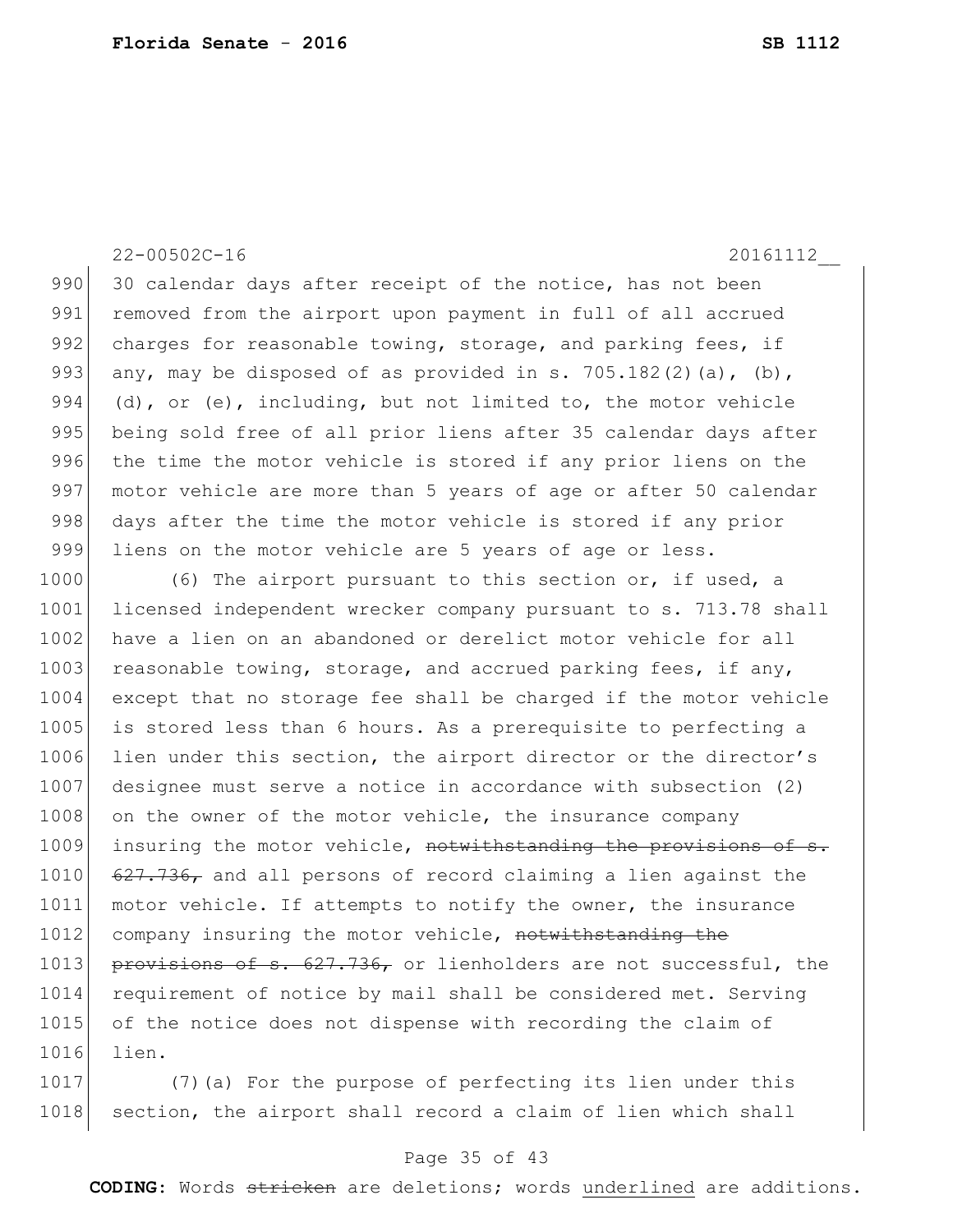| $22 - 00502C - 16$<br>20161112                                   |
|------------------------------------------------------------------|
| state:                                                           |
| 1. The name and address of the airport.                          |
| 2. The name of the owner of the motor vehicle, the               |
| insurance company insuring the motor vehicle, notwithstanding    |
| the provisions of s. 627.736, and all persons of record claiming |
| a lien against the motor vehicle.                                |
| 3. The costs incurred from reasonable towing, storage, and       |
| parking fees, if any.                                            |
| 4. A description of the motor vehicle sufficient for             |
| identification.                                                  |
| (c) The claim of lien shall be sufficient if it is in            |
| substantially the following form:                                |
|                                                                  |
| CLAIM OF LIEN                                                    |
| State of                                                         |
| County of                                                        |
| Before me, the undersigned notary public, personally appeared    |
| , who was duly sworn and says that he/she is the                 |
| of , whose address is; and that the                              |
| following described motor vehicle:                               |
| (Description of motor vehicle)                                   |
| owned by , whose address is , has accrued                        |
| \$ in fees for a reasonable tow, for storage, and for            |
| parking, if applicable; that the lienor served its notice to the |
| owner, the insurance company insuring the motor vehicle          |
| notwithstanding the provisions of s. 627.736, Florida Statutes,  |
| and all persons of record claiming a lien against the motor      |
| vehicle on $\ldots$ , $\ldots$ (year), by                        |
| $\ldots$ (Signature) $\ldots$                                    |
| 1039<br>1047                                                     |

# Page 36 of 43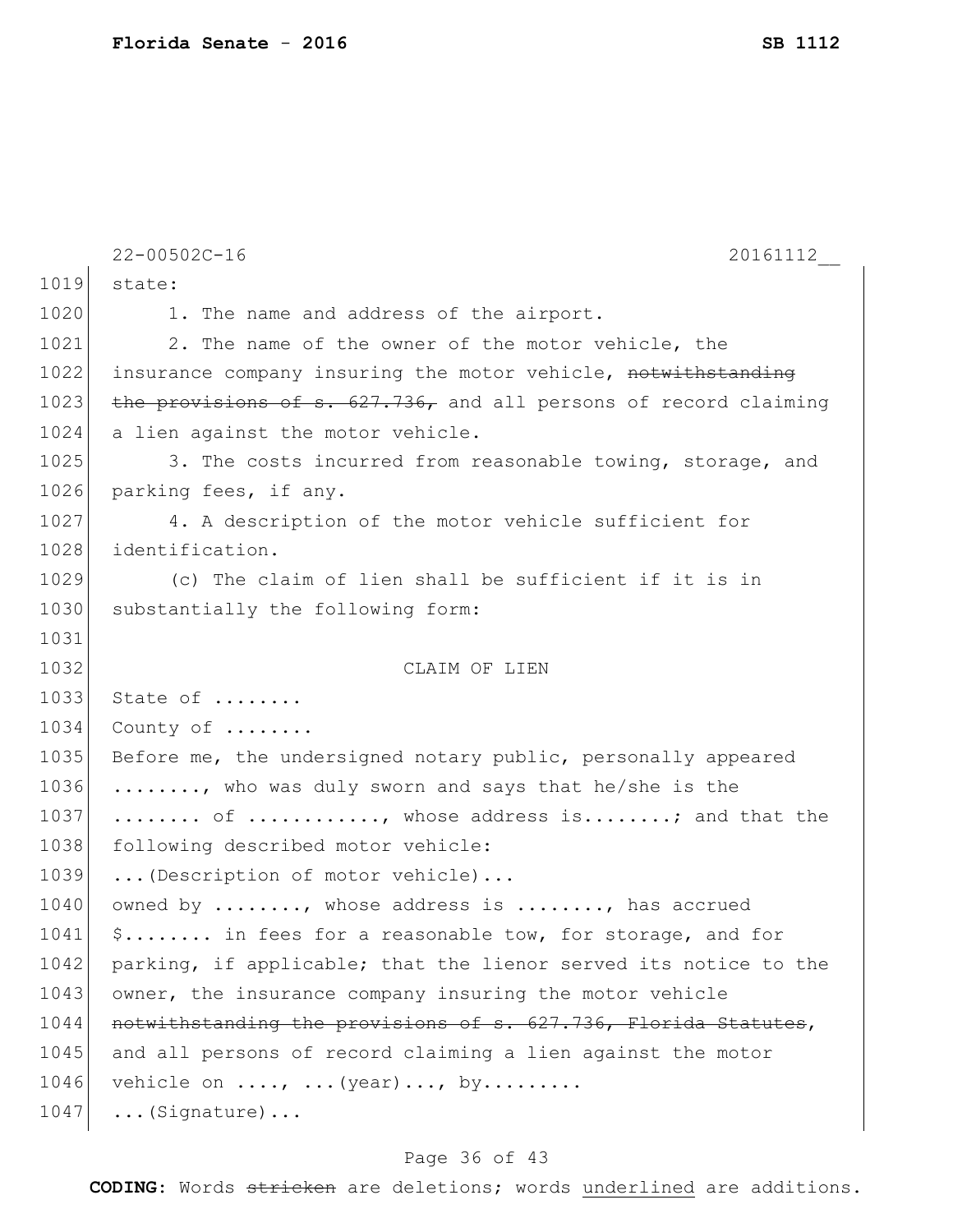|      | $22 - 00502C - 16$<br>20161112                                   |
|------|------------------------------------------------------------------|
| 1048 | Sworn to (or affirmed) and subscribed before me this  day of     |
| 1049 | ,  (year), by  (name of person making statement)                 |
| 1050 | (Signature of Notary Public) (Print, Type, or Stamp              |
| 1051 | Commissioned name of Notary Public)                              |
| 1052 | Personally Known OR Produced as identification.                  |
| 1053 |                                                                  |
| 1054 | However, the negligent inclusion or omission of any information  |
| 1055 | in this claim of lien which does not prejudice the owner does    |
| 1056 | not constitute a default that operates to defeat an otherwise    |
| 1057 | valid lien.                                                      |
| 1058 | (d) The claim of lien shall be served on the owner of the        |
| 1059 | motor vehicle, the insurance company insuring the motor vehicle, |
| 1060 | notwithstanding the provisions of s. 627.736, and all persons of |
| 1061 | record claiming a lien against the motor vehicle. If attempts to |
| 1062 | notify the owner, the insurance company insuring the motor       |
| 1063 | vehicle notwithstanding the provisions of s. 627.736, or         |
| 1064 | lienholders are not successful, the requirement of notice by     |
| 1065 | mail shall be considered met. The claim of lien shall be so      |
| 1066 | served before recordation.                                       |
| 1067 | Section 23. Effective July 1, 2019, paragraphs (a), (b),         |
| 1068 | and (c) of subsection (4) of section 713.78, Florida Statutes,   |
| 1069 | are amended to read:                                             |
| 1070 | 713.78 Liens for recovering, towing, or storing vehicles         |
| 1071 | and vessels.-                                                    |
| 1072 | (4) (a) Any person regularly engaged in the business of          |
| 1073 | recovering, towing, or storing vehicles or vessels who comes     |
| 1074 | into possession of a vehicle or vessel pursuant to subsection    |
| 1075 | (2), and who claims a lien for recovery, towing, or storage      |

# Page 37 of 43

1076 services, shall give notice to the registered owner, the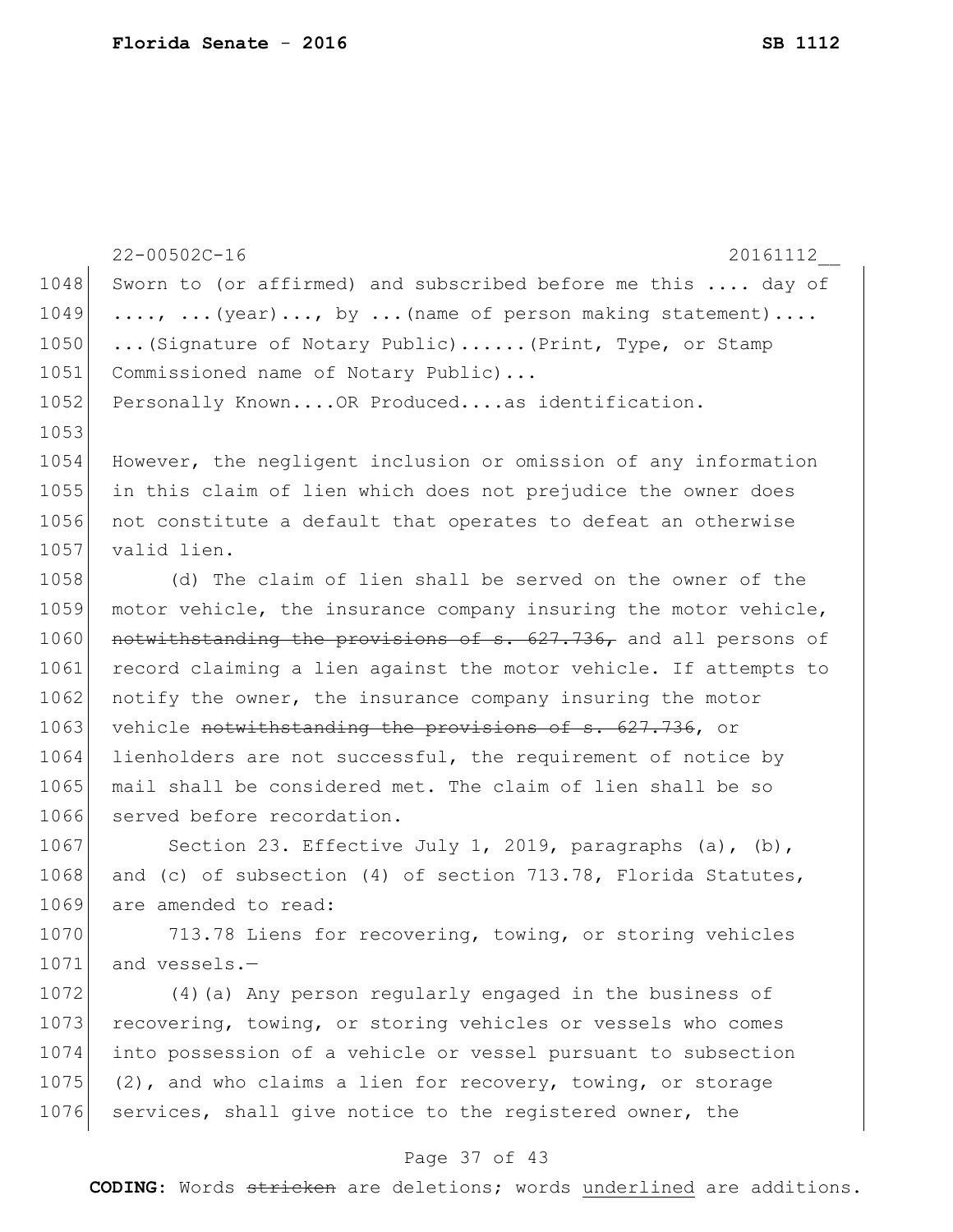1077 insurance company insuring the vehicle notwithstanding the 1078 **provisions of s. 627.736,** and to all persons claiming a lien 1079 thereon, as disclosed by the records in the Department of 1080 Highway Safety and Motor Vehicles or as disclosed by the records 1081 of any corresponding agency in any other state in which the 1082 vehicle is identified through a records check of the National 1083 Motor Vehicle Title Information System or an equivalent 1084 commercially available system as being titled or registered.

1085 (b) Whenever any law enforcement agency authorizes the 1086 removal of a vehicle or vessel or whenever any towing service, 1087 garage, repair shop, or automotive service, storage, or parking 1088 place notifies the law enforcement agency of possession of a 1089 vehicle or vessel pursuant to s.  $715.07(2)(a)2.$ , the law 1090 enforcement agency of the jurisdiction where the vehicle or 1091 vessel is stored shall contact the Department of Highway Safety 1092 and Motor Vehicles, or the appropriate agency of the state of 1093 registration, if known, within 24 hours through the medium of 1094 electronic communications, giving the full description of the 1095 vehicle or vessel. Upon receipt of the full description of the 1096 vehicle or vessel, the department shall search its files to 1097 determine the owner's name, the insurance company insuring the 1098 vehicle or vessel, and whether any person has filed a lien upon 1099 the vehicle or vessel as provided in s. 319.27(2) and (3) and 1100 notify the applicable law enforcement agency within 72 hours. 1101 The person in charge of the towing service, garage, repair shop, 1102 or automotive service, storage, or parking place shall obtain 1103 such information from the applicable law enforcement agency 1104 within 5 days after the date of storage and shall give notice 1105 pursuant to paragraph (a). The department may release the

## Page 38 of 43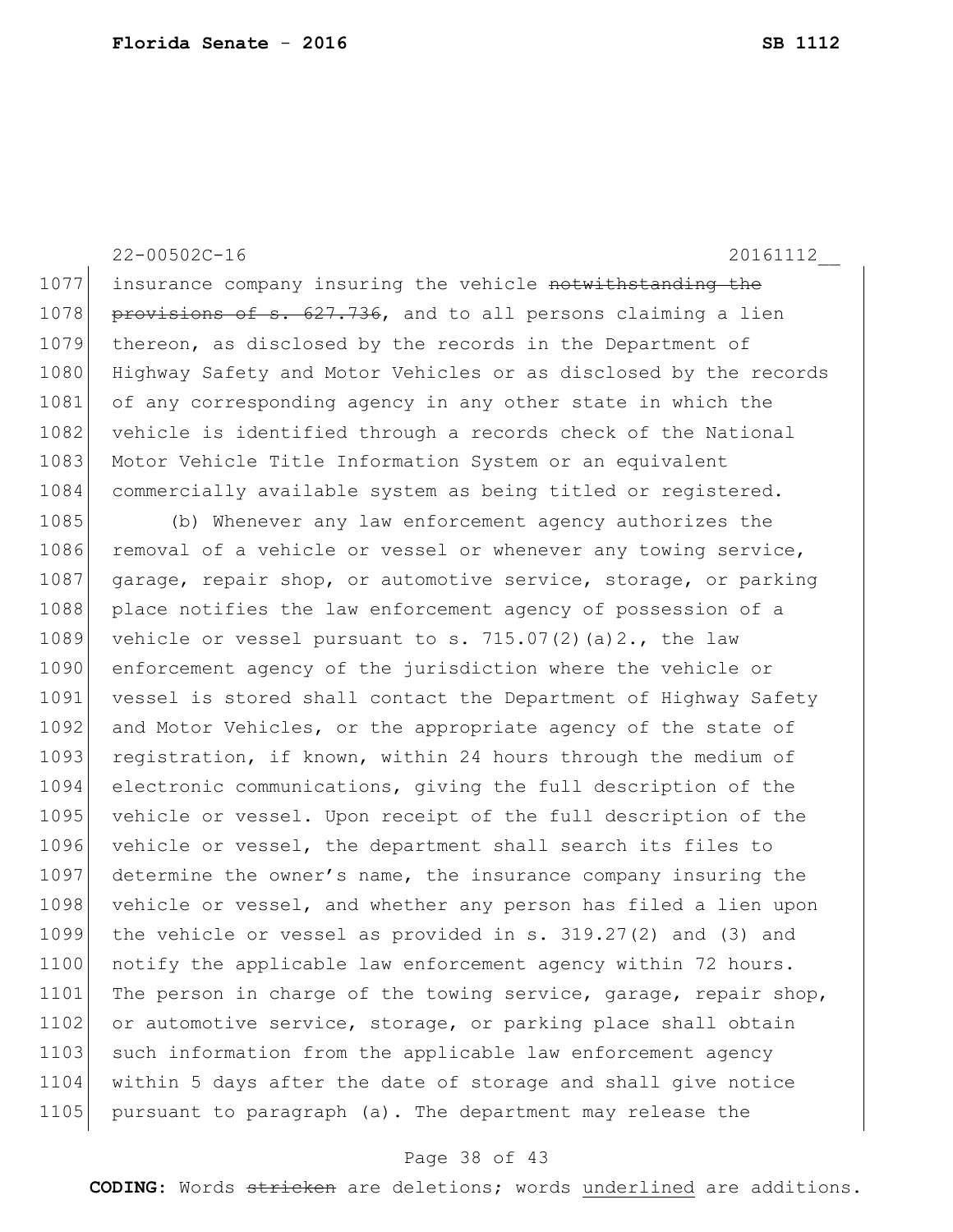22-00502C-16 20161112\_\_ 1106 insurance company information to the requestor notwithstanding 1107 the provisions of s. 627.736. 1108 (c) Notice by certified mail shall be sent within 7 1109 business days after the date of storage of the vehicle or vessel 1110 to the registered owner, the insurance company insuring the 1111 vehicle notwithstanding the provisions of s. 627.736, and all 1112 persons of record claiming a lien against the vehicle or vessel. 1113 It shall state the fact of possession of the vehicle or vessel, 1114 that a lien as provided in subsection (2) is claimed, that 1115 charges have accrued and the amount thereof, that the lien is 1116 subject to enforcement pursuant to law, and that the owner or 1117 lienholder, if any, has the right to a hearing as set forth in 1118 subsection (5), and that any vehicle or vessel which remains 1119 unclaimed, or for which the charges for recovery, towing, or 1120 storage services remain unpaid, may be sold free of all prior 1121 liens after 35 days if the vehicle or vessel is more than 3 1122 years of age or after 50 days if the vehicle or vessel is 3 1123 years of age or less.

1124 Section 24. Effective July 1, 2019, paragraph (a) of 1125 subsection (1), paragraph (c) of subsection (7), paragraphs (a), 1126 (b), and (c) of subsection  $(8)$ , and subsections  $(9)$  and  $(10)$  of 1127 section 817.234, Florida Statutes, are amended to read:

1128 817.234 False and fraudulent insurance claims.-

1129 (1)(a) A person commits insurance fraud punishable as 1130 provided in subsection (11) if that person, with the intent to 1131 injure, defraud, or deceive any insurer:

1132 1. Presents or causes to be presented any written or oral 1133 statement as part of, or in support of, a claim for payment or 1134 other benefit pursuant to an insurance policy or a health

## Page 39 of 43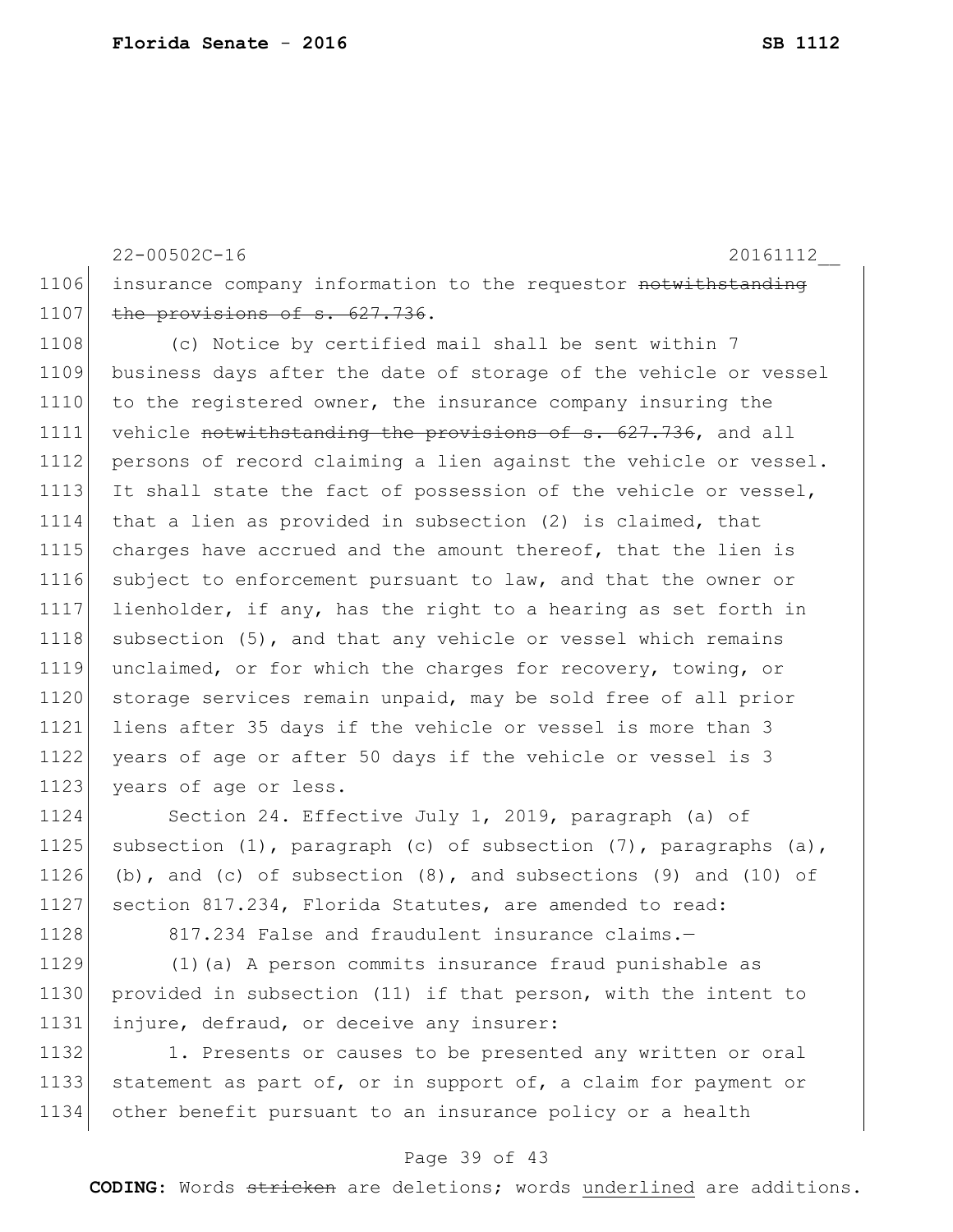22-00502C-16 20161112\_\_ 1135 | maintenance organization subscriber or provider contract, 1136 knowing that such statement contains any false, incomplete, or 1137 misleading information concerning any fact or thing material to 1138 such claim; 1139 2. Prepares or makes any written or oral statement that is 1140 intended to be presented to any insurer in connection with, or 1141 in support of, any claim for payment or other benefit pursuant 1142 to an insurance policy or a health maintenance organization 1143 subscriber or provider contract, knowing that such statement 1144 contains any false, incomplete, or misleading information 1145 concerning any fact or thing material to such claim; 1146 3.a. Knowingly presents, causes to be presented, or 1147 prepares or makes with knowledge or belief that it will be 1148 presented to any insurer, purported insurer, servicing 1149 corporation, insurance broker, or insurance agent, or any 1150 employee or agent thereof, any false, incomplete, or misleading 1151 information or written or oral statement as part of, or in 1152 support of, an application for the issuance of, or the rating 1153 of, any insurance policy, or a health maintenance organization 1154 subscriber or provider contract; or 1155 b. Knowingly conceals information concerning any fact

1156 material to such application; or

1157 4. Knowingly presents, causes to be presented, or prepares 1158 or makes with knowledge or belief that it will be presented to 1159 any insurer a claim for payment or other benefit under a motor 1160 vehicle personal injury protection insurance policy if the 1161 person knows that the payee knowingly submitted a false, 1162 misleading, or fraudulent application or other document when 1163 applying for licensure as a health care clinic, seeking an

## Page 40 of 43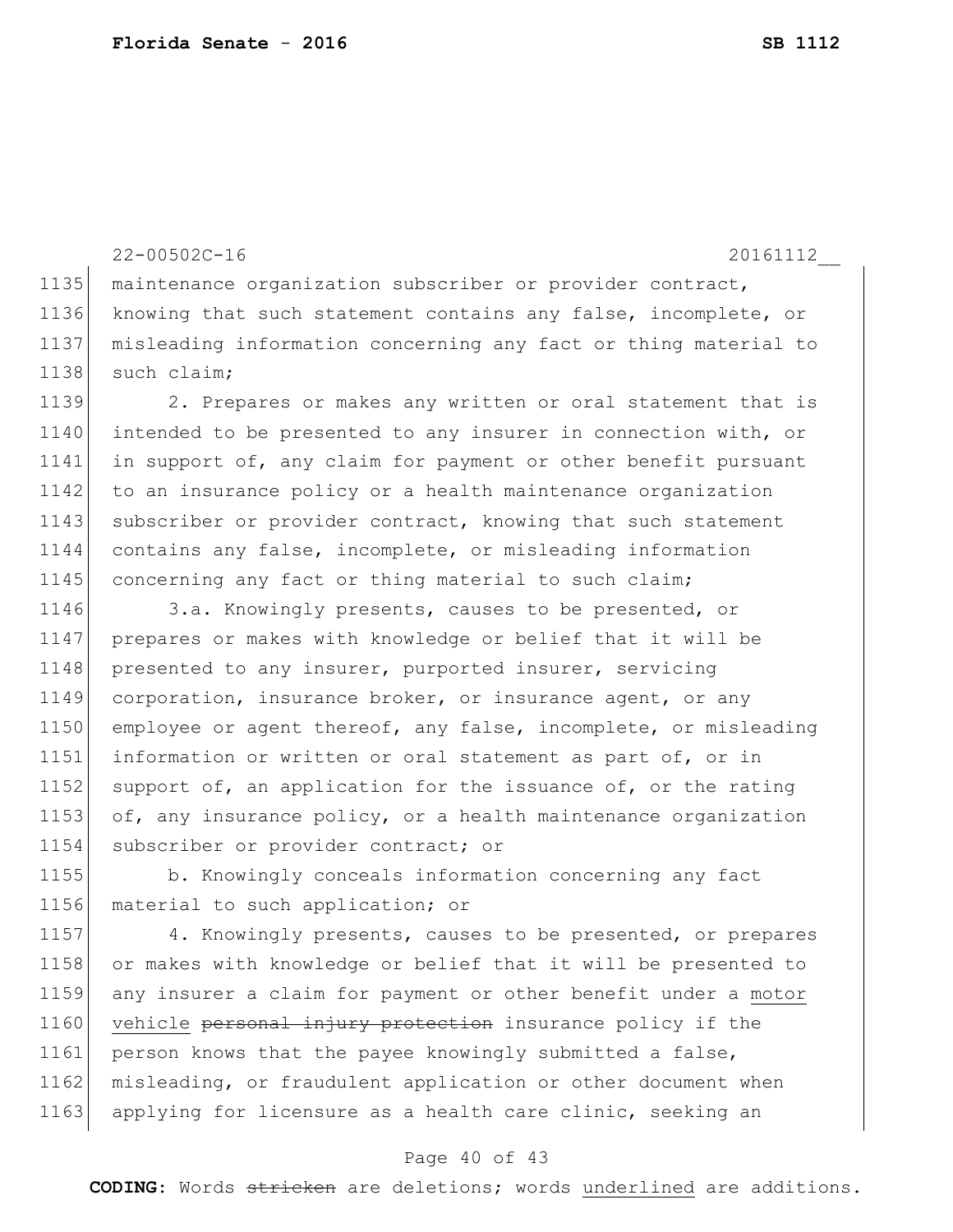1164 exemption from licensure as a health care clinic, or 1165 demonstrating compliance with part X of chapter 400. 1166 (7) 1167 (c) An insurer, or any person acting at the direction of or 1168 on behalf of an insurer, may not change an opinion in a mental 1169 or physical report prepared under  $s. 627.736(7)$  or direct the 1170 physician preparing the report to change such opinion; however, 1171 this provision does not preclude the insurer from calling to the 1172 attention of the physician errors of fact in the report based 1173 upon information in the claim file. Any person who violates this 1174 paragraph commits a felony of the third degree, punishable as 1175 provided in s. 775.082, s. 775.083, or s. 775.084. 1176 (8)(a) It is unlawful for any person intending to defraud 1177 any other person to solicit or cause to be solicited any 1178 business from a person involved in a motor vehicle accident for 1179 the purpose of making, adjusting, or settling motor vehicle tort 1180 claims or claims for personal injury protection benefits 1181 required by s. 627.736. Any person who violates the provisions 1182 of this paragraph commits a felony of the second degree, 1183 punishable as provided in s. 775.082, s. 775.083, or s. 775.084. 1184 A person who is convicted of a violation of this subsection 1185 shall be sentenced to a minimum term of imprisonment of 2 years. 1186 (b) A person may not solicit or cause to be solicited any 1187 business from a person involved in a motor vehicle accident by 1188 any means of communication other than advertising directed to 1189 the public for the purpose of making motor vehicle tort claims 1190 or claims for personal injury protection benefits required by s. 1191 627.736, within 60 days after the occurrence of the motor 1192 vehicle accident. Any person who violates this paragraph commits

22-00502C-16 20161112\_\_

#### Page 41 of 43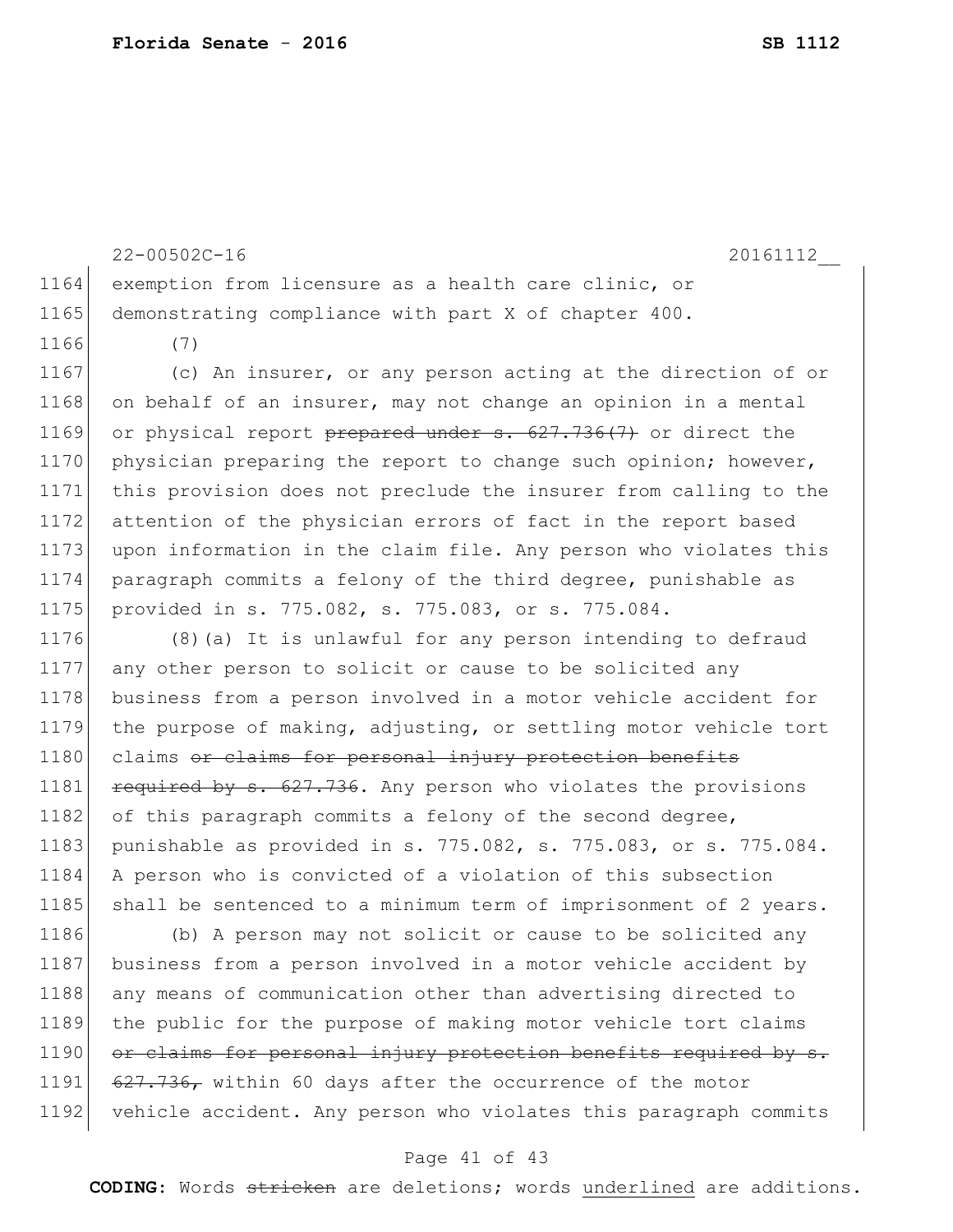```
22-00502C-16 20161112__
1193 a felony of the third degree, punishable as provided in s.
1194 775.082, s. 775.083, or s. 775.084.
1195 (c) A lawyer, health care practitioner as defined in s.
1196 456.001, or owner or medical director of a clinic required to be 
1197 licensed pursuant to s. 400.9905 may not, at any time after 60 
1198 days have elapsed from the occurrence of a motor vehicle
1199 accident, solicit or cause to be solicited any business from a 
1200 person involved in a motor vehicle accident by means of in
1201 person or telephone contact at the person's residence, for the
1202 purpose of making motor vehicle tort claims or claims for
1203 personal injury protection benefits required by s. 627.736. Any
1204 person who violates this paragraph commits a felony of the third
1205 degree, punishable as provided in s. 775.082, s. 775.083, or s.
1206 775.084.
1207 (9) A person may not organize, plan, or knowingly
1208 participate in an intentional motor vehicle crash or a scheme to
1209 create documentation of a motor vehicle crash that did not occur 
1210 for the purpose of making motor vehicle tort claims or claims
```
1211 for personal injury protection benefits as required by s. 1212 627.736. Any person who violates this subsection commits a 1213 felony of the second degree, punishable as provided in s. 1214 775.082, s. 775.083, or s. 775.084. A person who is convicted of 1215 a violation of this subsection shall be sentenced to a minimum 1216 term of imprisonment of 2 years.

1217 (10) A licensed health care practitioner who is found 1218 guilty of insurance fraud under this section for an act relating 1219 to a motor vehicle personal injury protection insurance policy 1220 loses his or her license to practice for 5 years and may not 1221 receive reimbursement for bodily personal injury liability

## Page 42 of 43